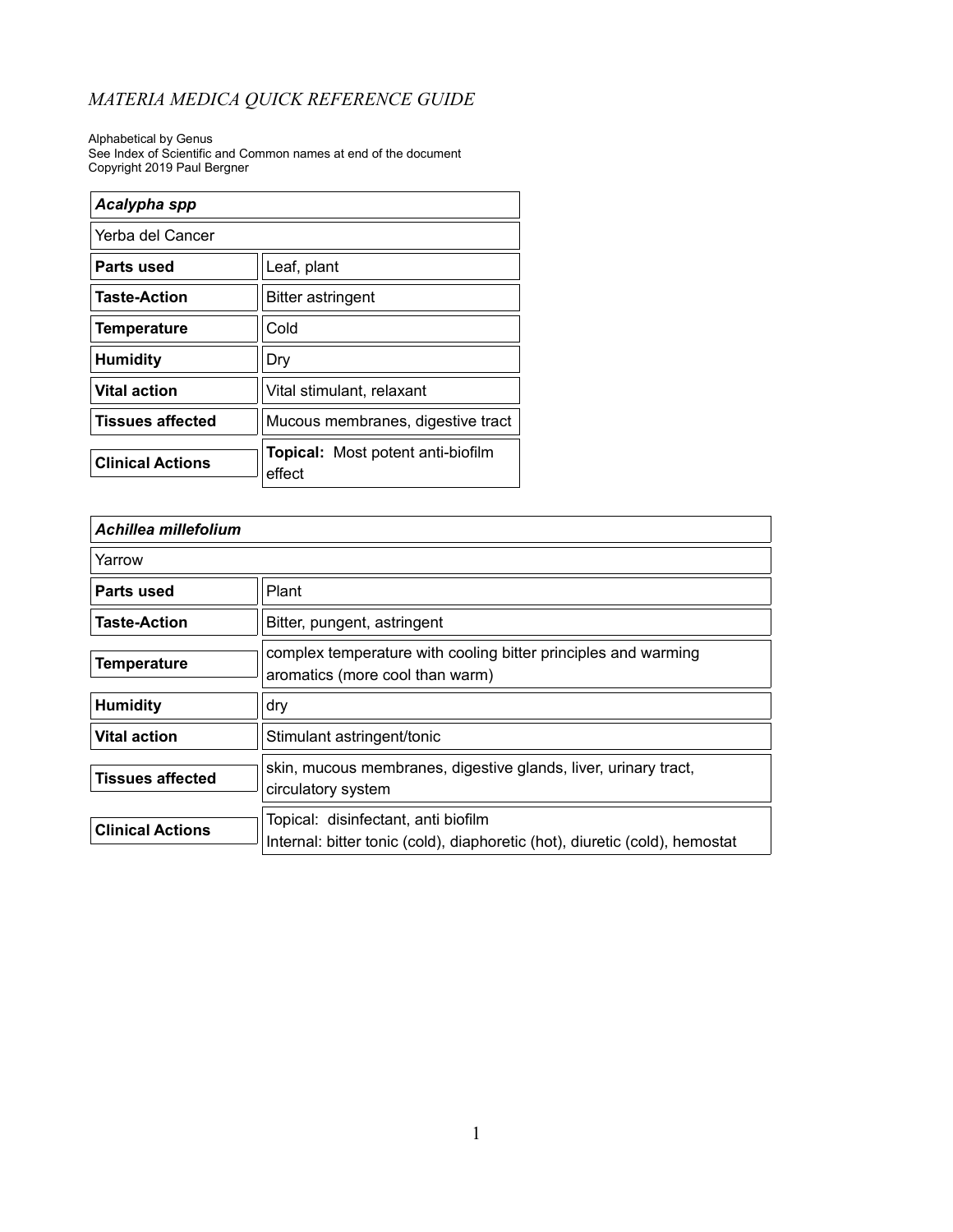#### *Actea racemosa, Cimicifuga racemosa, Macrotys*

#### Black Cohosh

| Parts used              | Root                                                                                                        |  |
|-------------------------|-------------------------------------------------------------------------------------------------------------|--|
| <b>Taste-Action</b>     | Bitter, pungent, sweet                                                                                      |  |
| <b>Temperature</b>      | Cool                                                                                                        |  |
| <b>Humidity</b>         | Dry                                                                                                         |  |
| <b>Vital action</b>     | Vital stimulant, relaxant                                                                                   |  |
| <b>Tissues affected</b> | Nerves, smooth and skeletal muscle, mucous membranes,<br>lungs and bronchial tract, serous membranes, brain |  |
| <b>Clinical Actions</b> | Internal: nervine tonic, antispasmodic, exectorant,<br>antisepressant.                                      |  |

| <b>Aesculus hippocastanum</b> |                                                                              |
|-------------------------------|------------------------------------------------------------------------------|
| Horse chestnut                |                                                                              |
| Parts used                    | Seed                                                                         |
| <b>Taste-Action</b>           | Bitter, pungent                                                              |
| <b>Temperature</b>            | Slightly cool                                                                |
| <b>Humidity</b>               | Slightly dry                                                                 |
| <b>Vital action</b>           | Tonic/astringent                                                             |
| <b>Tissues affected</b>       | Venous system, portal venous<br>system, capillaries                          |
| <b>Clinical Actions</b>       | Internal: astringent and tonic to<br>venous system and capillary<br>networks |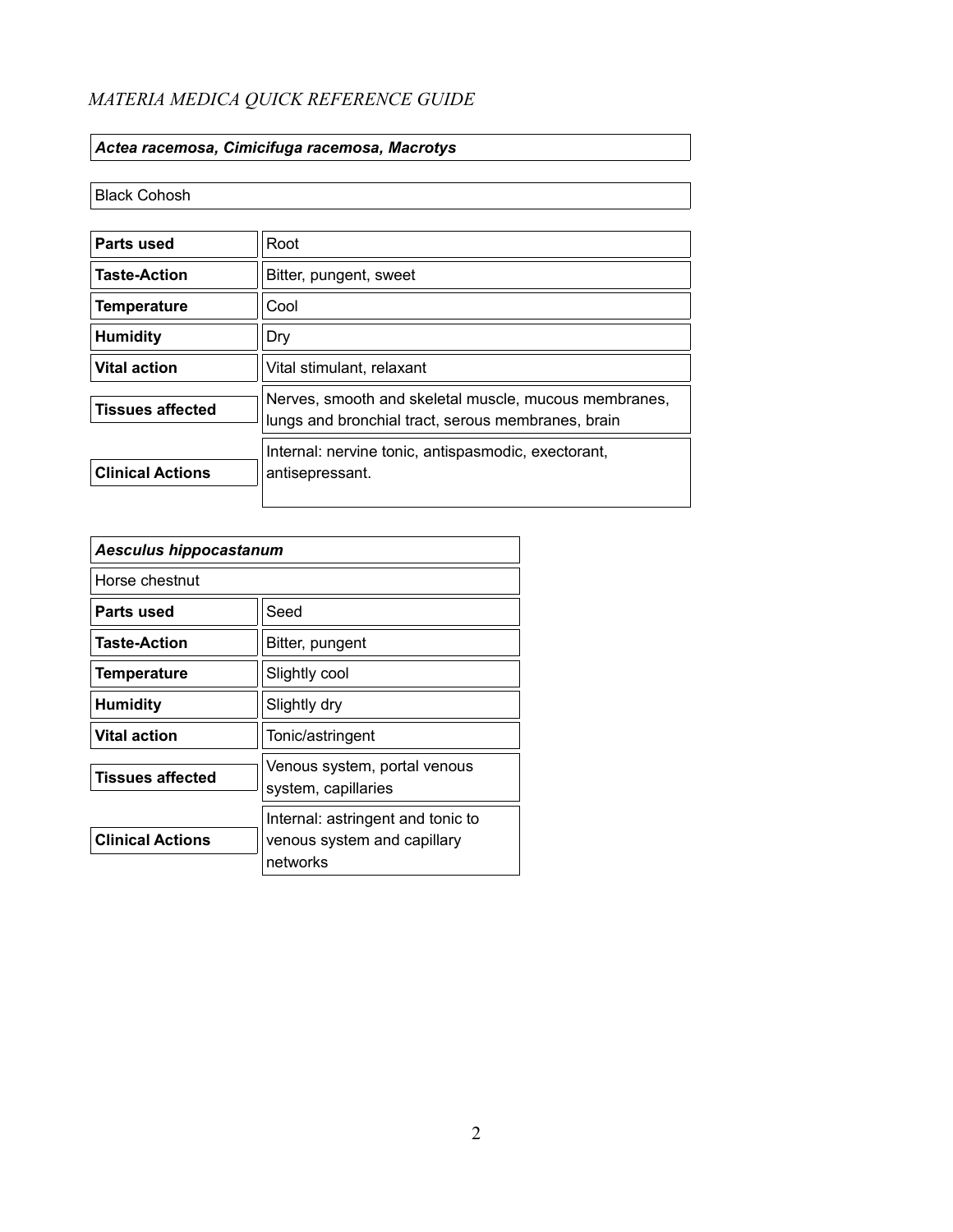| Agrimonia eupatorium    |                                                                       |
|-------------------------|-----------------------------------------------------------------------|
| Agrimony                |                                                                       |
| Parts used              | Aerial parts                                                          |
| <b>Taste-Action</b>     | Astringent, somewhat bitter                                           |
| Temperature             | Warm                                                                  |
| <b>Humidity</b>         | Dry                                                                   |
| <b>Vital action</b>     | Vital stimulant, slightly diffusive, astringent                       |
| <b>Tissues affected</b> | Mucous membranes, liver, urinary tract                                |
| <b>Clinical Actions</b> | Topical:<br>Internal: warming astringent/tonic, anti-<br>inflammatory |

| <b>Allium sativum</b>   |                                                                                                                   |
|-------------------------|-------------------------------------------------------------------------------------------------------------------|
| Garlic                  |                                                                                                                   |
| Parts used              | bulb                                                                                                              |
| <b>Taste-Action</b>     | pungent                                                                                                           |
| <b>Temperature</b>      | very hot                                                                                                          |
| <b>Humidity</b>         | very dry                                                                                                          |
| <b>Vital action</b>     | stimulant, diffusive, mild relaxant                                                                               |
| <b>Tissues affected</b> | mucous membranes, circulation, lungs, nerves, muscles, immune cells                                               |
|                         | Topical: antiseptic                                                                                               |
| <b>Clinical Actions</b> | <b>Internal:</b> immune-enhancing alterative, stimulating expectorant,<br>diaphoretic, emmenagogue, antispasmodic |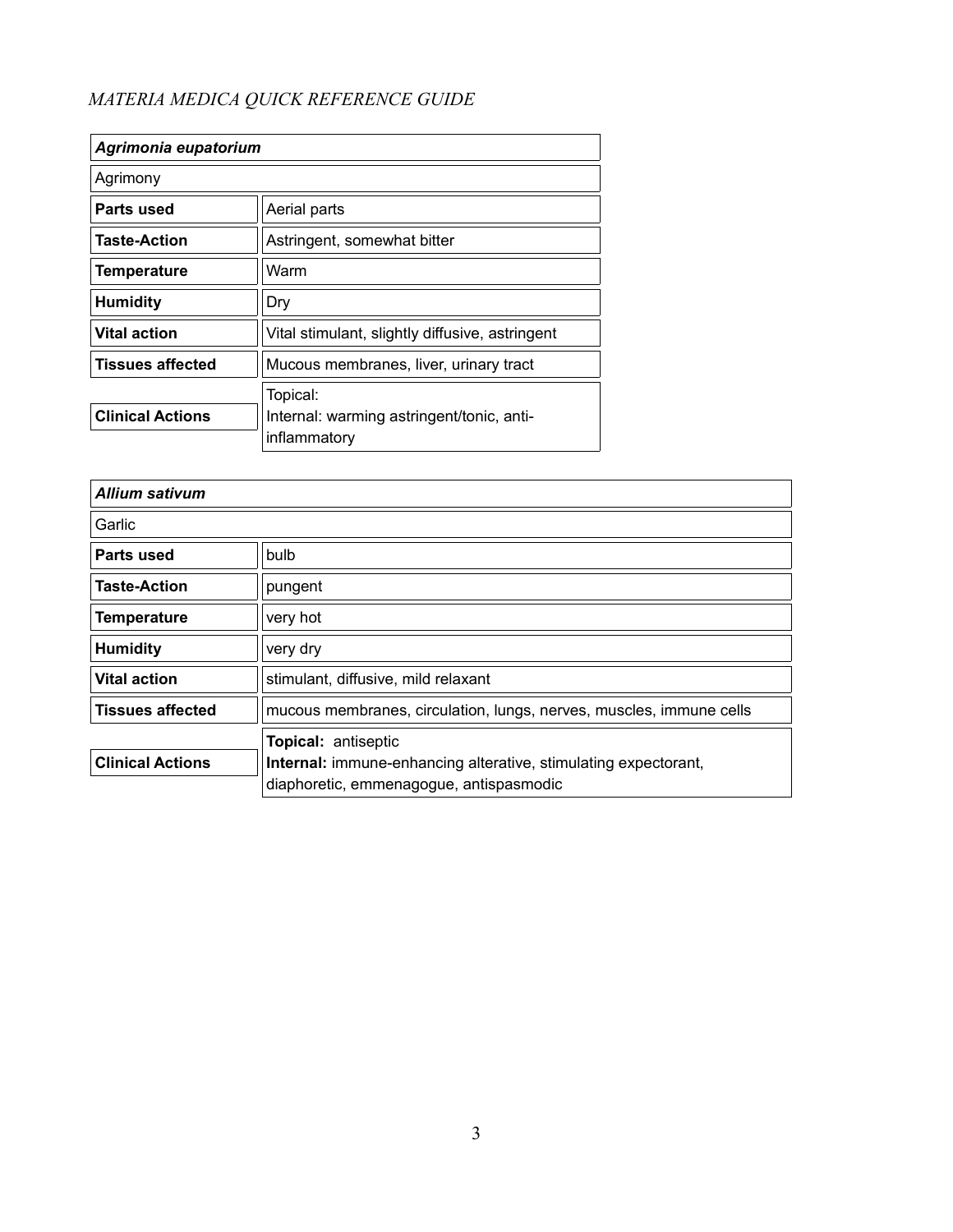| Aloe vera               |                                                                                                                     |
|-------------------------|---------------------------------------------------------------------------------------------------------------------|
| Aloe                    |                                                                                                                     |
| Parts used              | Gel from leaves                                                                                                     |
| Taste-Action            | bitter                                                                                                              |
| Temperature             | cold                                                                                                                |
| Humidity                | moist                                                                                                               |
| Vital action            |                                                                                                                     |
| <b>Tissues affected</b> | Skin, mucous membranes                                                                                              |
| <b>Clinical Actions</b> | Topical: demulcent, emollient,<br>wound-healing, anti-inflammatory, antibacterial, antifungal<br>Internal: laxative |

| Althaea officinalis     |                                                                                                                                                      |
|-------------------------|------------------------------------------------------------------------------------------------------------------------------------------------------|
| Marshmallow             |                                                                                                                                                      |
| Parts used              | Root, leaf                                                                                                                                           |
| <b>Taste-Action</b>     | Sweet, slight bitter                                                                                                                                 |
| <b>Temperature</b>      | Cool                                                                                                                                                 |
| <b>Humidity</b>         | Moist                                                                                                                                                |
| <b>Vital action</b>     | Relaxant                                                                                                                                             |
| <b>Tissues affected</b> | Mucous membranes, immune system, nervous system                                                                                                      |
| <b>Clinical Actions</b> | Topical: demulcent, anti-inflammatory, vulnerary<br><b>Internal:</b> demulcent tonic, anti-inflammatory, immune modulating, nervine,<br>galactagogue |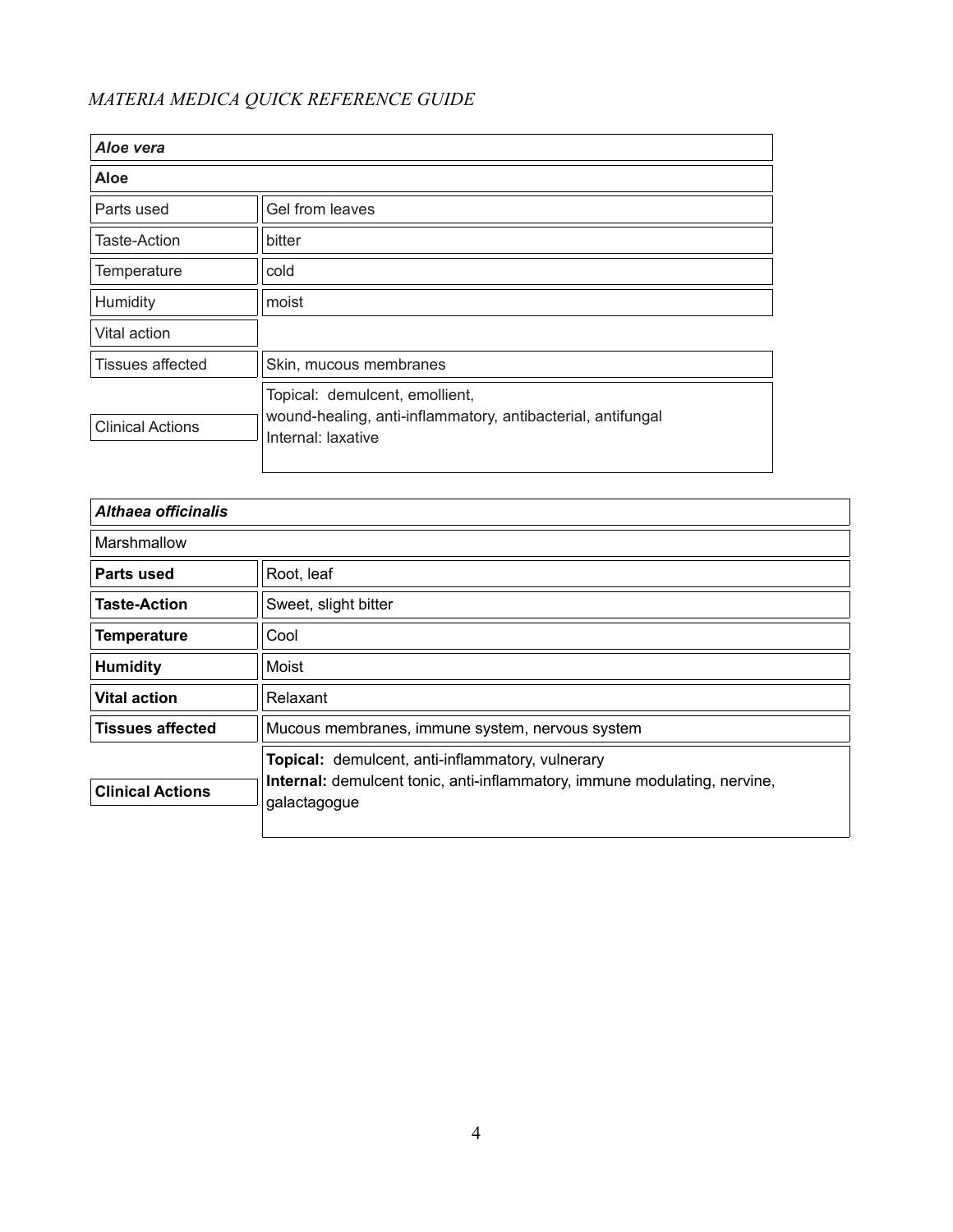| <b>Anemopsis californica</b> |                                                                                                                                                                                                    |
|------------------------------|----------------------------------------------------------------------------------------------------------------------------------------------------------------------------------------------------|
| Yerba Mansa                  |                                                                                                                                                                                                    |
| Parts used                   | Root                                                                                                                                                                                               |
| <b>Taste-Action</b>          | Bitter, acrid, astringent                                                                                                                                                                          |
| Temperature                  | Warm                                                                                                                                                                                               |
| <b>Humidity</b>              | Very dry                                                                                                                                                                                           |
| <b>Vital action</b>          | Strong vital stimulant,<br>tonic/astringent                                                                                                                                                        |
| <b>Tissues affected</b>      | Mucous membranes, lymphatics,<br>capillaries,                                                                                                                                                      |
| <b>Clinical Actions</b>      | <b>Topical:</b> disinfectant, astringent<br><b>Internal:</b> astringent, mucous<br>membrane tonic-astringent,<br>diaphoretic, emmenagogue,<br>warming alterative, bkood-moving<br>antiinflammatory |

| Anemone pulsatilla, Pulsatilla patens |                                  |
|---------------------------------------|----------------------------------|
| Pasque flower                         |                                  |
| Parts used                            | Fresh flower upper parts         |
| <b>Taste-Action</b>                   | Bitter, pungent                  |
| <b>Temperature</b>                    | Cool                             |
| <b>Humidity</b>                       | Neutral                          |
| <b>Vital action</b>                   | Strong vital stimulant, relaxant |
| <b>Tissues affected</b>               | Nervous                          |
| <b>Clinical Actions</b>               | Internal: sedative               |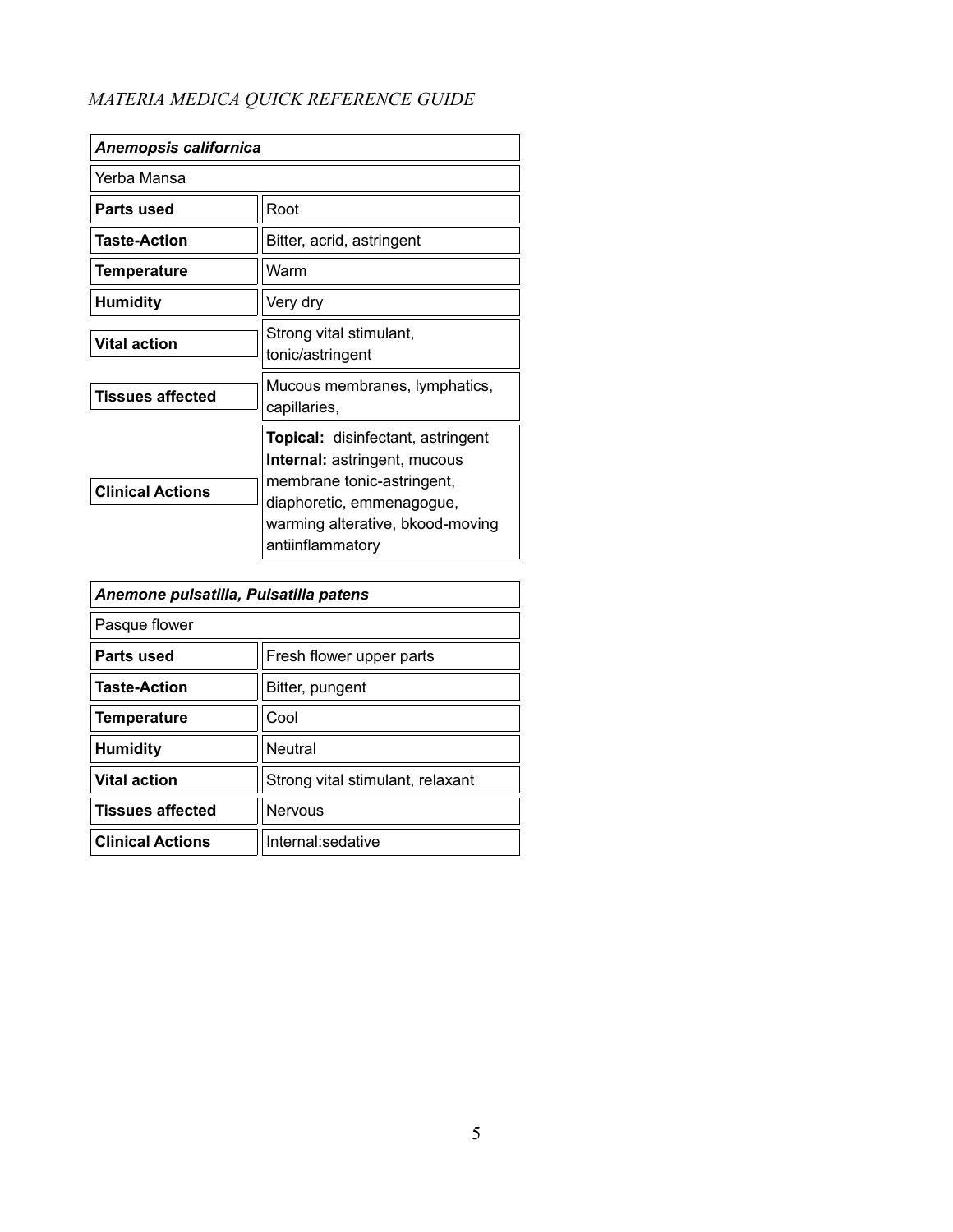| Angelica archangelica   |                                                                        |
|-------------------------|------------------------------------------------------------------------|
| Angelica                |                                                                        |
| Parts used              | Root, aerial parts, seeds                                              |
| <b>Taste-Action</b>     | Acrid, bitter                                                          |
| Temperature             | Warm                                                                   |
| <b>Humidity</b>         | Dry                                                                    |
| <b>Vital action</b>     | Vital stimulant, relaxant, diffusive                                   |
| <b>Tissues affected</b> | Circulatory, muscles                                                   |
|                         | Topical:                                                               |
| <b>Clinical Actions</b> | <b>Internal:</b> circulatory stimulant,<br>antispasmodic, diaphoretic, |
|                         | emmenagogue, expectorant                                               |

| <b>Angelica sinensis</b> |                                                                                                   |
|--------------------------|---------------------------------------------------------------------------------------------------|
| Dong quai, dang gui      |                                                                                                   |
| Parts used               | Prepared root                                                                                     |
| <b>Taste-Action</b>      | Pungent, sweet, bitter                                                                            |
| <b>Temperature</b>       | Warm                                                                                              |
| Humidity                 | Dry                                                                                               |
| <b>Vital action</b>      | Vital stimulant, relaxant, diffusive,<br>blood tonic                                              |
| <b>Tissues affected</b>  | Circulatory, muscles                                                                              |
| <b>Clinical Actions</b>  | Topical:<br><b>Internal:</b> circulatory stimulant,<br>blood tonic, antispasmodic,<br>emmenagogue |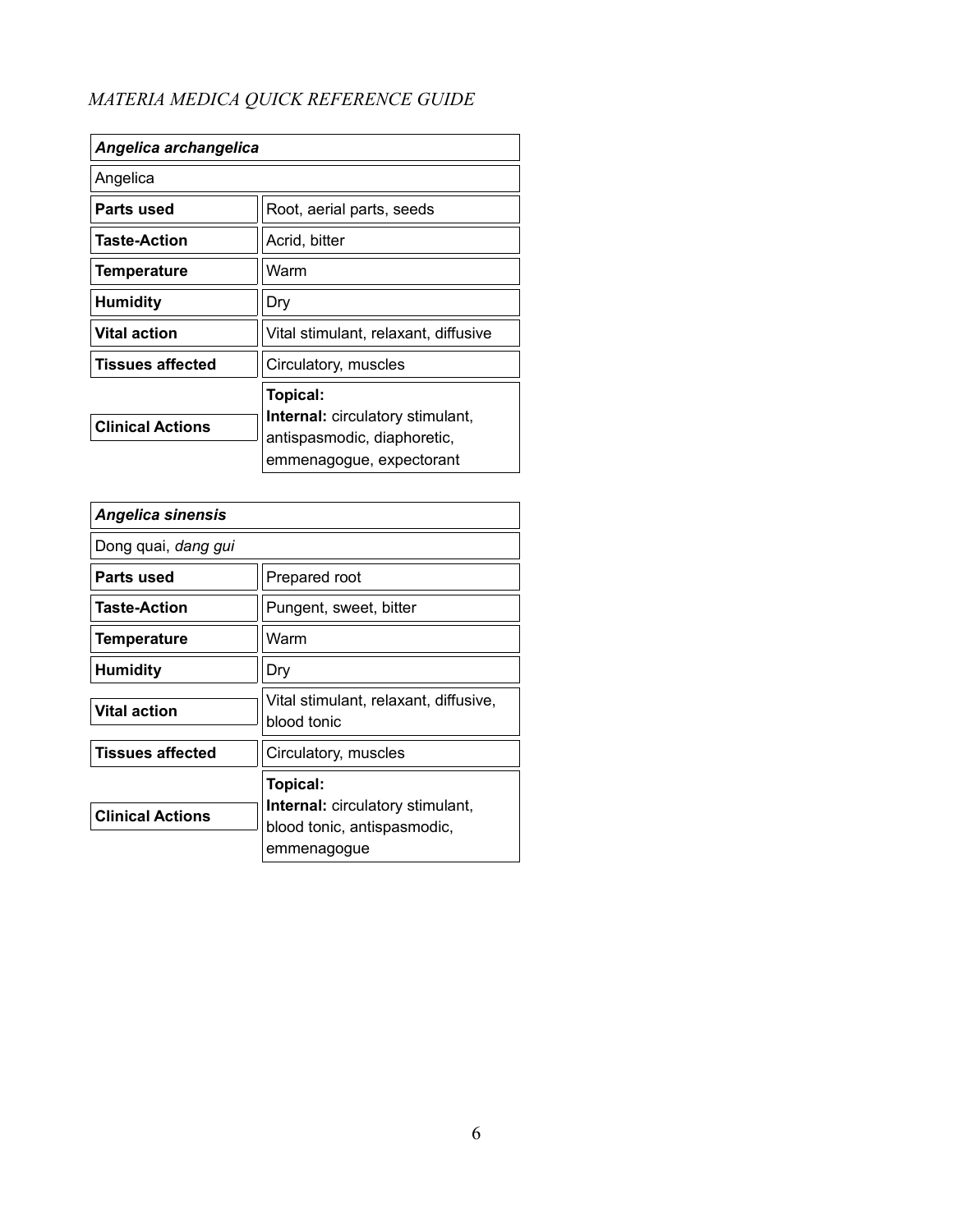| <b>Anthemis nobilis</b> |                                                                                  |
|-------------------------|----------------------------------------------------------------------------------|
| Chamomile, Roman        |                                                                                  |
| Parts used              | Leaf and flower                                                                  |
| <b>Taste-Action</b>     | Bitter, sweet, somewhat aromatic                                                 |
| Temperature             | Mixed slightly warm/cool                                                         |
| <b>Humidity</b>         | dry                                                                              |
| <b>Vital action</b>     | Vital stimulant, mixed tonic/relaxant                                            |
| <b>Tissues affected</b> | Digestive glands, nerves, capillaries, muscles                                   |
|                         | Topical: anti-inflammatory wash<br>Internal: bitter tonic, carminative, nervine, |
| <b>Clinical Actions</b> | sedative, antispasmodic, diaphoretic,<br>emmenagogue, antiinflammatory           |

| <b>Arctostaphylos uva ursi</b> |                                                                            |
|--------------------------------|----------------------------------------------------------------------------|
| Uva ursi, bearberry            |                                                                            |
| Parts used                     | leaf                                                                       |
| <b>Taste-Action</b>            | Bitter astringent                                                          |
| <b>Temperature</b>             | Cold                                                                       |
| <b>Humidity</b>                | Dry                                                                        |
| <b>Vital action</b>            | Vital stimulant, tonic, astringent                                         |
| <b>Tissues affected</b>        | Mucous membranes, digestive tract, urinary<br>tract                        |
|                                | Topical: powerful antiseptic<br><b>Internal:</b> urinary tract antiseptic, |
| <b>Clinical Actions</b>        | tonic/astringent to gut and pelvis, genitourinary<br>organs                |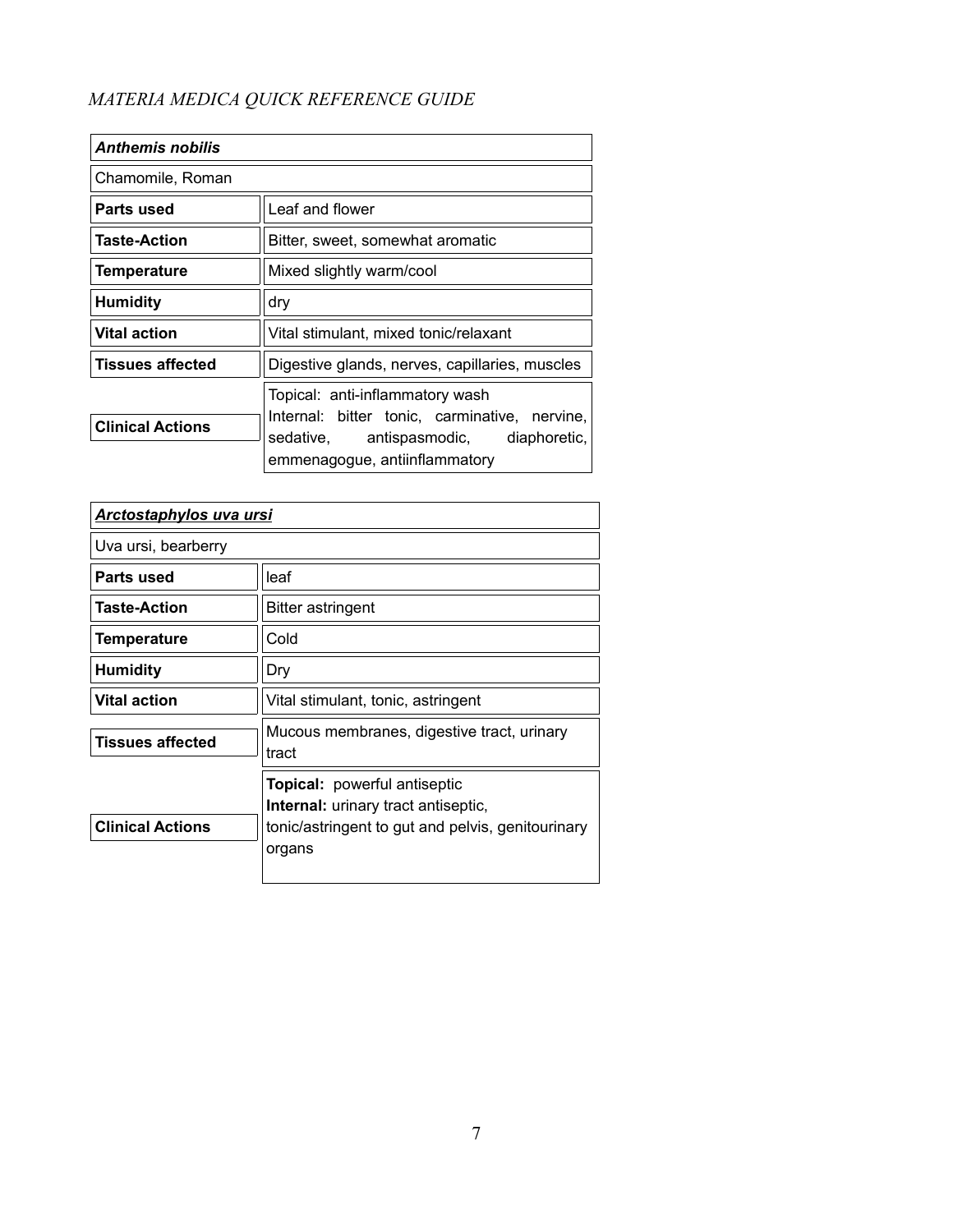| Arnica spp              |                               |
|-------------------------|-------------------------------|
| Arnica                  |                               |
| Parts used              | Flowering tops                |
| <b>Taste-Action</b>     | Pungent and sweet             |
| <b>Temperature</b>      | Warm                          |
| <b>Humidity</b>         | Dry                           |
| <b>Vital action</b>     | Strong vital stimulant        |
| <b>Tissues affected</b> | Circulation, nerves           |
| <b>Clinical Actions</b> | Topical: anodyne<br>Internal: |

| Artemisia spp.          |                                                                                                                                                      |
|-------------------------|------------------------------------------------------------------------------------------------------------------------------------------------------|
|                         |                                                                                                                                                      |
| mugwort, wormwood       |                                                                                                                                                      |
| Parts used              | Leaf                                                                                                                                                 |
| <b>Taste-Action</b>     | Bitter, pungent                                                                                                                                      |
| Temperature             | Complex temperature with cooling<br>bitter principles and warming<br>aromatics (more warm than cool)                                                 |
| <b>Humidity</b>         | Dry                                                                                                                                                  |
| <b>Vital action</b>     | Strong vital stimulant,<br>tonic/astringent                                                                                                          |
| <b>Tissues affected</b> | Mucous membranes, circulatory,<br>digestive secreting glands                                                                                         |
| <b>Clinical Actions</b> | <b>Topical:</b> disinfectant, antibiofilm<br><b>Internal:</b> bitter tonic, warming<br>alterative, diaphoretic (hot),<br>Diuretic(cold), emmenagogue |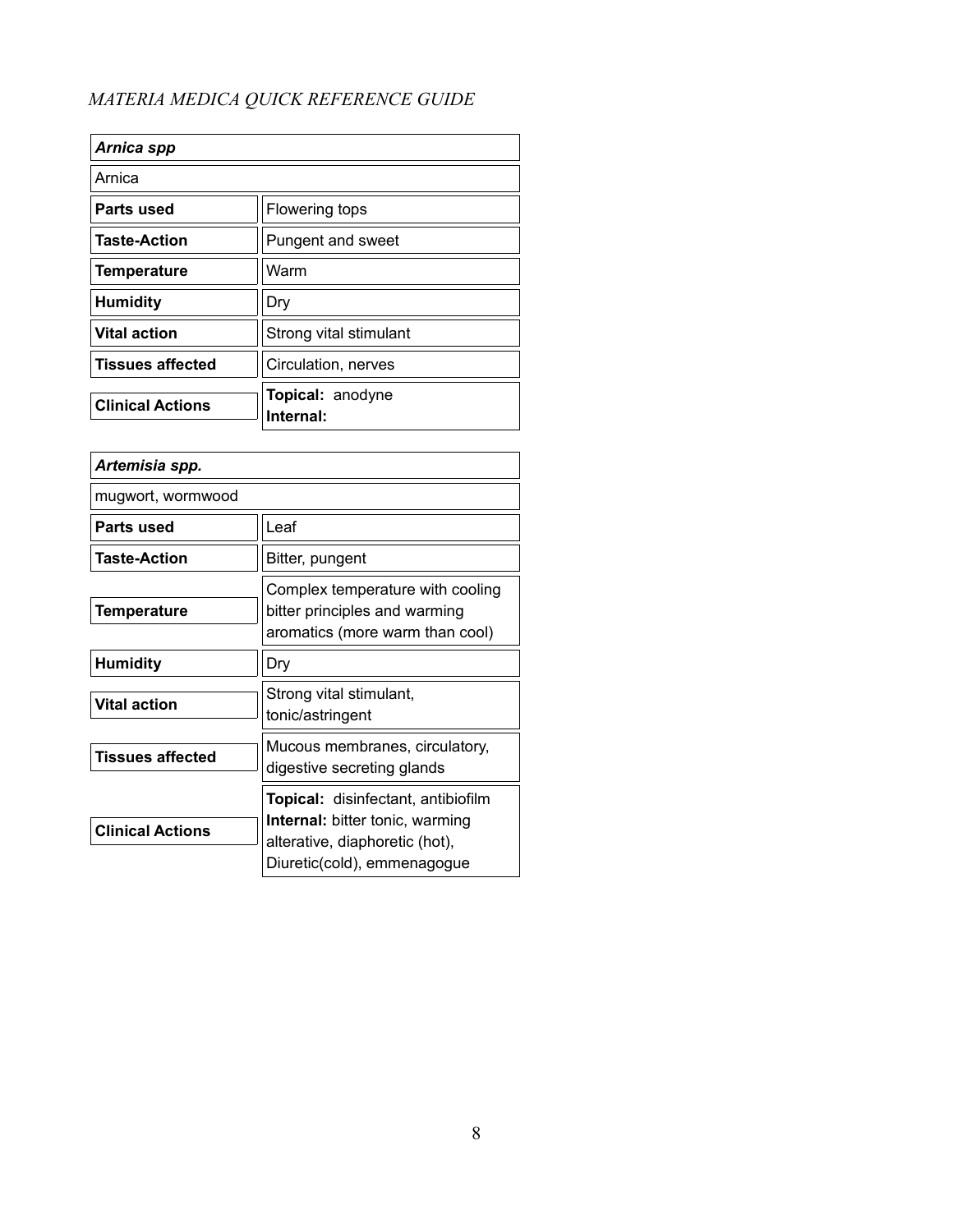| Asclepias tuberosa      |                                                            |
|-------------------------|------------------------------------------------------------|
| Pleurisy root           |                                                            |
| Parts used              | Root                                                       |
| <b>Taste-Action</b>     | Bitter, acrid                                              |
| <b>Temperature</b>      | Cold                                                       |
| <b>Humidity</b>         | Dry                                                        |
| <b>Vital action</b>     | Strong relaxant                                            |
| <b>Tissues affected</b> | Mucous membranes, serous<br>membranes, capillaries, nerves |
|                         | Topical:                                                   |
| <b>Clinical Actions</b> | Internal: relaxant expectorant,                            |
|                         | relaxant diaphoretic, sedative                             |

| <b>Arctium lappa</b>    |                                                                                                                          |
|-------------------------|--------------------------------------------------------------------------------------------------------------------------|
| <b>Burdock</b>          |                                                                                                                          |
| Parts used              | Root, seed                                                                                                               |
| <b>Taste-Action</b>     | Bitter, sweet                                                                                                            |
| <b>Temperature</b>      | Cool                                                                                                                     |
| <b>Humidity</b>         | Dry (may promote sebaceous<br>secretions)                                                                                |
| <b>Vital action</b>     | Vital stimulant, tonic-astringent,<br>diffusive                                                                          |
| <b>Tissues affected</b> | Mucous membranes, serous<br>membranes, lymphatic tissue,<br>gastrointestinal and hepatis<br>secreting glands, microbiome |
| <b>Clinical Actions</b> | Topical:<br>Internal: alterative, lymphatic, bitter<br>tonic, mild hepatic stimulant,<br>diaphoretic, diuretic           |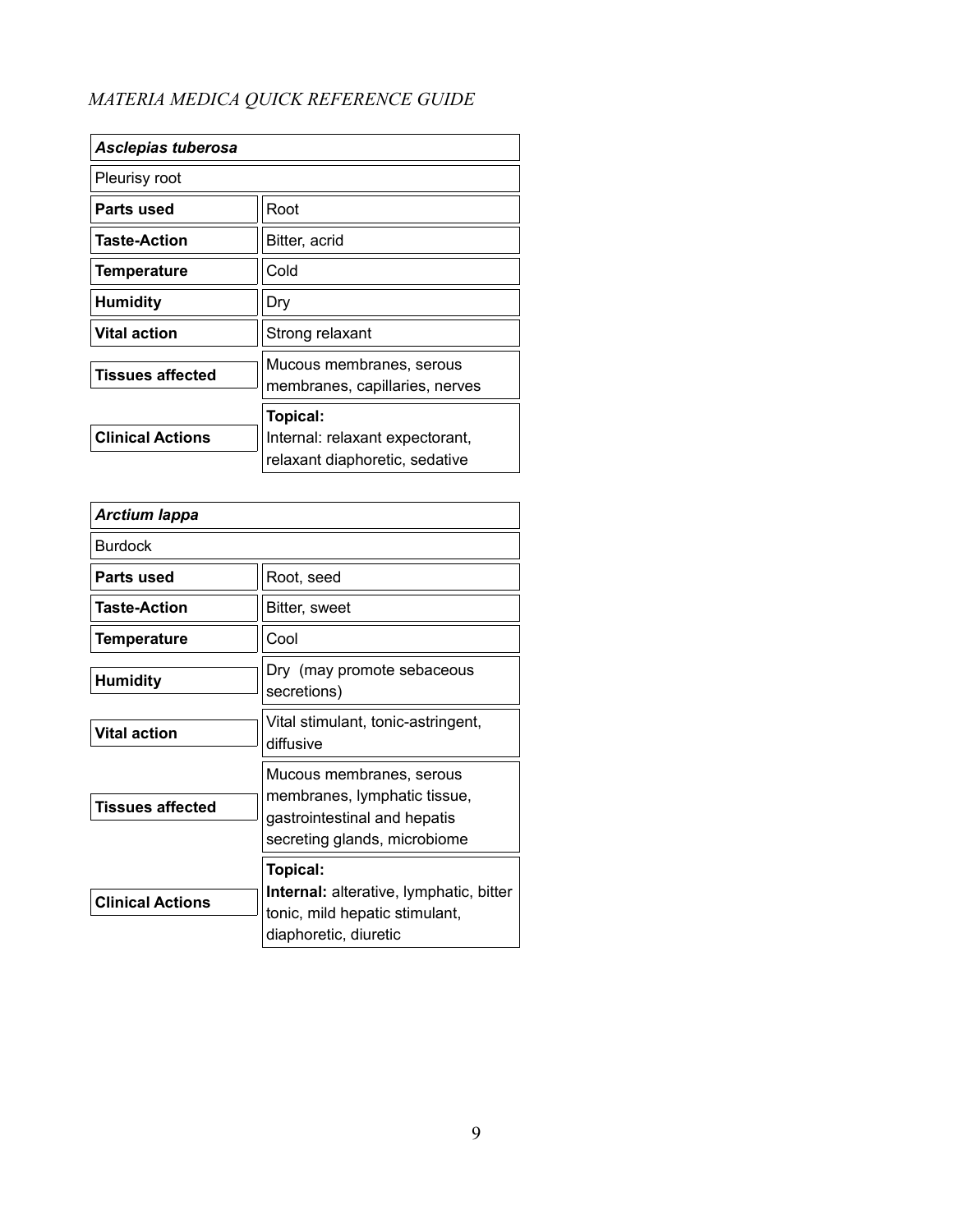| Asparagus recemosus, cochinsinensis |                                                              |
|-------------------------------------|--------------------------------------------------------------|
| Asparagus, Shatavari, Tian Men Dong |                                                              |
| Parts used                          | Root                                                         |
| Taste-Action                        | Sweet, bitter                                                |
| <b>Temperature</b>                  | Cold                                                         |
| <b>Humidity</b>                     | Moist                                                        |
| <b>Vital action</b>                 | Vital stimulant, relaxant, Yin Tonic                         |
| <b>Tissues affected</b>             | Mucous membranes, endocrine<br>system, immunity              |
|                                     | Topical:                                                     |
| <b>Clinical Actions</b>             | <b>Internal:</b> demulcent, reproductive<br>tonic, nutritive |

| Astragalus membranaceus |                                                                                                                        |
|-------------------------|------------------------------------------------------------------------------------------------------------------------|
| Astragalus, Huang Chi   |                                                                                                                        |
| Parts used              | Root                                                                                                                   |
| <b>Taste-Action</b>     | Sweet                                                                                                                  |
| <b>Temperature</b>      | Slightly warm                                                                                                          |
| <b>Humidity</b>         | Dry                                                                                                                    |
| Vital action            | Vital stimulant, tonic/astringent                                                                                      |
| <b>Tissues affected</b> | Endocrine, digestive, immune,<br>lungs, blood                                                                          |
| <b>Clinical Actions</b> | Topical: Antiinflammatory<br>Internal: chi tonic, blood tonic,<br>immune stimulant, astringent to gut<br>and sweating. |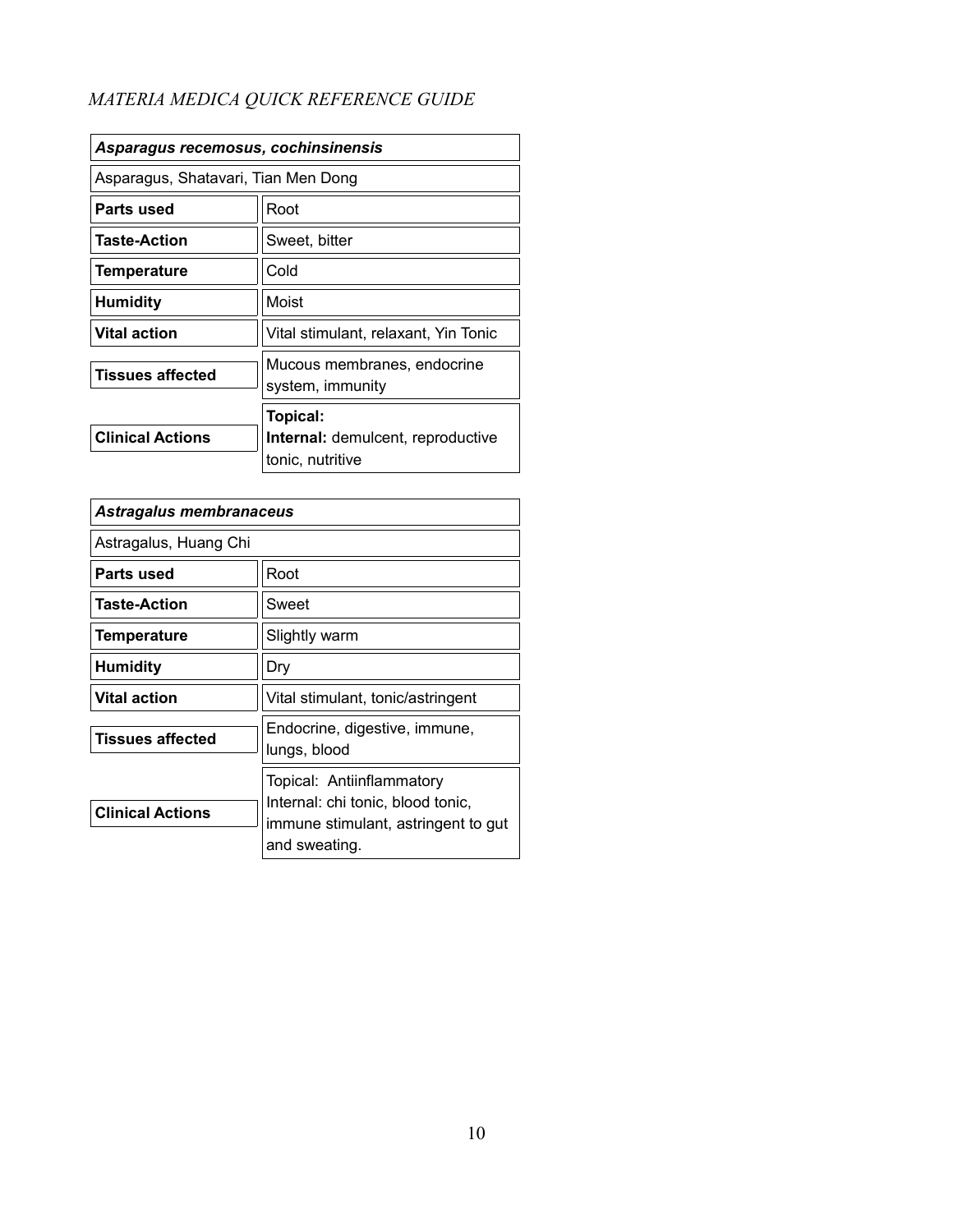| Fresh seeds for tincture in their<br>"milky" stage                                                            |
|---------------------------------------------------------------------------------------------------------------|
| Sweet                                                                                                         |
| Somewhat cool                                                                                                 |
| Neutral                                                                                                       |
| Vital stimulant, relaxant (milky oat<br>tincture) slight tonic (tea of straw)                                 |
| nerves                                                                                                        |
| <b>Topical: Oatmeal bath for itching</b><br><b>Internal:</b> nutritive, stimulant,<br>sedative, nervine tonic |
|                                                                                                               |

| Avena sativa plant      |                           |
|-------------------------|---------------------------|
| Oat Straw               |                           |
| Parts used              | Seed fresh in milky stage |
| <b>Taste-Action</b>     | Sweet                     |
| <b>Temperature</b>      | Somewhat cool             |
| <b>Humidity</b>         | <b>Neutral</b>            |
| <b>Vital action</b>     | Vital stimulant, tonic    |
| <b>Tissues affected</b> | <b>Nerves</b>             |
| <b>Clinical Actions</b> | Internal: nervine tonic   |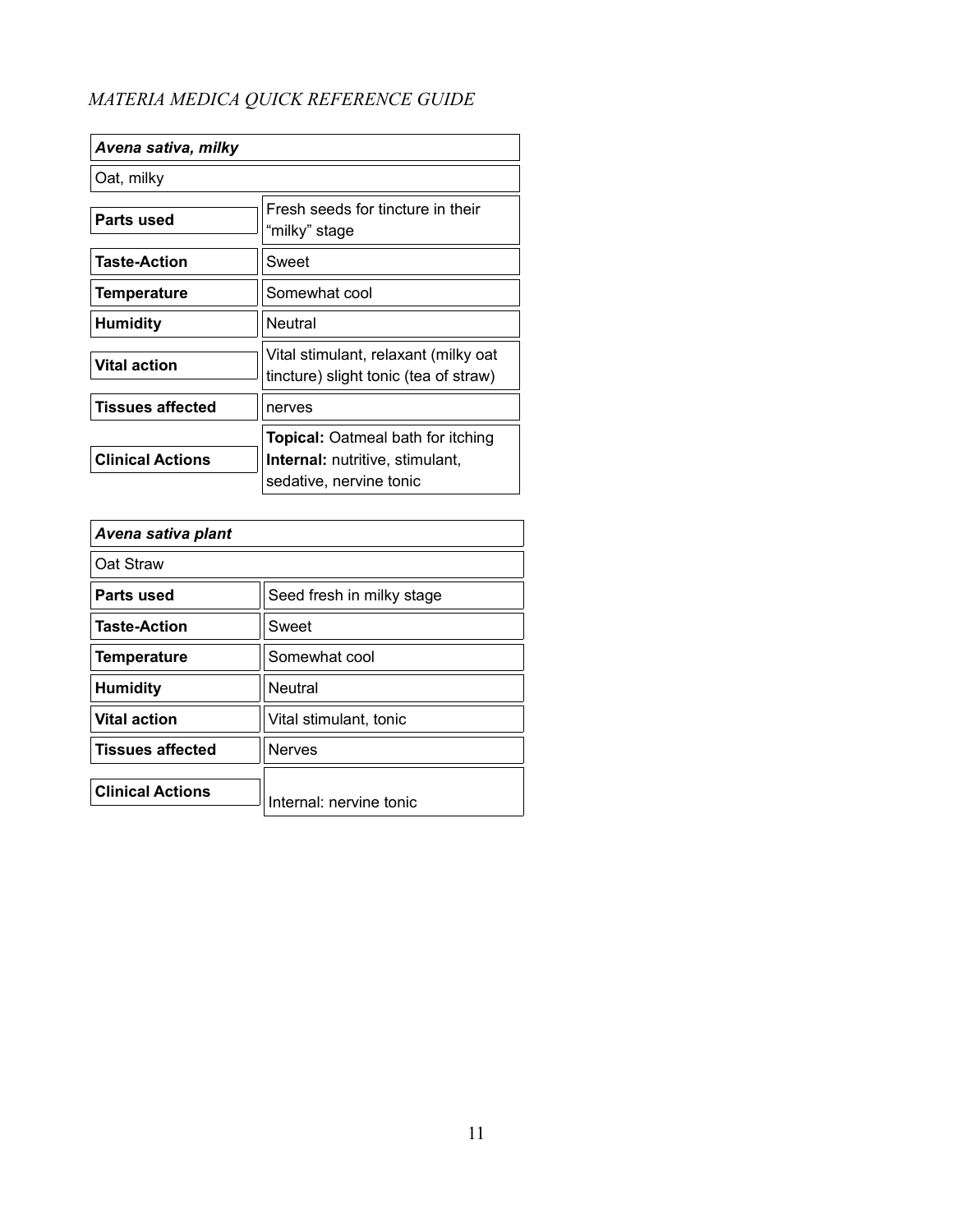| <b>Baptisia tinctoria</b> |                                                                                                                  |
|---------------------------|------------------------------------------------------------------------------------------------------------------|
| Wild indigo               |                                                                                                                  |
| Parts used                | Whole plant with root                                                                                            |
| <b>Taste-Action</b>       | Bitter, pungent, astringent                                                                                      |
| Temperature               | Cold                                                                                                             |
| Humidity                  | Slightly dry                                                                                                     |
| <b>Vital action</b>       | Strong vital stimulant                                                                                           |
| <b>Tissues affected</b>   | Skin, digestive and hepatic<br>secreting glands, immune system,<br>lymphatics                                    |
| <b>Clinical Actions</b>   | <b>Topical:</b> disinfectant, anti-biofilm<br><b>Internal: immune enhancing</b><br>alterative, immune stimulant. |

| Barosma betulina        |                                                                                                                                            |
|-------------------------|--------------------------------------------------------------------------------------------------------------------------------------------|
| Buchu                   |                                                                                                                                            |
| Parts used              | Leaf                                                                                                                                       |
| <b>Taste-Action</b>     | Pungent, bitter                                                                                                                            |
| <b>Temperature</b>      | warm                                                                                                                                       |
| <b>Humidity</b>         | Dry                                                                                                                                        |
| <b>Vital action</b>     | Vital stimulant, relaxant, diffusive                                                                                                       |
| <b>Tissues affected</b> | Mucous membranes, urinary tract,<br>digestive and pelvic organs                                                                            |
| <b>Clinical Actions</b> | Topical:<br><b>Internal:</b> strong stimulating diuretic,<br>urinary tract disinfectant,<br>carminative, diuretic, diaphoretic,<br>nervine |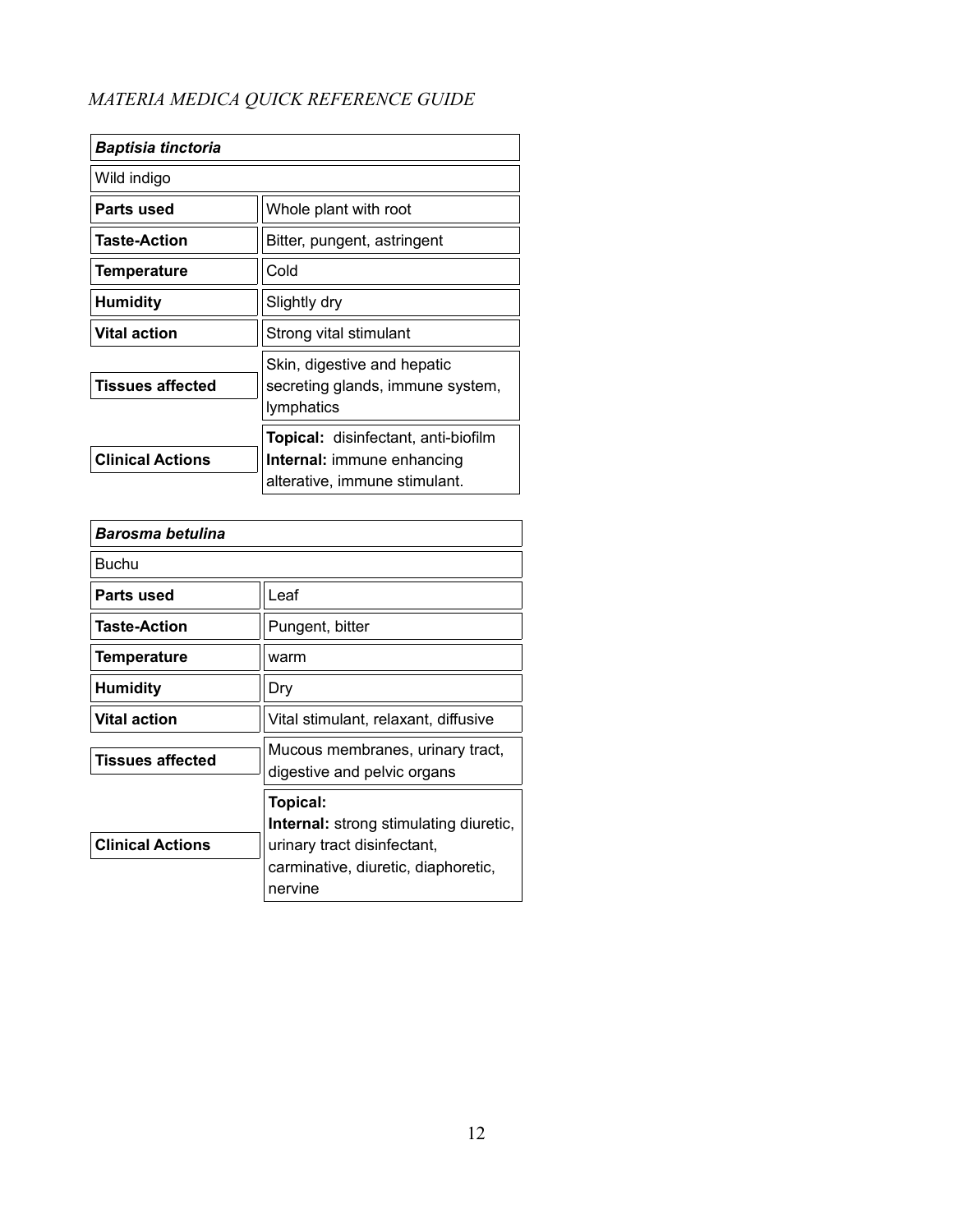| Berberis aquifolium, spp. (Mahonia spp.) |                                                                                           |
|------------------------------------------|-------------------------------------------------------------------------------------------|
| Oregon grape root                        |                                                                                           |
| Parts used                               | Root, root bark                                                                           |
| <b>Taste-Action</b>                      | <b>Bitter</b>                                                                             |
| Temperature                              | Cold                                                                                      |
| <b>Humidity</b>                          | Dry                                                                                       |
| <b>Vital action</b>                      | Vital stimulant, tonic/astringent                                                         |
| <b>Tissues affected</b>                  | Gastrointestinal and hepatic<br>secreting glands, mucous<br>membranes.                    |
| <b>Clinical Actions</b>                  | Topical:<br><b>Internal:</b> digestive and liver<br>alterative, bitter tonic, cholagogue. |

| <b>Berberis vulgaris</b> |                                                                               |
|--------------------------|-------------------------------------------------------------------------------|
| Barberry                 |                                                                               |
| Parts used               | Root                                                                          |
| <b>Taste-Action</b>      | Bitter, astringent                                                            |
| <b>Temperature</b>       | Cold                                                                          |
| <b>Humidity</b>          | Dry                                                                           |
| <b>Vital action</b>      | Vital stimulant, tonic                                                        |
| <b>Tissues affected</b>  | Secreting glands of the digestive<br>tract, liver, bowel                      |
| <b>Clinical Actions</b>  | <b>Topical: antiseptic</b><br>Internal: bitter tonic, cholagogue,<br>laxative |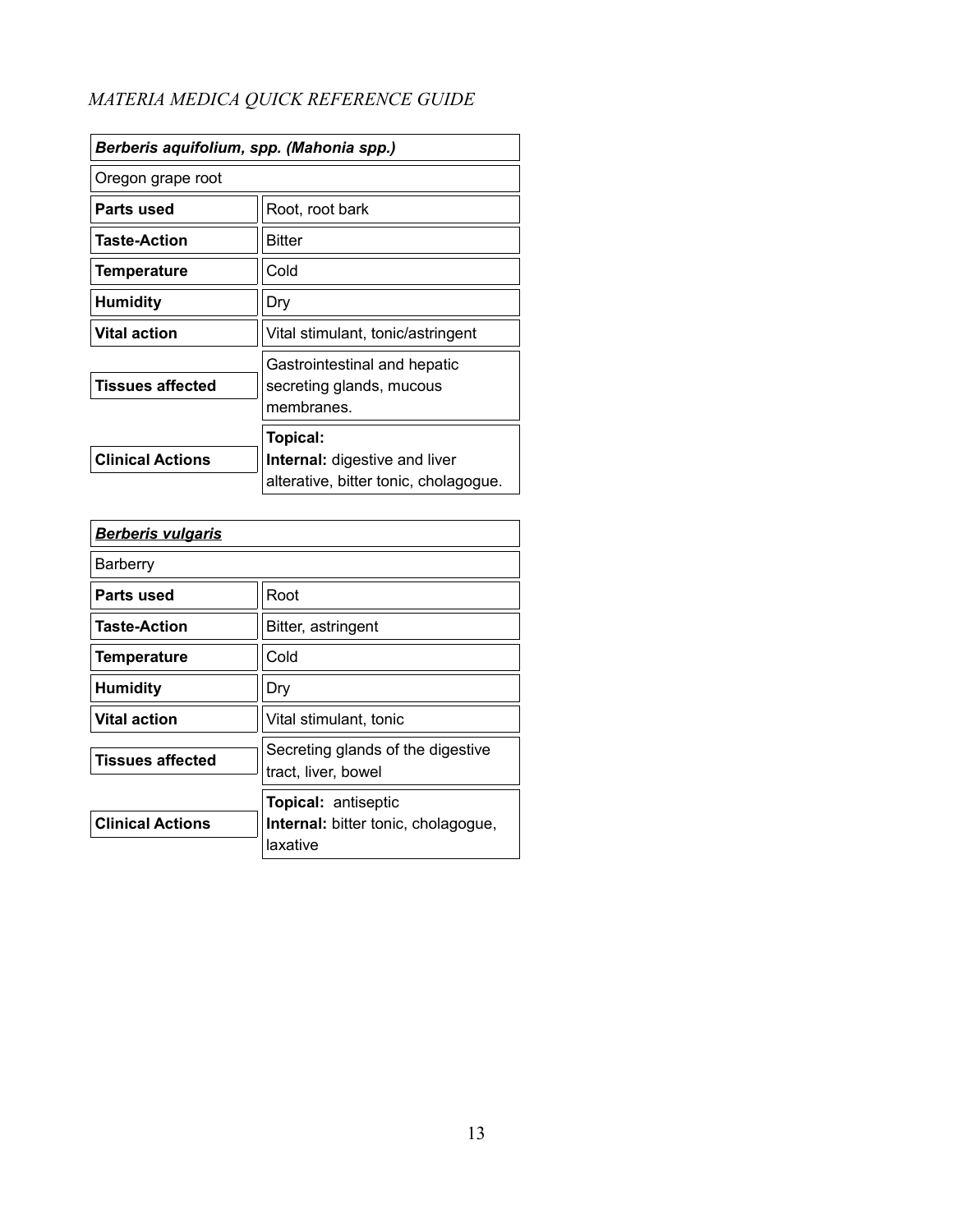| <b>Boswellia</b>        |                                                                                                                         |
|-------------------------|-------------------------------------------------------------------------------------------------------------------------|
| Frankinsence, Olibanum  |                                                                                                                         |
| Parts used              | resin                                                                                                                   |
| <b>Taste-Action</b>     | Bitter, acrid                                                                                                           |
| Temperature             | warm                                                                                                                    |
| <b>Humidity</b>         | dry                                                                                                                     |
| <b>Vital action</b>     | Strong vital stimulant                                                                                                  |
| <b>Tissues affected</b> | Mucous membranes, capillaries,<br>immune, lymphatics                                                                    |
| <b>Clinical Actions</b> | <b>Topical:</b> antiseptic,<br>antiinflammatory<br><b>Internal:</b> immune alterative, blood<br>moving antiinflammatory |

| #Bursera                |                                                                                                                         |
|-------------------------|-------------------------------------------------------------------------------------------------------------------------|
| Elephant tree, Copal    |                                                                                                                         |
| Parts used              | resin                                                                                                                   |
| <b>Taste-Action</b>     | Bitter, acrid                                                                                                           |
| <b>Temperature</b>      | warm                                                                                                                    |
| <b>Humidity</b>         | dry                                                                                                                     |
| <b>Vital action</b>     | Strong vital stimulant                                                                                                  |
| <b>Tissues affected</b> | Mucous membranes, capillaries,<br>immune, lymphatics                                                                    |
| <b>Clinical Actions</b> | <b>Topical:</b> antiseptic,<br>antiinflammatory<br><b>Internal:</b> immune alterative, blood<br>moving antiinflammatory |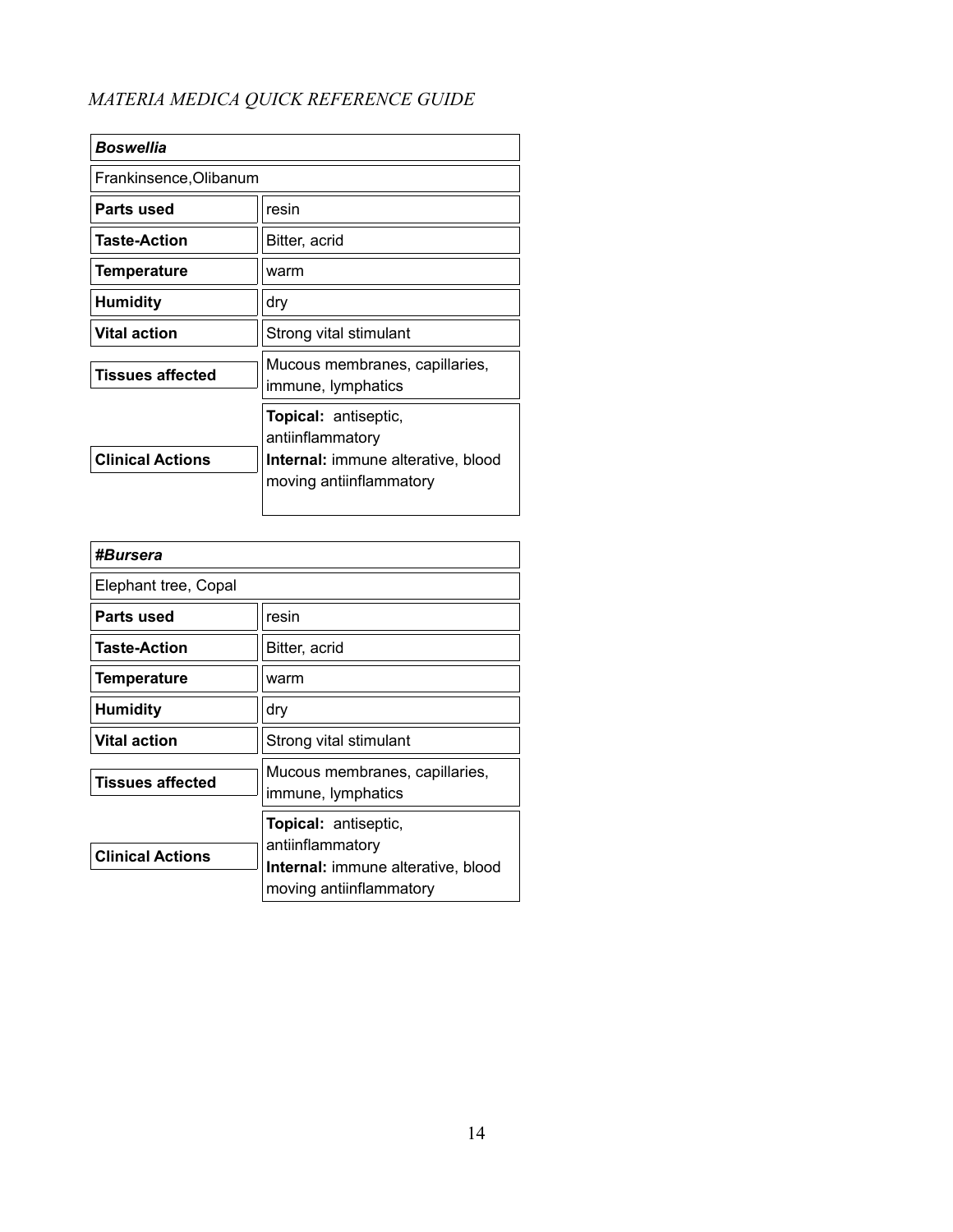| Calendula off.          |                                                                                                                                                                                                                                                        |
|-------------------------|--------------------------------------------------------------------------------------------------------------------------------------------------------------------------------------------------------------------------------------------------------|
| Pot marigold, Marigold  |                                                                                                                                                                                                                                                        |
| Parts used              | leaf and flower                                                                                                                                                                                                                                        |
| <b>Taste-Action</b>     | bitter                                                                                                                                                                                                                                                 |
| Temperature             | Complex temperature with cooling<br>bitter and diffusive components and<br>warming resins and oils with a net<br>mild warming effect.                                                                                                                  |
| Humidity                | Somewhat dry                                                                                                                                                                                                                                           |
| Vital action            | Diffusive, mild mixed relaxant and<br>tonic effects, Vital stimulant                                                                                                                                                                                   |
| Tissues affected        | Skin, digestive and hepatic glands,<br>mucous membranes, urinary tract                                                                                                                                                                                 |
| <b>Clinical Actions</b> | Topical: vulnerary, antiseptic, anti-<br>inflammatory<br><b>Internal:</b> mild bitter tonic; alterative<br>through liver, lymphatic system, and<br>bowel. mild antispasmodic, mild<br>diaphoretic, mild emmenagogue,<br>mild cholagogue, mild diuretic |

| Capsella bursa-pastoris |                                                                               |
|-------------------------|-------------------------------------------------------------------------------|
| Shepherd's Purse        |                                                                               |
| Parts used              | Aerial parts                                                                  |
| <b>Taste-Action</b>     | Astringent, sweet-bland                                                       |
| <b>Temperature</b>      | Somewhat cool                                                                 |
| <b>Humidity</b>         | Dry                                                                           |
| <b>Vital action</b>     | Stimulant, tonic                                                              |
| <b>Tissues affected</b> | Mucous membranes, capillaries,<br>urinary tract                               |
| <b>Clinical Actions</b> | Topical:<br><b>Internal:</b> astringent, hemostatic,<br>stimulant expectorant |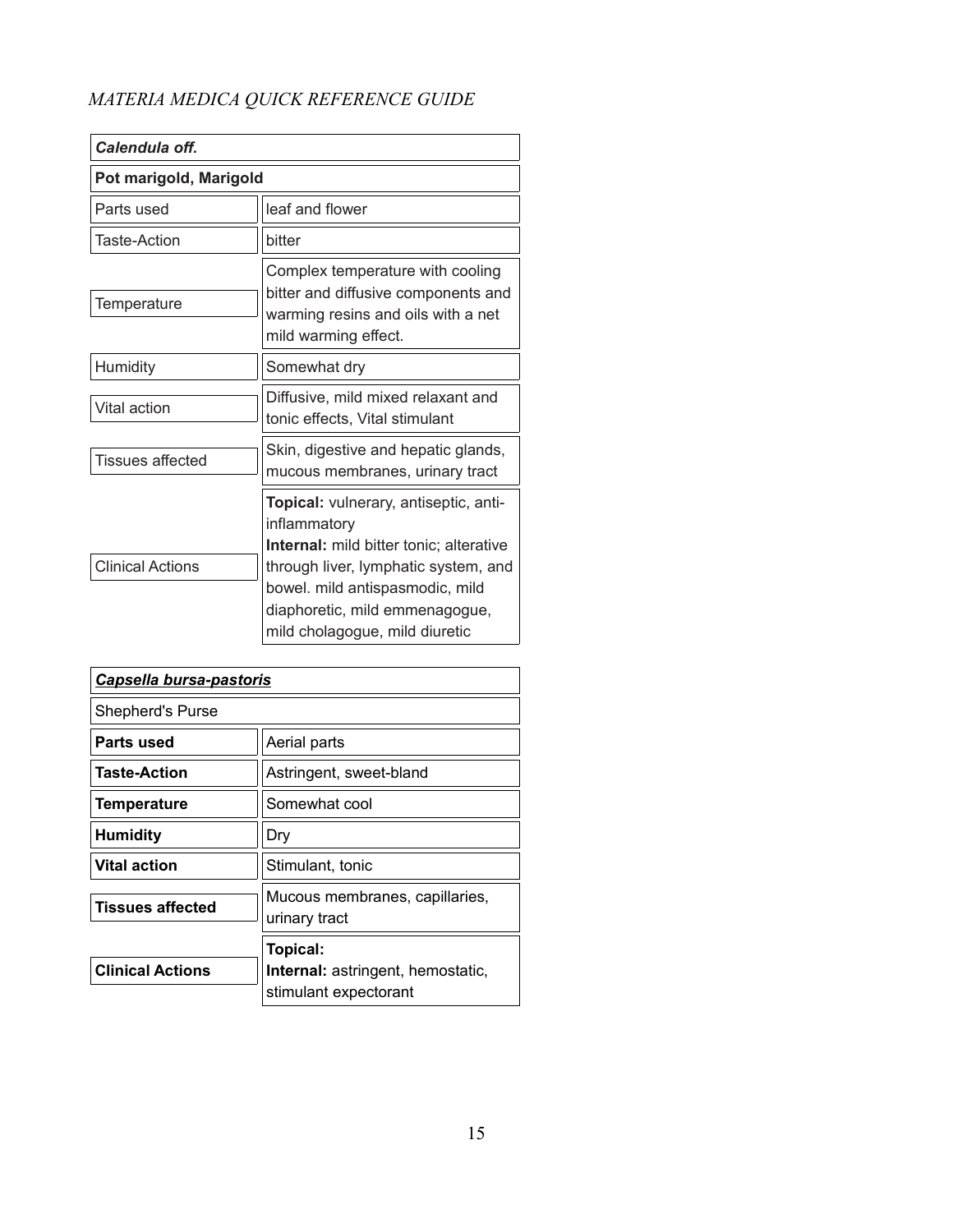| <u>Capsicum annuum, frutescens</u> |                                                                                                                                |
|------------------------------------|--------------------------------------------------------------------------------------------------------------------------------|
| Cayenne                            |                                                                                                                                |
| Parts used                         | Fruit                                                                                                                          |
| <b>Taste-Action</b>                | Very pungent                                                                                                                   |
| <b>Temperature</b>                 | Very hot                                                                                                                       |
| <b>Humidity</b>                    | Very dry                                                                                                                       |
| <b>Vital action</b>                | Powerful stimulant                                                                                                             |
| <b>Tissues affected</b>            | Circulatory, nerves                                                                                                            |
| <b>Clinical Actions</b>            | <b>Topical:</b> counterirritant anodyne<br><b>Internal:</b> circulatory stimulant,<br>diaphoretic, carminative,<br>emmenagogue |

| Cassia angustifolia, spp |                                                                   |
|--------------------------|-------------------------------------------------------------------|
| Senna                    |                                                                   |
| Parts used               | Leaf                                                              |
| <b>Taste-Action</b>      | <b>Bitter</b>                                                     |
| <b>Temperature</b>       | Cold                                                              |
| <b>Humidity</b>          | Dry                                                               |
| <b>Vital action</b>      | Vital stimulant, relaxant                                         |
| <b>Tissues affected</b>  | Digestive glands, mucous<br>membranes                             |
| <b>Clinical Actions</b>  | Topical:<br><b>Internal:</b> laxative, alterative,<br>expectorant |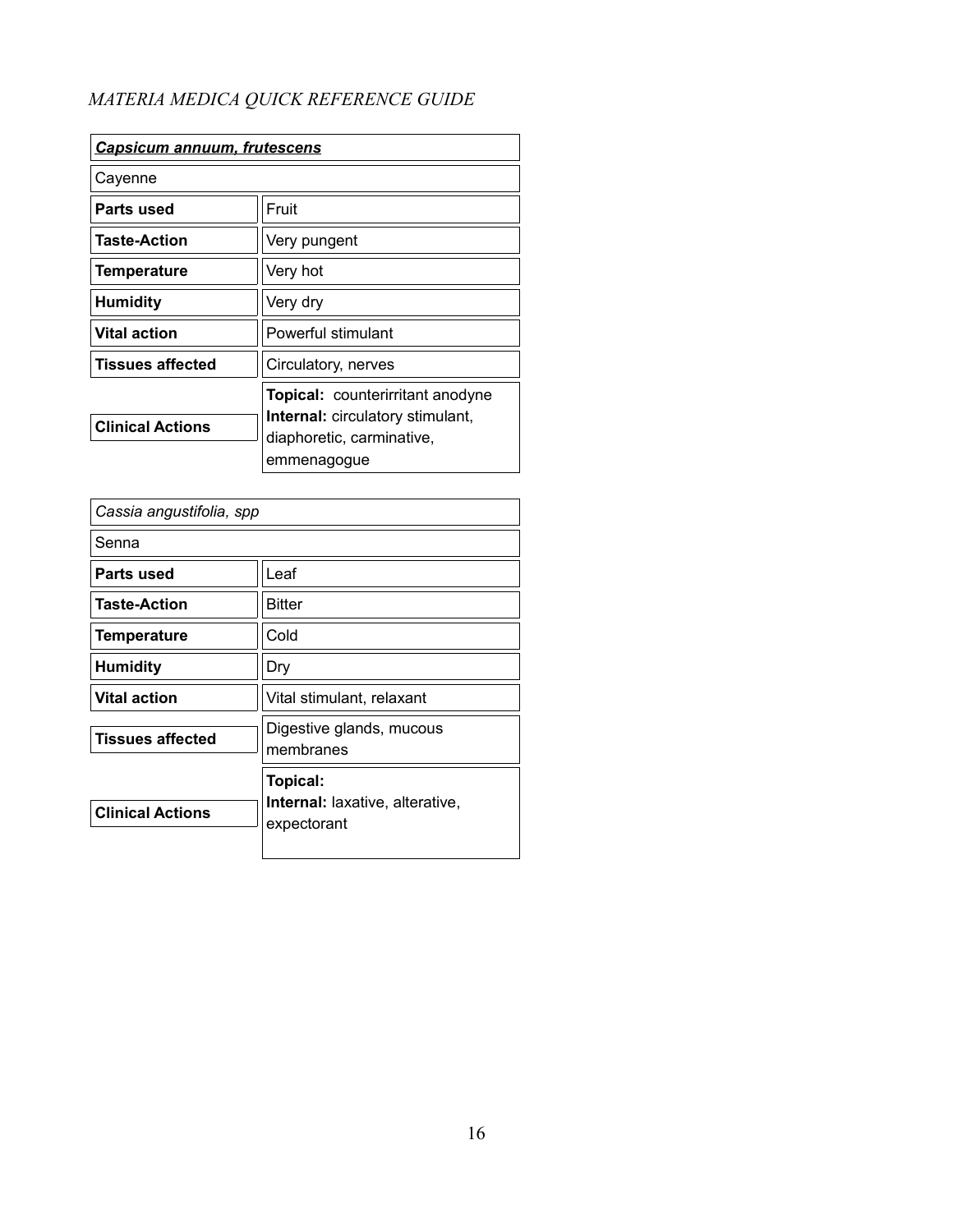| <b>Caulophyllum thalictroides</b> |                                                                                                       |
|-----------------------------------|-------------------------------------------------------------------------------------------------------|
| <b>Blue Cohosh</b>                |                                                                                                       |
| Parts used                        | Root                                                                                                  |
| <b>Taste-Action</b>               | Bitter, slightly pungent, sweet                                                                       |
| Temperature                       | Warm                                                                                                  |
| <b>Humidity</b>                   | Dry                                                                                                   |
| <b>Vital action</b>               | Vital stimulant, relaxant                                                                             |
| <b>Tissues affected</b>           | Nerves, smooth and skeletal<br>muscle, mucous membranes, lungs<br>and bronchial tract, cardiac muscle |
| <b>Clinical Actions</b>           | Topical:<br>Internal: nervine tonic,<br>antispasmodic, uterine tonic                                  |

| <b>Ceanothus spp</b>    |                                                                                                                                          |
|-------------------------|------------------------------------------------------------------------------------------------------------------------------------------|
| Red root                |                                                                                                                                          |
| Parts used              | Root bark, bark                                                                                                                          |
| <b>Taste-Action</b>     | Astringent, somewhat bitter                                                                                                              |
| <b>Temperature</b>      | Cool                                                                                                                                     |
| <b>Humidity</b>         | Dry                                                                                                                                      |
| <b>Vital action</b>     | Stimulant, tonic, astringent                                                                                                             |
| <b>Tissues affected</b> | Lymphatics, capillaries, veins                                                                                                           |
| <b>Clinical Actions</b> | Topical: astringent<br>Internal: astringent, lymphatic and<br>immune stimulant, alterative to liver,<br>spleen, and portal venous system |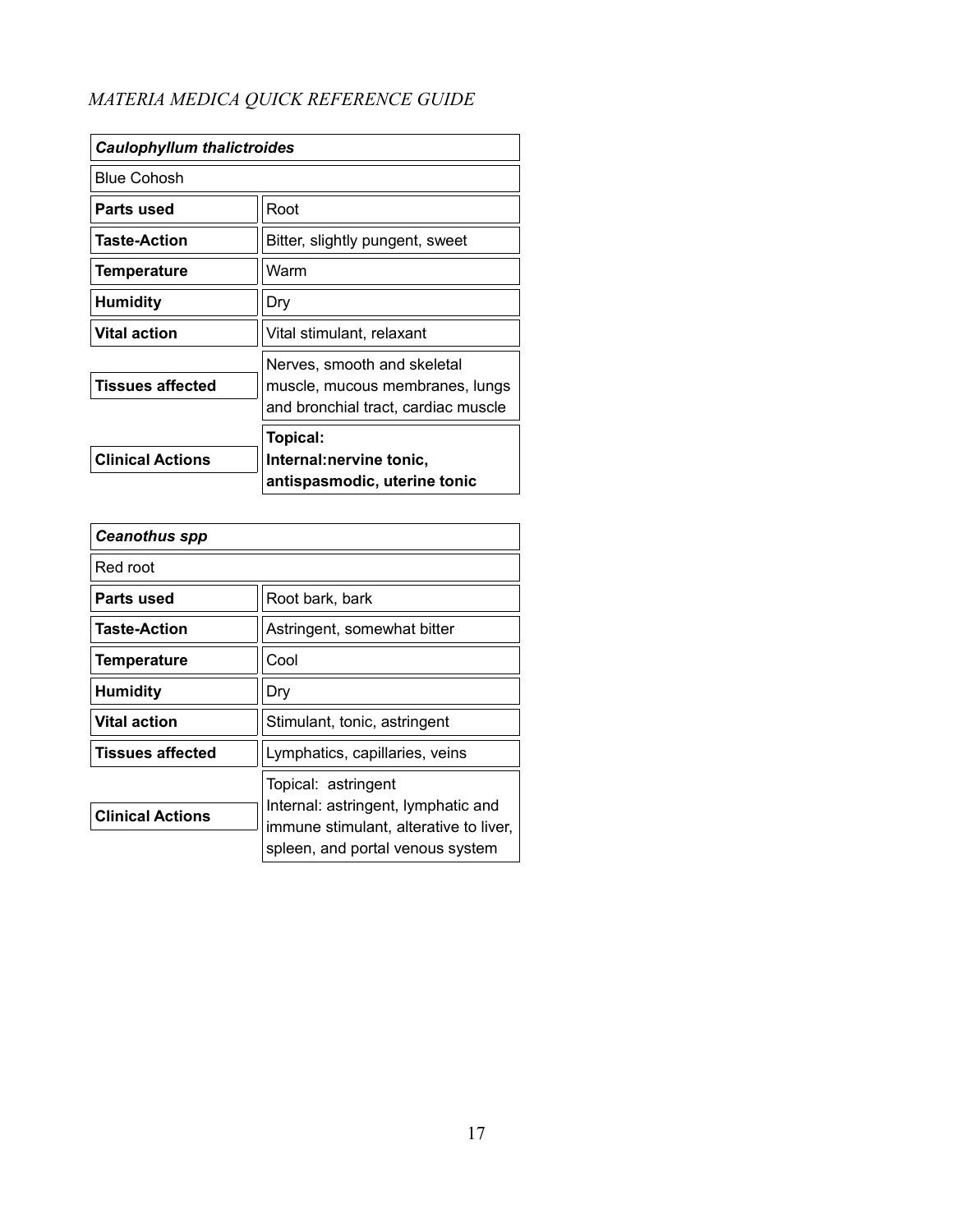| Centella asiatica       |                                                               |
|-------------------------|---------------------------------------------------------------|
| Gotu Kola               |                                                               |
| Parts used              | Aerial parts                                                  |
| <b>Taste-Action</b>     | Sweet, slightly bitter                                        |
| <b>Temperature</b>      | Cool                                                          |
| <b>Humidity</b>         | Dry                                                           |
| <b>Vital action</b>     | Stimulant, tonic                                              |
| <b>Tissues affected</b> | Nervous, connective                                           |
| <b>Clinical Actions</b> | Topical: wound healing???<br>Internal; cerebral stimulant and |
|                         | tonic, wound healing                                          |

| Chimaphila umbellata    |                                                                                                                                                                |
|-------------------------|----------------------------------------------------------------------------------------------------------------------------------------------------------------|
| Pipsissewa              |                                                                                                                                                                |
| Parts used              | Leaf                                                                                                                                                           |
| <b>Taste-Action</b>     | Bitter, astringent                                                                                                                                             |
| <b>Temperature</b>      | Cool                                                                                                                                                           |
| <b>Humidity</b>         | Dry                                                                                                                                                            |
| <b>Vital action</b>     | Stimulant, tonic-astringent                                                                                                                                    |
| <b>Tissues affected</b> | Mucous membranes, circulation,<br>lymphatics, gut, urinary tract.                                                                                              |
| <b>Clinical Actions</b> | <b>Internal:</b> urinary tract disinfectant,<br>mild astringent to gut and pelvic<br>tissues., general and lymphatic<br>alterative, diuretic, antiinflammatory |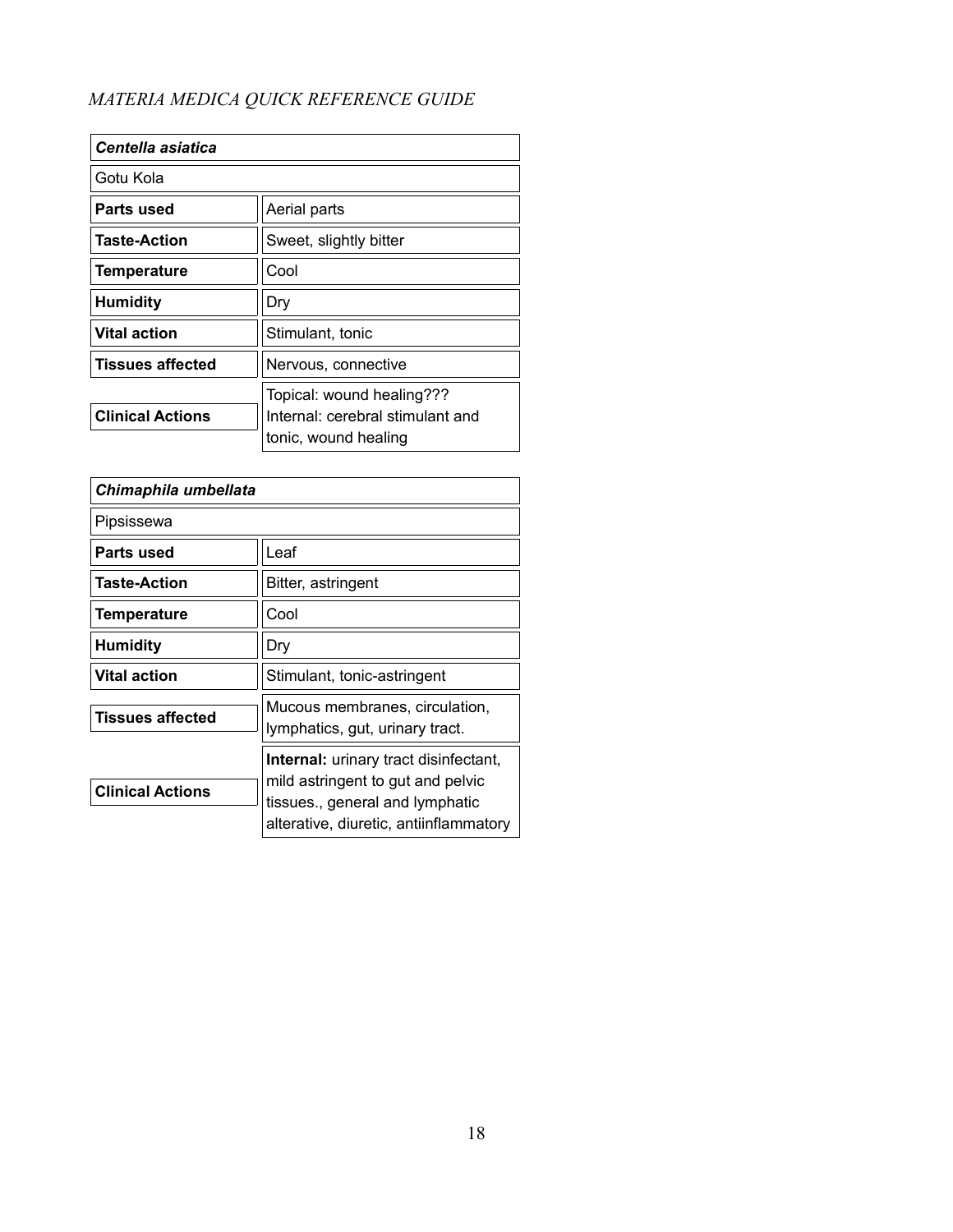| Cinnamomum cassia, zeylanicum (verum) |                                                                                                                                       |
|---------------------------------------|---------------------------------------------------------------------------------------------------------------------------------------|
| Cinnamon                              |                                                                                                                                       |
| Parts used                            | Bark                                                                                                                                  |
| Taste-Action                          | Pungent, sweet                                                                                                                        |
| <b>Temperature</b>                    | Hot                                                                                                                                   |
| <b>Humidity</b>                       | Dry                                                                                                                                   |
| <b>Vital action</b>                   | Strong vital stimulant, astringent                                                                                                    |
| Tissues affected                      | Circulatory, mucous membranes,<br>digestive glands, endocrine (insulin)                                                               |
| <b>Clinical Actions</b>               | Topical:<br><b>Internal:</b> carminative, warming<br>tonic, circulatory stimulant,<br>emmenagogue, anti-inflammatory,<br>hypoglycemic |

| Codonopsis pilosula     |                          |
|-------------------------|--------------------------|
| Codonopsis, Dang Shen   |                          |
| Parts used              | Root                     |
| <b>Taste-Action</b>     | Sweet                    |
| <b>Temperature</b>      | <b>Neutral</b>           |
| <b>Humidity</b>         | Moist                    |
| <b>Vital action</b>     | Vital stimulant, tonic   |
| <b>Tissues affected</b> | Endocrine, digestive     |
| <b>Clinical Actions</b> | Internal: mild chi tonic |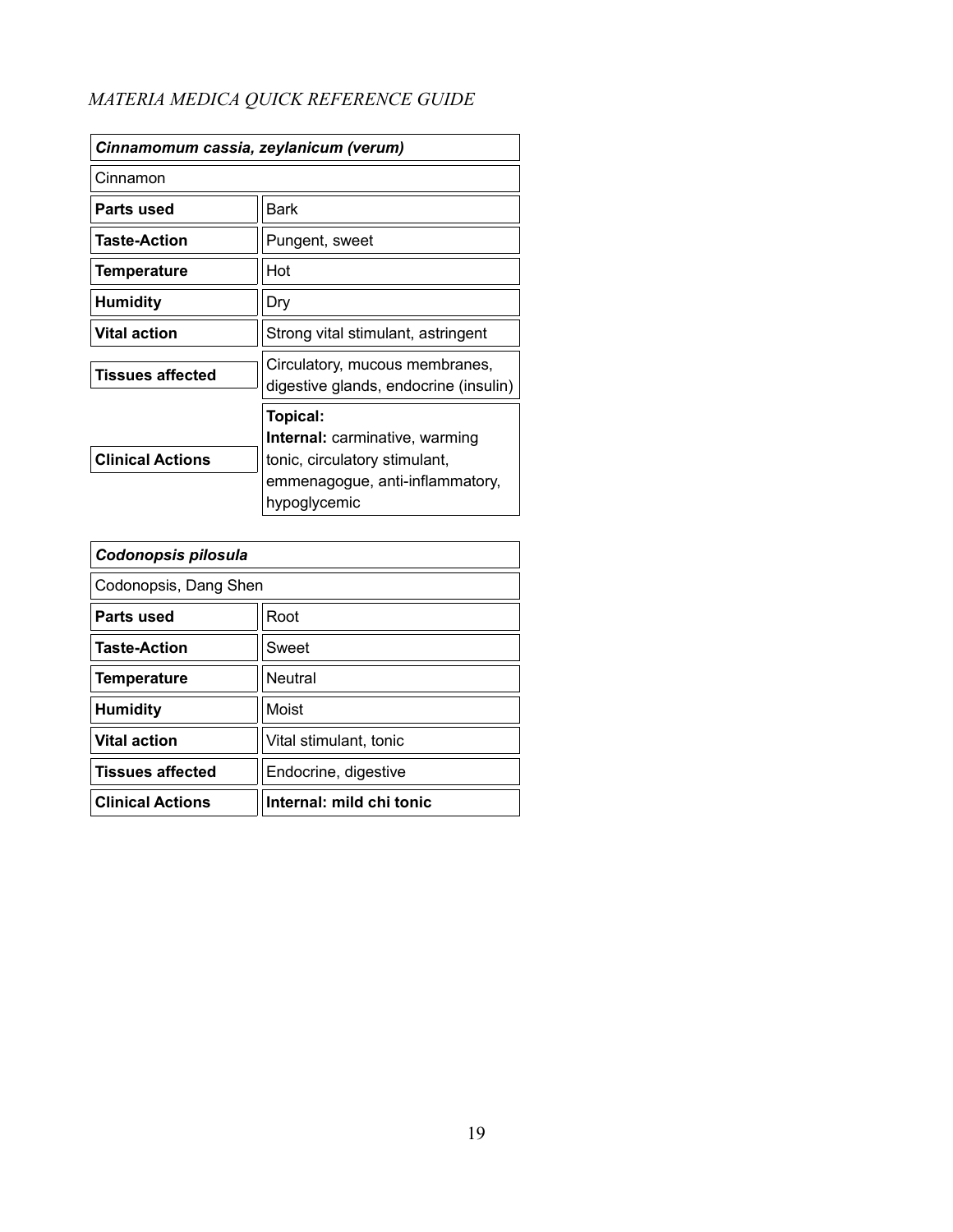| Collinsonia canadensis  |                                                                                                                      |
|-------------------------|----------------------------------------------------------------------------------------------------------------------|
| Stone root              |                                                                                                                      |
| Parts used              | Fresh root or fresh whole plant                                                                                      |
| <b>Taste-Action</b>     | Bitter, pungent                                                                                                      |
| <b>Temperature</b>      | Cool                                                                                                                 |
| <b>Humidity</b>         | Dry                                                                                                                  |
| <b>Vital action</b>     | Strong vital stimulant,<br>tonic/astringent                                                                          |
| Tissues affected        | Mucous membranes, venous<br>system, portal venous system,<br>nervous system                                          |
| <b>Clinical Actions</b> | <b>Topical:</b> for sprains, bruises, and<br>swellings<br><b>Internal:</b> Tonic to membranes,<br>veins, and nerves. |

| Commiphora myrrha, Commiphora molmol |                                                                                                                         |
|--------------------------------------|-------------------------------------------------------------------------------------------------------------------------|
| Myrrh                                |                                                                                                                         |
| Parts used                           | resin                                                                                                                   |
| <b>Taste-Action</b>                  | Bitter, acrid                                                                                                           |
| <b>Temperature</b>                   | warm                                                                                                                    |
| <b>Humidity</b>                      | Dry                                                                                                                     |
| <b>Vital action</b>                  | Strong vital stimulant,<br>tonic/astringent                                                                             |
| <b>Tissues affected</b>              | Mucous membranes, capillaries,<br>immune cells, lymphatics                                                              |
| <b>Clinical Actions</b>              | <b>Topical:</b> antiseptic,<br>antiinflammatory<br><b>Internal:</b> immune alterative, blood<br>moving antiinflammatory |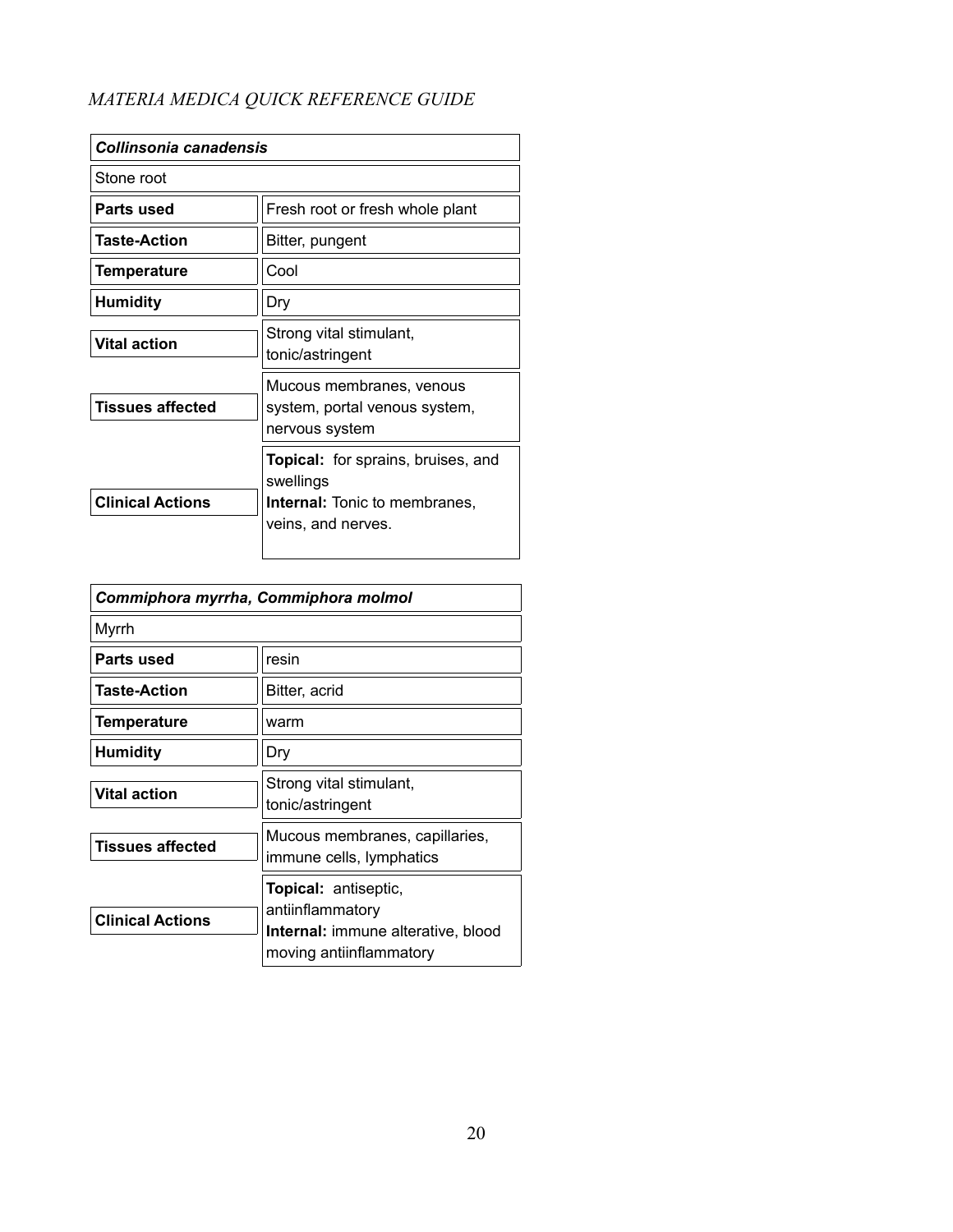| Corydalis yanhusuo, C. aurea |                                     |
|------------------------------|-------------------------------------|
| Yan Hu Suo, Golden smoke     |                                     |
| Parts used                   | Root                                |
| <b>Taste-Action</b>          | Spicy, bitter                       |
| Temperature                  | Warm                                |
| <b>Humidity</b>              | Dry                                 |
| <b>Vital action</b>          | Strong vital stimulant, relaxant    |
| <b>Tissues affected</b>      | Nerves, blo                         |
| <b>Clinical Actions</b>      | Internal: anodyne, antiinflammatory |

| Crataegus oxycantha, spp. |                                                             |
|---------------------------|-------------------------------------------------------------|
| Hawthorn                  |                                                             |
| Parts used                | Fruit, flowers                                              |
| <b>Taste-Action</b>       | Sweet, sour                                                 |
| <b>Temperature</b>        | Slightly warm                                               |
| <b>Humidity</b>           | Slightly damp                                               |
| <b>Vital action</b>       | Strong vital stimulant, tonic                               |
| <b>Tissues affected</b>   | Cardiac muscle, arteries, nerves                            |
| <b>Clinical Actions</b>   | <b>Internal:</b> cardiotonic, nervine tonic,<br>hypotensive |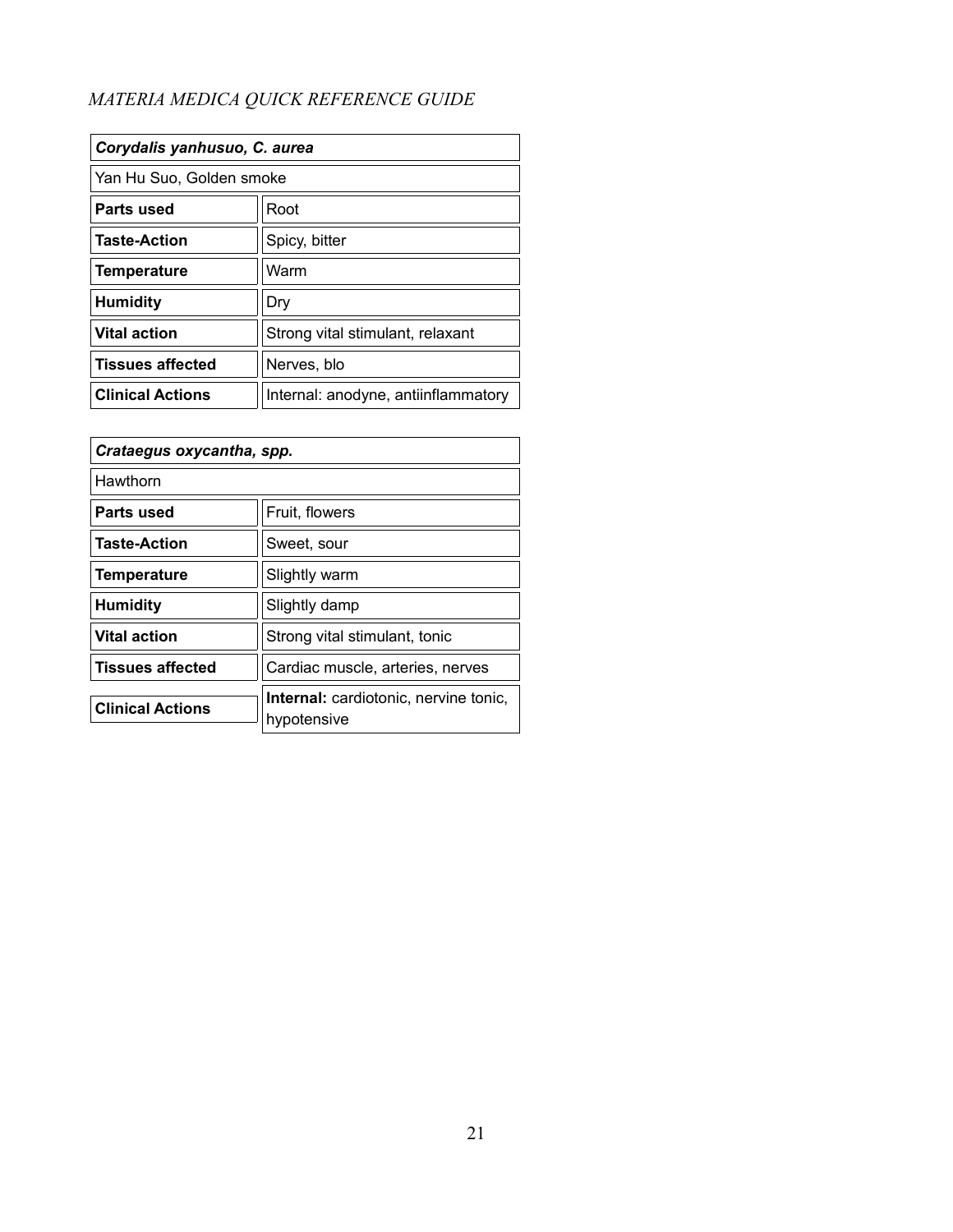| Curcuma longa           |                                                                                                                          |
|-------------------------|--------------------------------------------------------------------------------------------------------------------------|
| Turmeric                |                                                                                                                          |
| Parts used              | Root                                                                                                                     |
| <b>Taste-Action</b>     | Bitter, pungent                                                                                                          |
| Temperature             | Warm/hot                                                                                                                 |
| <b>Humidity</b>         | Very dry                                                                                                                 |
| <b>Vital action</b>     | Vital stimulant, tonic, astringent,<br>diffusive                                                                         |
| Tissues affected        | Mucous membranes,<br>gastrointestinal glands, liver,<br>circulation                                                      |
| <b>Clinical Actions</b> | Topical:<br><b>Internal:</b> warming tonic, anti-<br>inflammatory, digestive bitter and<br>carminative, hepatoprotectant |

| Dioscorea villosa       |                                |
|-------------------------|--------------------------------|
| Wild yam                |                                |
| Parts used              | Root                           |
| <b>Taste-Action</b>     | Sweet, pungent, bitter         |
| Temperature             | Slightly cool                  |
| <b>Humidity</b>         | Dry                            |
| <b>Vital action</b>     | relaxant                       |
| <b>Tissues affected</b> | Smooth muscle                  |
| <b>Clinical Actions</b> | Internal: strong antispasmodic |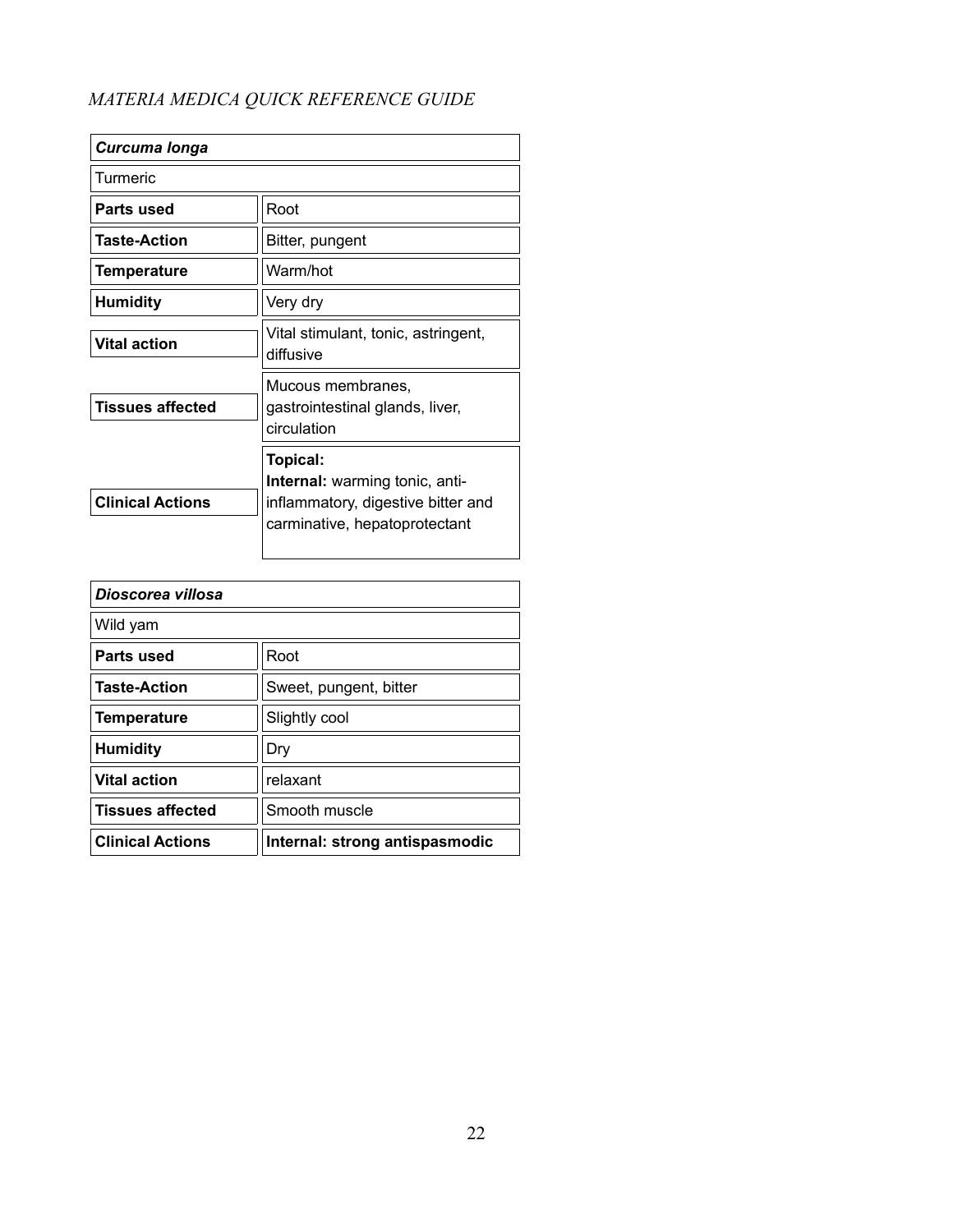| Echinacea angustifolia, purpurea, spp. |                                                                                     |
|----------------------------------------|-------------------------------------------------------------------------------------|
| Purple coneflower                      |                                                                                     |
| Parts used                             | Root; root with flowering tops                                                      |
| <b>Taste-Action</b>                    | bitter, pungent                                                                     |
| <b>Temperature</b>                     | cool                                                                                |
| <b>Humidity</b>                        | slightly dry                                                                        |
| <b>Vital action</b>                    | stimulant                                                                           |
| <b>Tissues affected</b>                | Immune cells, lymphatics, skin                                                      |
| <b>Clinical Actions</b>                | <b>Topical:</b> disinfectant, vulnerary<br>Internal: immune enhancing<br>alterative |

| Eleutherococcus senticosus, Acanthopanax senticosus |                                 |
|-----------------------------------------------------|---------------------------------|
| Siberian ginseng                                    |                                 |
| Parts used                                          | root                            |
| <b>Taste-Action</b>                                 | Sweet, slightly pungent         |
| <b>Temperature</b>                                  | Slightly warm                   |
| <b>Humidity</b>                                     | Slightly dry                    |
| <b>Vital action</b>                                 | Powerful vital stimulant, tonic |
| <b>Tissues affected</b>                             | Endocrine, nervous, immune      |
| <b>Clinical Actions</b>                             | Internal: stimulant adaptogen   |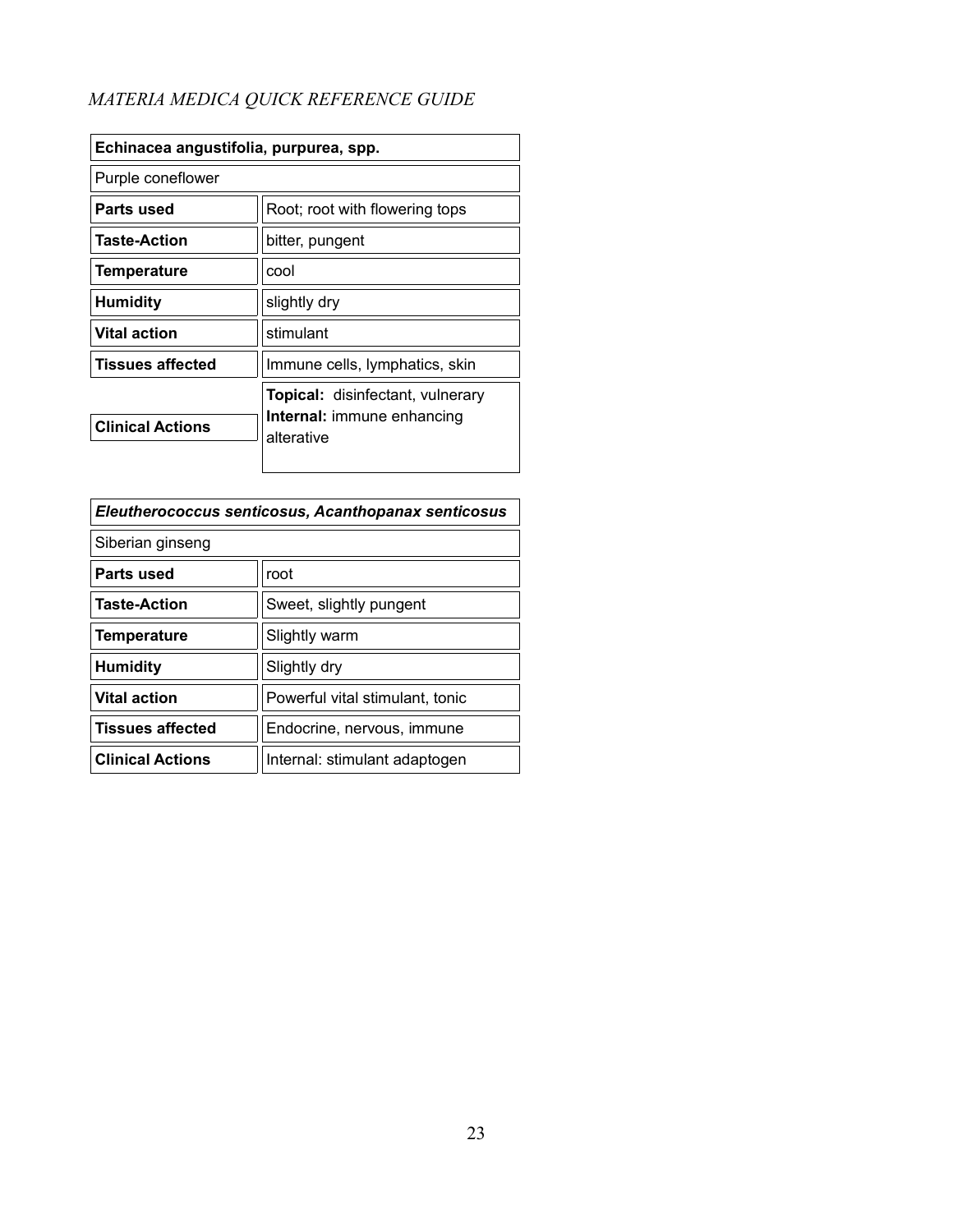| Equisetum arvense, spp  |                                                |
|-------------------------|------------------------------------------------|
| Horsetail               |                                                |
| Parts used              | Aerial parts                                   |
| <b>Taste-Action</b>     | Astringent, bitter, sweet                      |
| <b>Temperature</b>      | Cool                                           |
| <b>Humidity</b>         | Dry                                            |
| <b>Vital action</b>     | Tonic                                          |
| <b>Tissues affected</b> | Urinary tract, gut                             |
| <b>Clinical Actions</b> | Topical:<br>Internal: mild diuretic, nutritive |

| Eschscholtzia californica, mexicana |                                                                |
|-------------------------------------|----------------------------------------------------------------|
| California poppy                    |                                                                |
| Parts used                          | Fresh flowering top, fresh whole<br>flowering plant with root. |
| <b>Taste-Action</b>                 | Bitter                                                         |
| <b>Temperature</b>                  | Cool                                                           |
| <b>Humidity</b>                     | Slightly dry                                                   |
| <b>Vital action</b>                 | Vital stimulant, relaxant                                      |
| <b>Tissues affected</b>             | Nerves, vessels.                                               |
| <b>Clinical Actions</b>             | Internal: anodyne, sedative,<br>antispasmodic, antitussive     |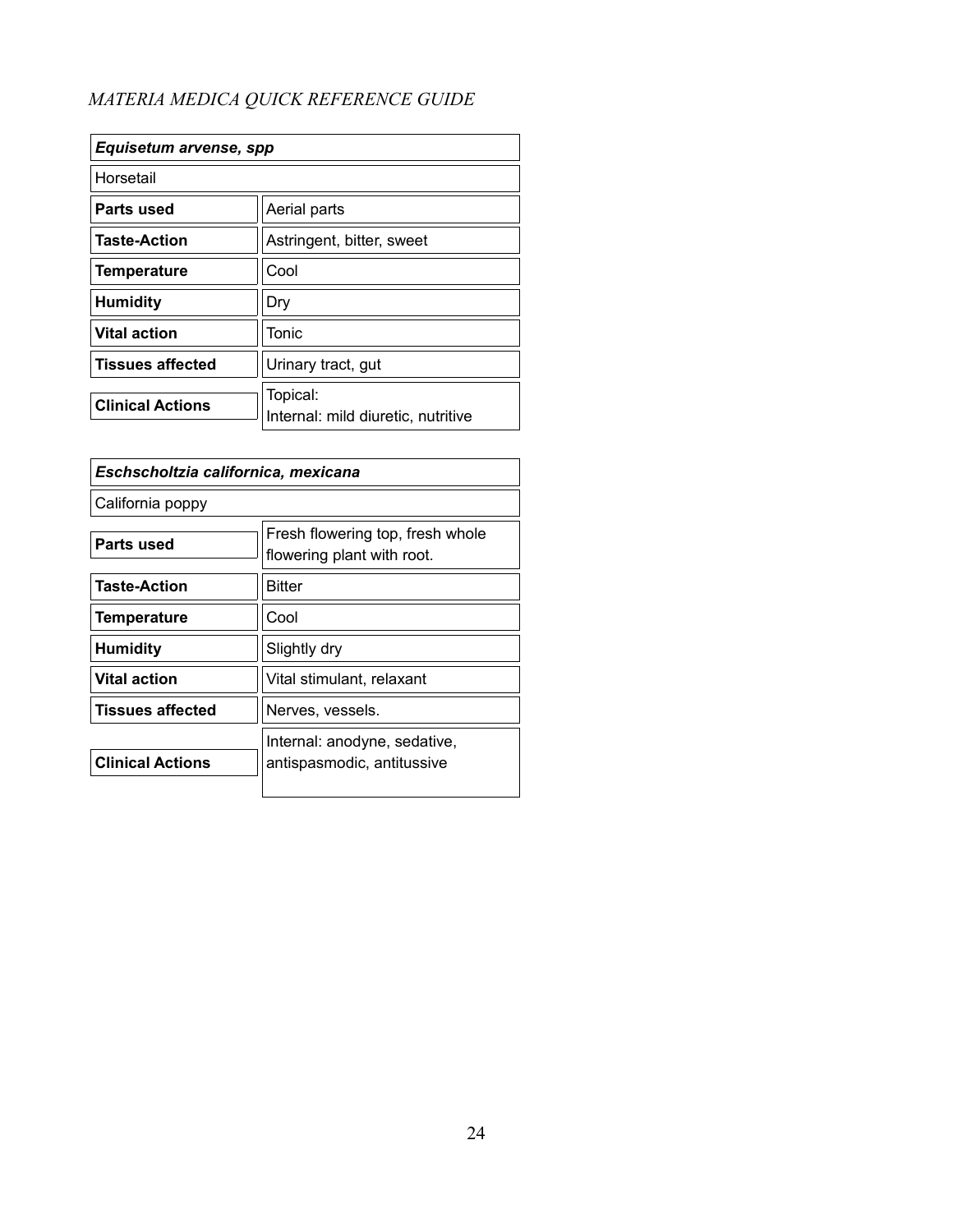| Eugenia caryophyllata, Syzygium aromaticum |                                                                                                                                                                     |
|--------------------------------------------|---------------------------------------------------------------------------------------------------------------------------------------------------------------------|
| Clove                                      |                                                                                                                                                                     |
| Parts used                                 | Flower buds                                                                                                                                                         |
| <b>Taste-Action</b>                        | Pungent                                                                                                                                                             |
| Temperature                                | Very hot                                                                                                                                                            |
| <b>Humidity</b>                            | Very dry                                                                                                                                                            |
| <b>Vital action</b>                        | Vital stimulant, diffusive                                                                                                                                          |
| Tissues affected                           |                                                                                                                                                                     |
| <b>Clinical Actions</b>                    | <b>Topical:</b> Anesthetic for exposed<br>nerves in teeth<br><b>Internal:</b> circulatory stimulant,<br>diaphoretic, warming tonic to the<br>interior, aphrodisiac. |

| <b>Eupatorium perfoliatum</b> |                                                                                                                                                   |
|-------------------------------|---------------------------------------------------------------------------------------------------------------------------------------------------|
| <b>Boneset</b>                |                                                                                                                                                   |
| Parts used                    | Leaf                                                                                                                                              |
| <b>Taste-Action</b>           | Bitter, pungent                                                                                                                                   |
| <b>Temperature</b>            | Cold                                                                                                                                              |
| <b>Humidity</b>               | Dry                                                                                                                                               |
| <b>Vital action</b>           | Vital stimulant, bitter tonic                                                                                                                     |
| <b>Tissues affected</b>       | Mucous membranes, digestive<br>glands, liver, immune cells                                                                                        |
| <b>Clinical Actions</b>       | Topical:<br><b>Internal:</b> alterative, relaxant<br>diaphoretic, relaxant diuretic,<br>immune-stimulant, anti-<br>inflammatory, emetic, laxative |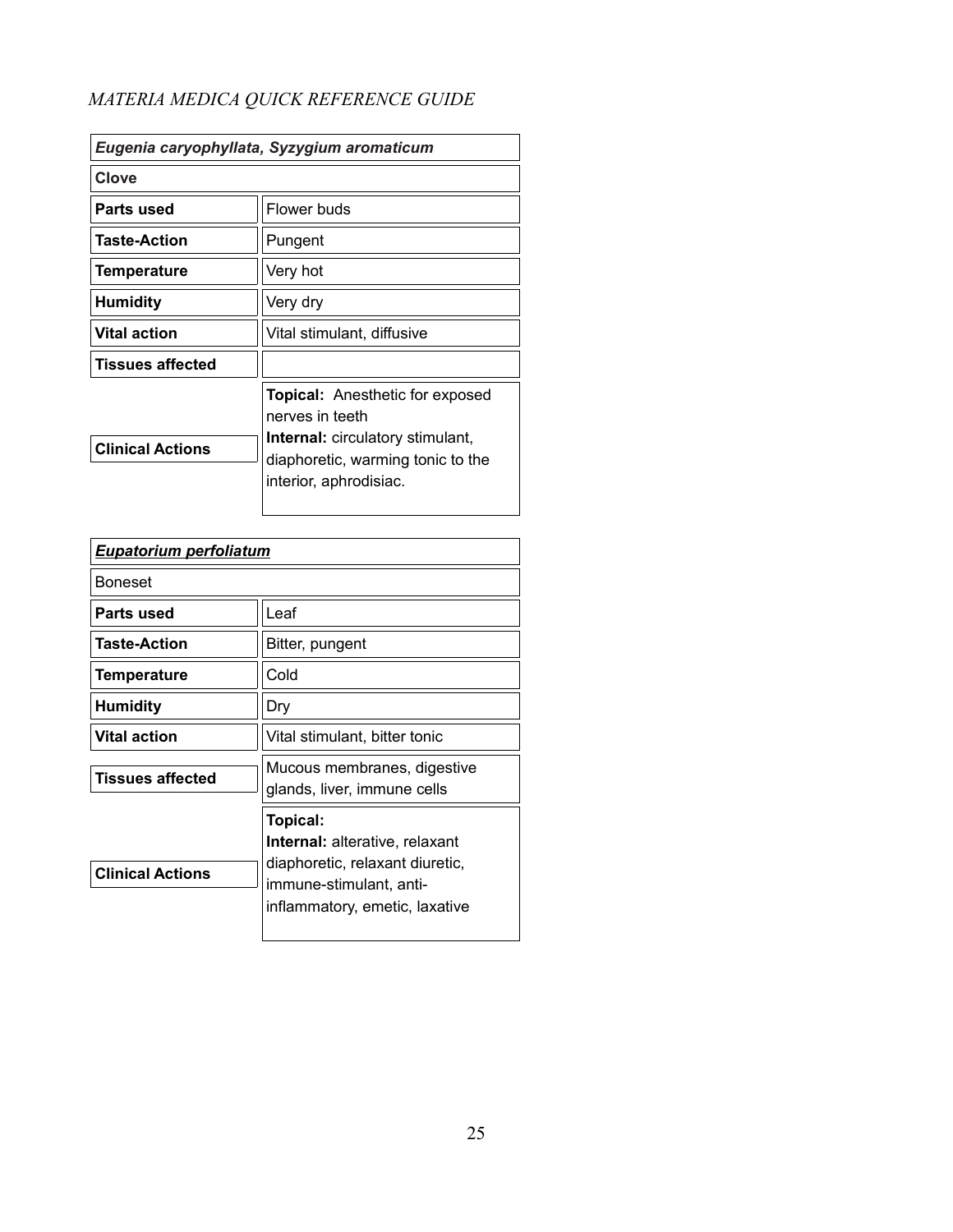| Eupatorium purpureum, maculatum |                                                |
|---------------------------------|------------------------------------------------|
| Queen of the Meadow             |                                                |
| Parts used                      | Root                                           |
| <b>Taste-Action</b>             | <b>Bitter</b>                                  |
| <b>Temperature</b>              | Cool                                           |
| <b>Humidity</b>                 | Dry                                            |
| <b>Vital action</b>             | Mild stimulant, relaxant                       |
| <b>Tissues affected</b>         | Urinary tract                                  |
| <b>Clinical Actions</b>         | <b>Topical:</b><br>Internal: relaxant diuretic |

| Filipendula ulmaria     |                                                                                                               |
|-------------------------|---------------------------------------------------------------------------------------------------------------|
| Meadowsweet             |                                                                                                               |
| Parts used              | Leaf                                                                                                          |
| <b>Taste-Action</b>     | Bitter, astringent                                                                                            |
| <b>Temperature</b>      | Cool                                                                                                          |
| <b>Humidity</b>         | Dry                                                                                                           |
| <b>Vital action</b>     | Tonic/astringent                                                                                              |
| <b>Tissues affected</b> | Gastrotintesinal glands, liver                                                                                |
| <b>Clinical Actions</b> | <b>Topical:</b><br><b>Internal:</b> bitter tonic, astringent,<br>diaphoretic, diuretic, anti-<br>inflammatory |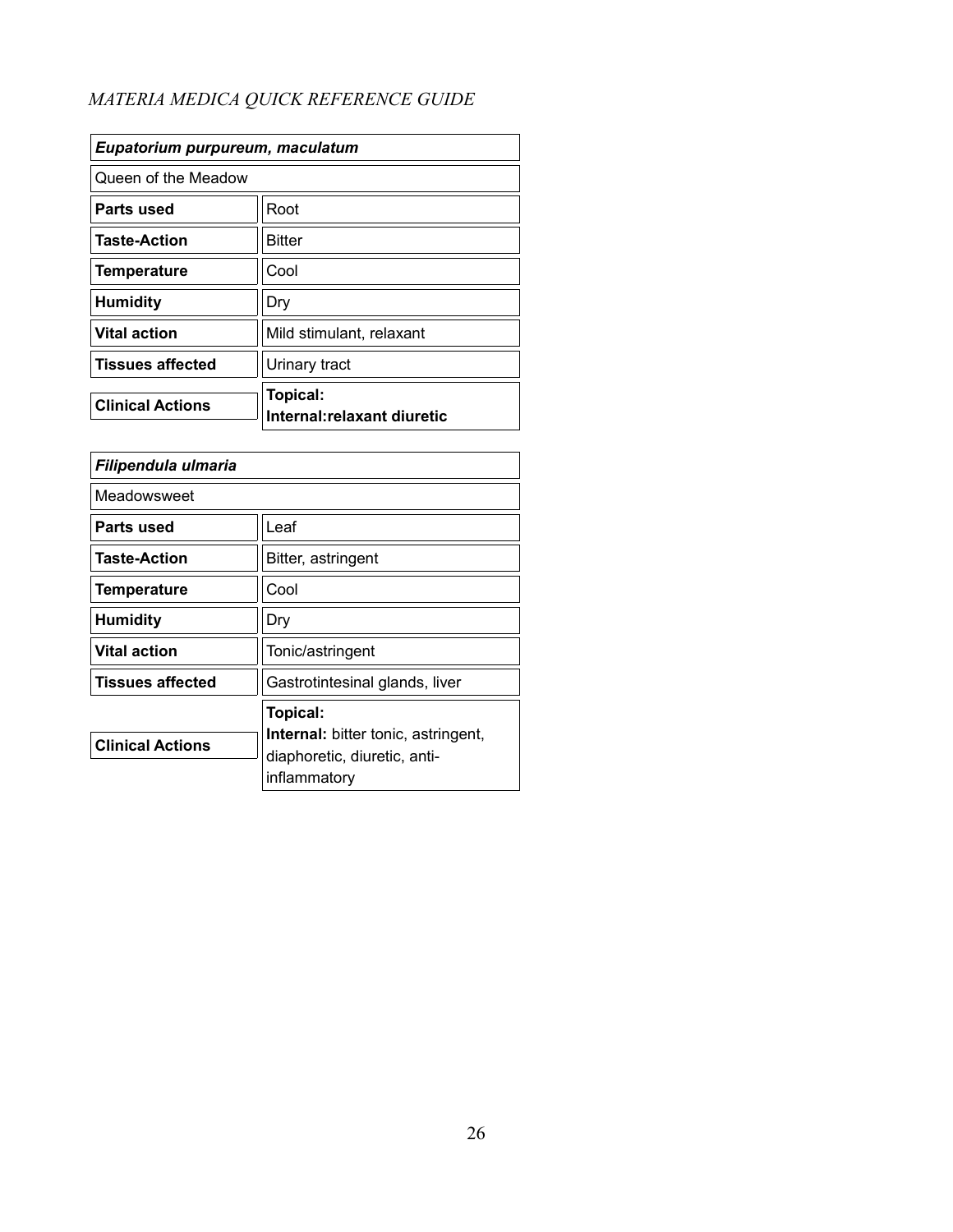| <b>Foeniculum vulgare</b> |                                                  |
|---------------------------|--------------------------------------------------|
| Fennel                    |                                                  |
| Parts used                | Seed                                             |
| <b>Taste-Action</b>       | Sweet, pungent                                   |
| Temperature               | Warm                                             |
| <b>Humidity</b>           | Dry                                              |
| <b>Vital action</b>       | Vital stimulant, relaxant, diffusive             |
| <b>Tissues affected</b>   | Smooth and skeletal muscles,<br>digestive glands |
|                           | Topical:                                         |
| <b>Clinical Actions</b>   | Internal: carminative,                           |
|                           | antispasmodic, galactagogue                      |

| <b>Fucus, Nereocystis</b> |                                                       |
|---------------------------|-------------------------------------------------------|
| Kelp, bladderwrack        |                                                       |
| Parts used                | Leaf and stem                                         |
| <b>Taste-Action</b>       | Salty                                                 |
| <b>Temperature</b>        | Neutral                                               |
| <b>Humidity</b>           | Dry                                                   |
| <b>Vital action</b>       | Tonic astringent                                      |
| <b>Tissues affected</b>   | Mucous membranes, connective<br>tissue, thyroid gland |
| <b>Clinical Actions</b>   | <b>Topical: demulcent</b><br>Internal: nutritive      |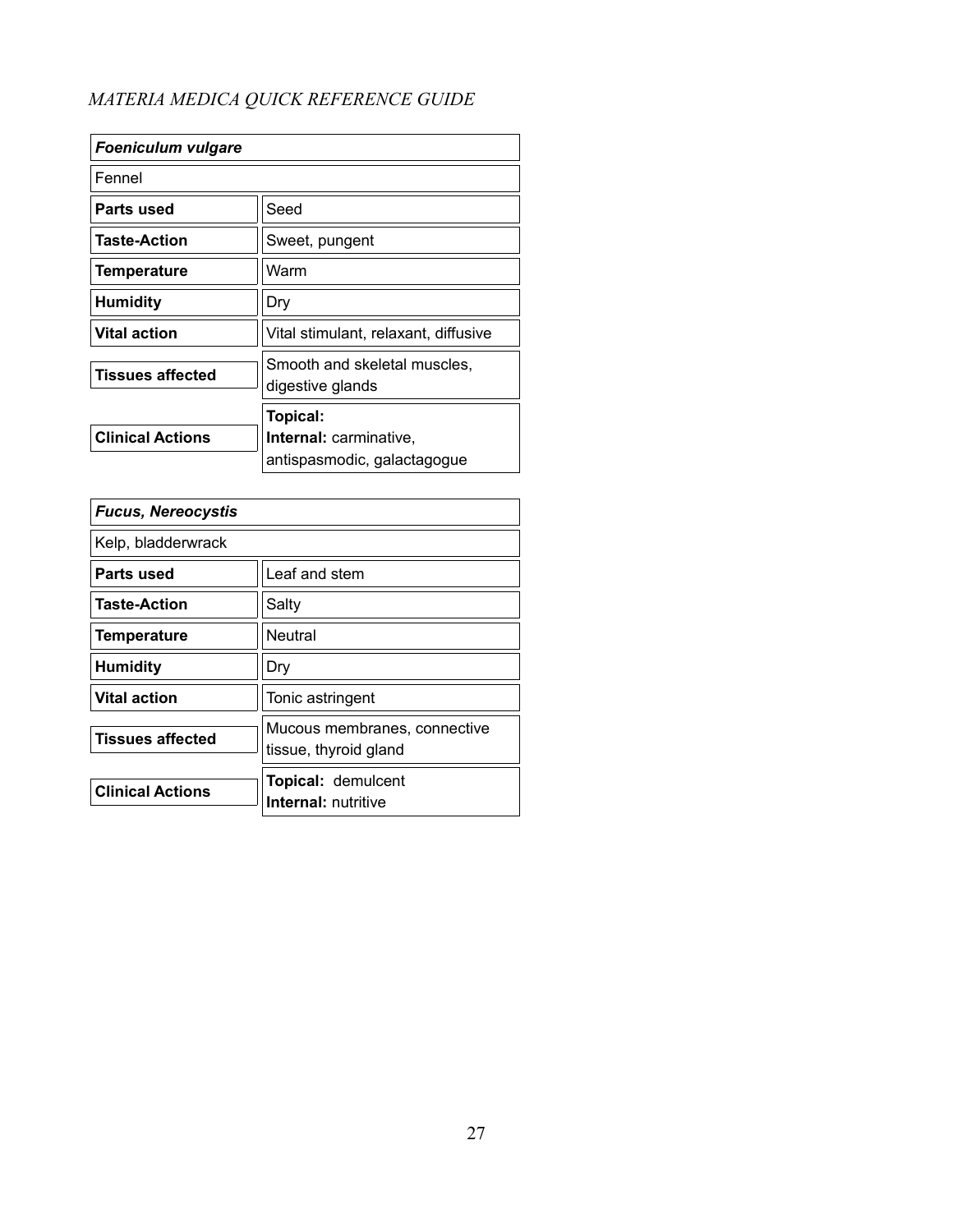| <b>Galium aparine</b>   |                                                     |
|-------------------------|-----------------------------------------------------|
| Cleavers                |                                                     |
| Parts used              | Aerial plants                                       |
| <b>Taste-Action</b>     | Somewhat bitter                                     |
| <b>Temperature</b>      | Cold                                                |
| <b>Humidity</b>         | Dry                                                 |
| <b>Vital action</b>     | Stimulant, relaxant                                 |
| <b>Tissues affected</b> | Urinary, lymphatics                                 |
| <b>Clinical Actions</b> | Topical:<br>Internal: diuretic, lymphatic stimulant |

| Ganoderma lucidum       |                                            |
|-------------------------|--------------------------------------------|
| Reishi                  |                                            |
| Parts used              | Fruiting body                              |
| <b>Taste-Action</b>     | Bitter, sweet                              |
| <b>Temperature</b>      | Slightly warm                              |
| <b>Humidity</b>         | Moist                                      |
| <b>Vital action</b>     | Stimulant                                  |
| <b>Tissues affected</b> | Endocrine and immune                       |
| <b>Clinical Actions</b> | Internal: immune tonic, immune<br>balancer |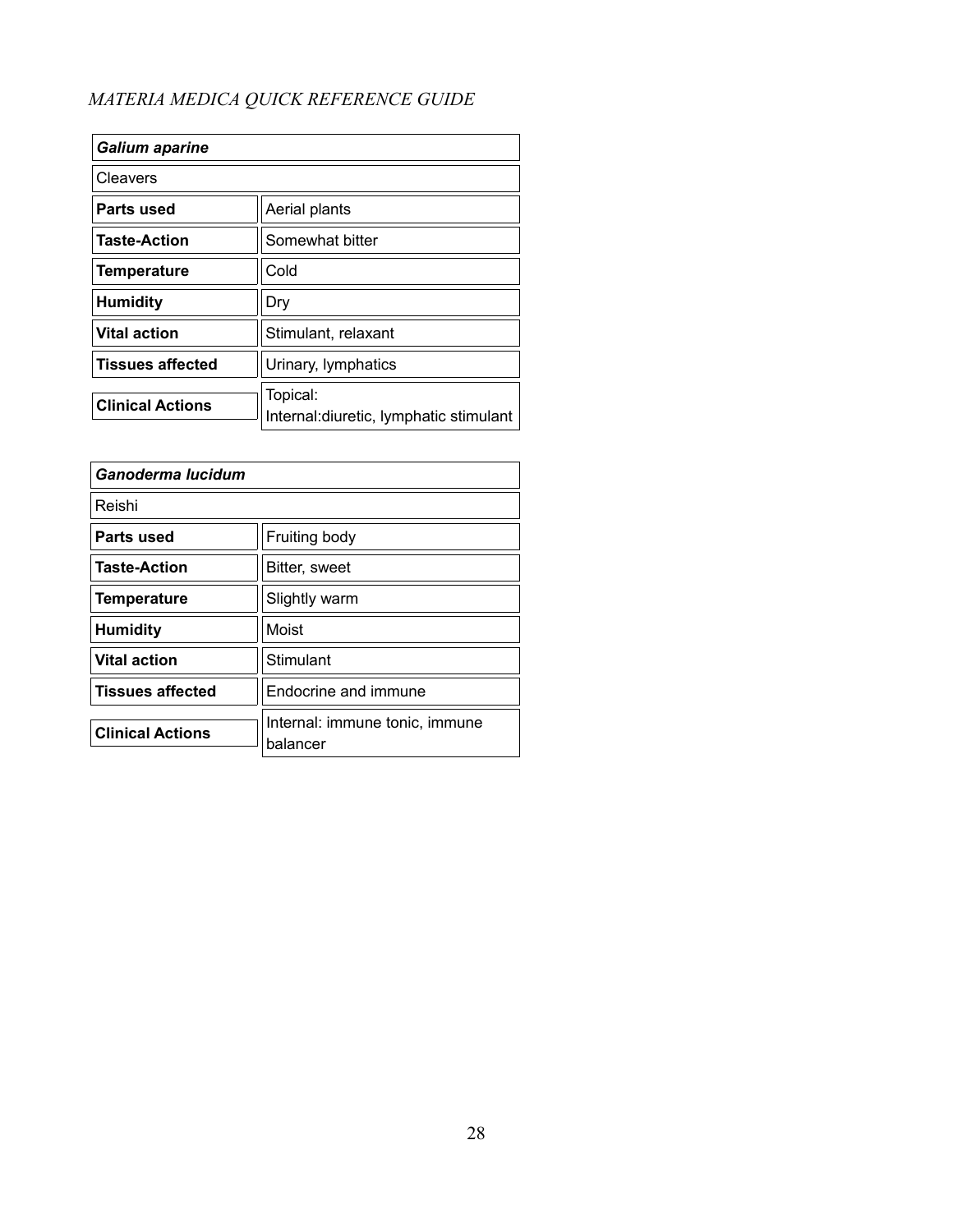| <b>Gaultheria procumbens</b> |                                         |
|------------------------------|-----------------------------------------|
| Wintergreen                  |                                         |
| Parts used                   | Leaf                                    |
| <b>Taste-Action</b>          | Aromatic, bitter                        |
| <b>Temperature</b>           | Cool                                    |
| <b>Humidity</b>              | Dry                                     |
| <b>Vital action</b>          | Vital stimulant, relaxant, diffusive    |
| <b>Tissues affected</b>      | Vessels, nerves, urinary tract          |
| <b>Clinical Actions</b>      | Topical:<br>Internal: anodyne, diuretic |

| Gentiana luteum         |                                                       |
|-------------------------|-------------------------------------------------------|
| Gentian                 |                                                       |
| Parts used              | Root                                                  |
| <b>Taste-Action</b>     | <b>Bitter</b>                                         |
| Temperature             | Cold                                                  |
| <b>Humidity</b>         | Dry                                                   |
| <b>Vital action</b>     | Vital stimulant, bitter tonic                         |
| <b>Tissues affected</b> | Gastrointestinal and hepatic glands                   |
| <b>Clinical Actions</b> | <b>Topical:</b><br>Internal: bitter tonic, cholagogue |

| Geranium spp            |                                              |
|-------------------------|----------------------------------------------|
| Geranium, cranesbill    |                                              |
| Parts used              | Root                                         |
| <b>Taste-Action</b>     | Astringnet                                   |
| <b>Temperature</b>      | Somewhat cool                                |
| <b>Humidity</b>         | Very dry                                     |
| <b>Vital action</b>     | Tonic, astringent                            |
| <b>Tissues affected</b> | Mucous membranes, vessels                    |
| <b>Clinical Actions</b> | Topical:<br>Internal: astringent, hemostatic |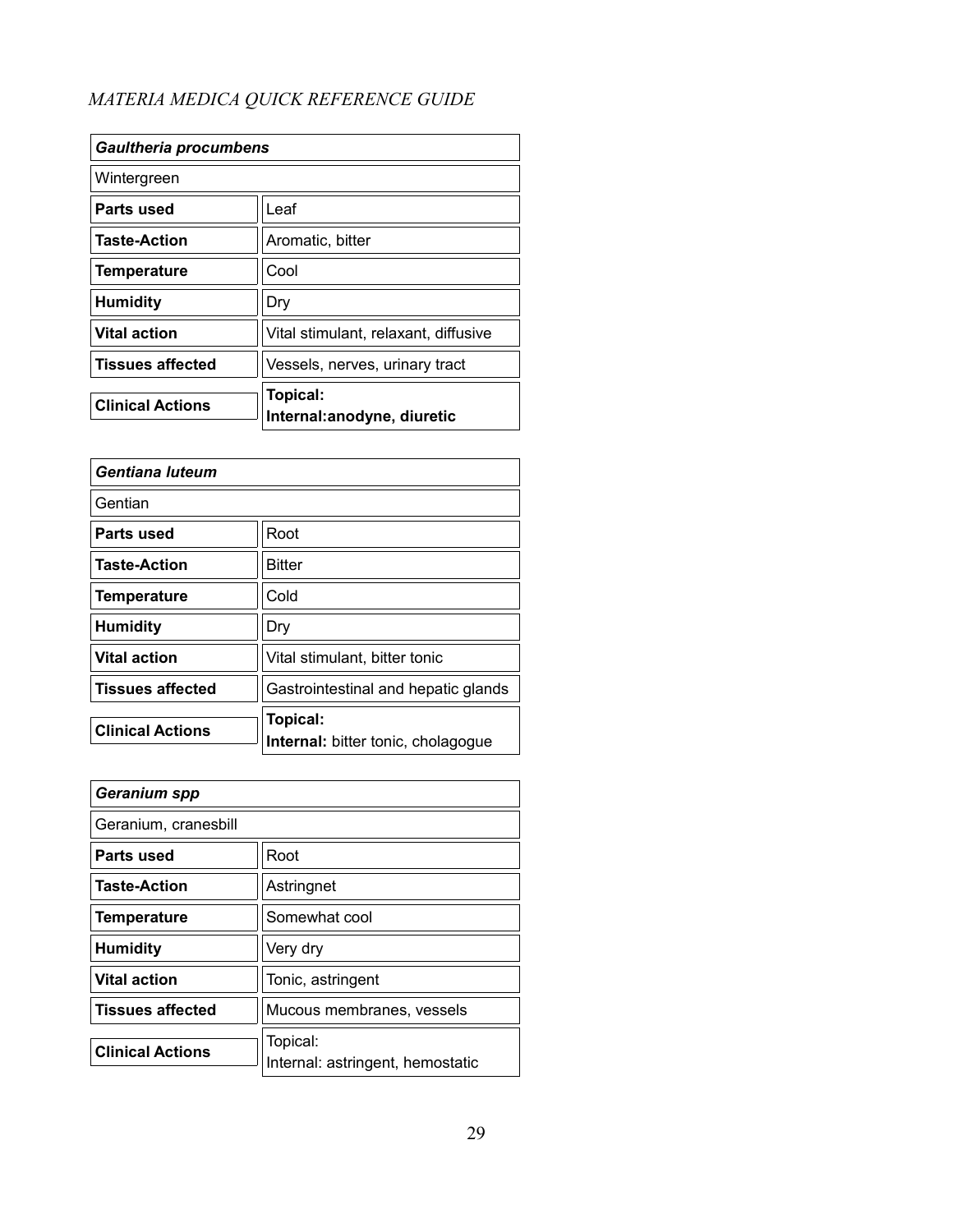| Ginkgo biloba           |                                   |
|-------------------------|-----------------------------------|
| Ginkgo                  |                                   |
| Parts used              | Leaf                              |
| Taste-Action            | Bitter, sweet                     |
| Temperature             | Cool                              |
| Humidity                | Dry                               |
| Vital action            | Tonic-astringent                  |
| Tissues affected        | Circulatory                       |
| <b>Clinical Actions</b> | Topical:<br>Internal: vasodilator |

| Glycyrrhiza glabra      |                                                      |
|-------------------------|------------------------------------------------------|
| Licorice                |                                                      |
| Parts used              | Root                                                 |
| <b>Taste-Action</b>     | Sweet                                                |
| Temperature             | Neutral                                              |
| Humidity                | Moistening                                           |
| <b>Vital action</b>     | Strong vital stimulant, chi tonic in<br>higher doses |
| <b>Tissues affected</b> | Mucous membranes, endocrine<br>system                |
|                         | Topical:                                             |
| <b>Clinical Actions</b> | <b>Internal: demuclent,</b>                          |
|                         | antiinflammatory, stimulating tonic                  |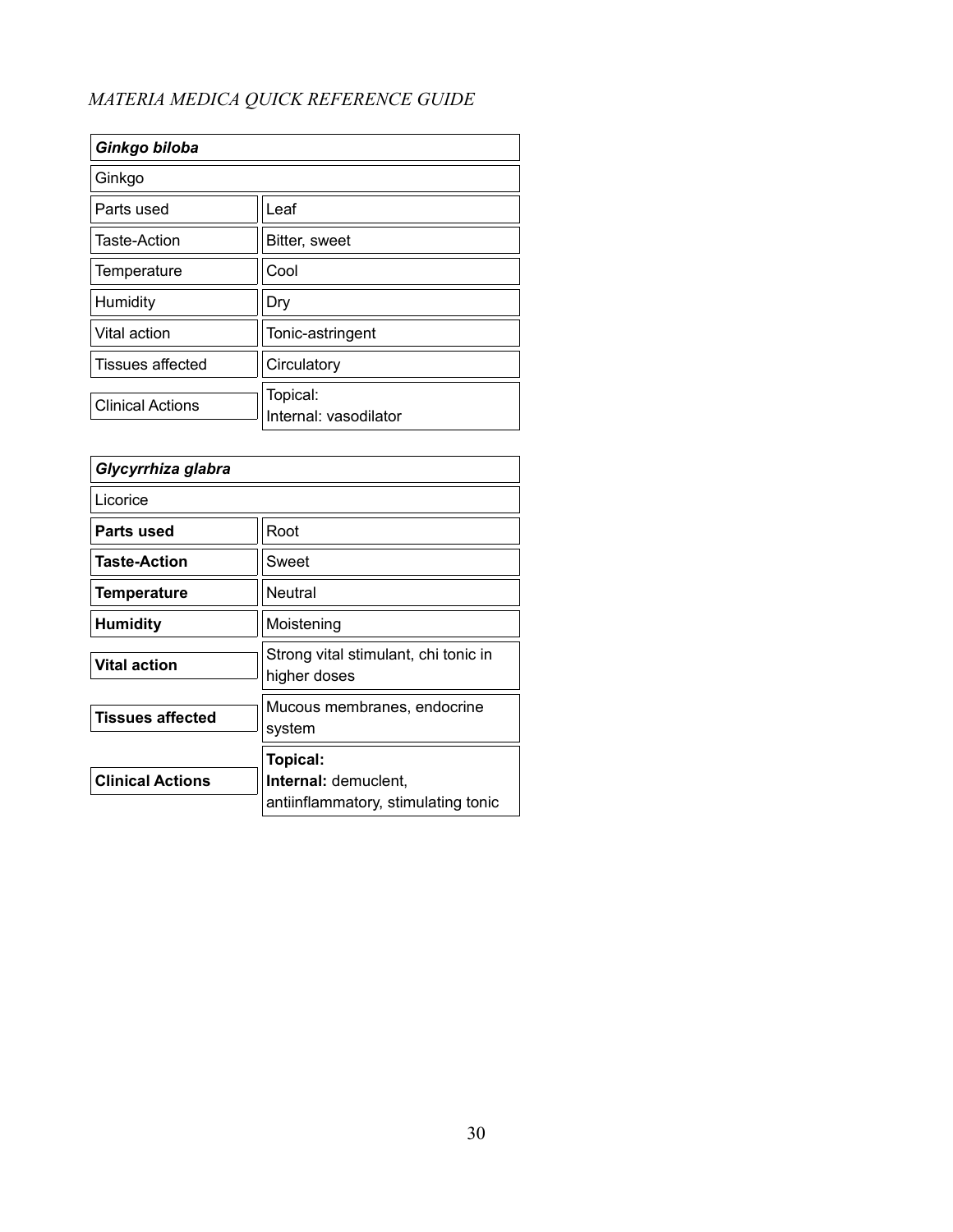| Grindelia spp           |                                                                                  |
|-------------------------|----------------------------------------------------------------------------------|
| Gumweed                 |                                                                                  |
| Parts used              | <b>Flowers</b>                                                                   |
| <b>Taste-Action</b>     | Bitter, pungent                                                                  |
| <b>Temperature</b>      | Warm                                                                             |
| <b>Humidity</b>         | Dry                                                                              |
| <b>Vital action</b>     | Vital stimulant, relaxant                                                        |
| <b>Tissues affected</b> | Skin, mucous membranes                                                           |
| <b>Clinical Actions</b> | Topical: antiinflammatory<br>Internal: stimulating expectorant,<br>antispasmodic |

| Hamamelis virginiana    |                                                           |
|-------------------------|-----------------------------------------------------------|
| Witch hazel             |                                                           |
| Parts used              | Bark, leaf                                                |
| <b>Taste-Action</b>     | Astringent                                                |
| <b>Temperature</b>      | Complex temperature, near neutral                         |
| <b>Humidity</b>         | Dry                                                       |
| <b>Vital action</b>     | Tonic                                                     |
| <b>Tissues affected</b> | Mucous membranes                                          |
| <b>Clinical Actions</b> | <b>Topical: astringent</b><br><b>Internal: astringent</b> |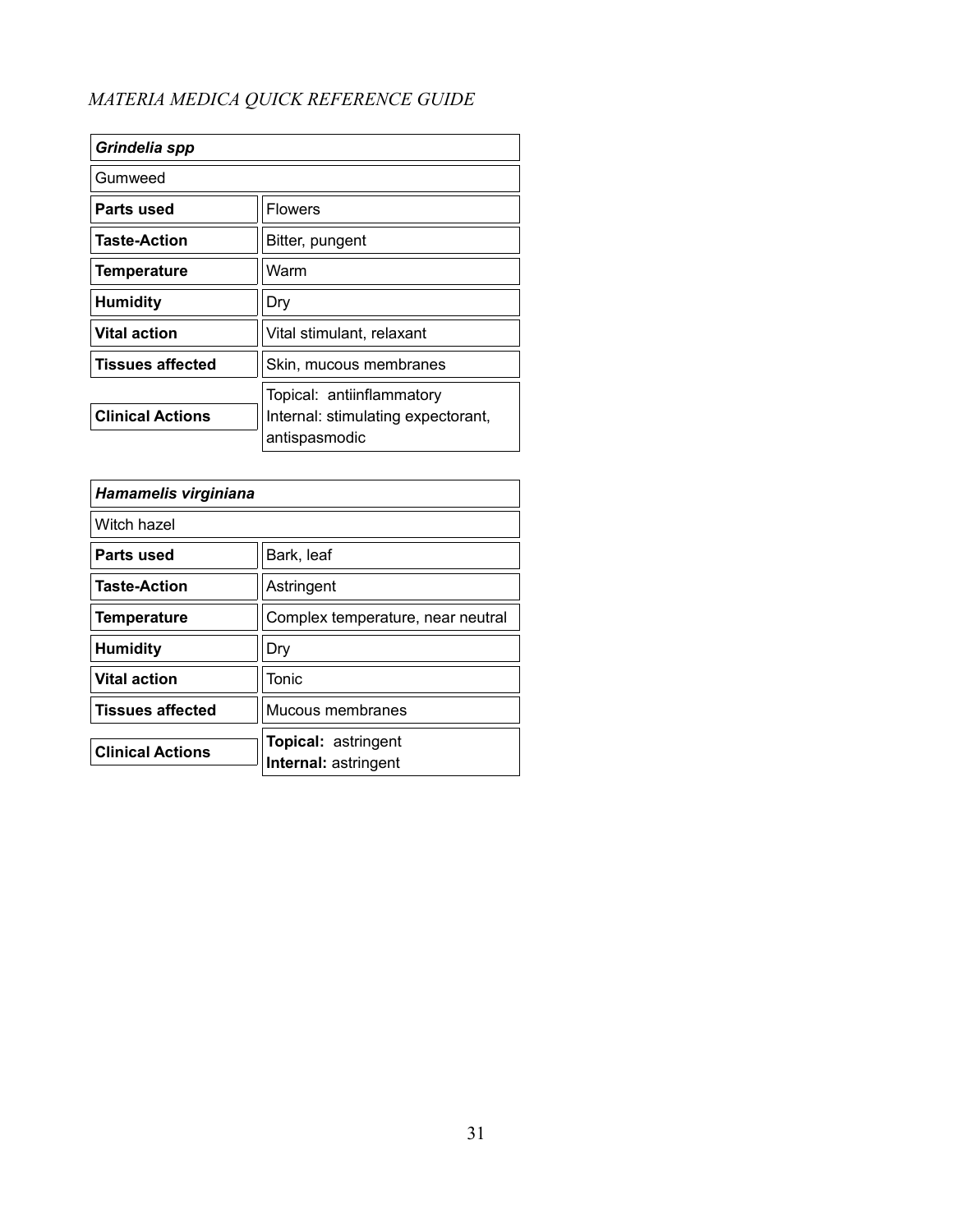| <b>Humulus lupulus</b>  |                                                                               |
|-------------------------|-------------------------------------------------------------------------------|
| Hops                    |                                                                               |
| Parts used              | <b>Strobiles</b>                                                              |
| <b>Taste-Action</b>     | Bitter, somewhat aromatic                                                     |
| <b>Temperature</b>      | Cold                                                                          |
| <b>Humidity</b>         | Dry                                                                           |
| <b>Vital action</b>     | Stron vital stimulant, tonic<br>astringent                                    |
| <b>Tissues affected</b> | Nerves, digestive glands                                                      |
| <b>Clinical Actions</b> | Topical:<br>Internal: sedative, hypnotic, nervine,<br>bitter alterative tonic |

| Hydrangea arborescens   |                                                                                                               |
|-------------------------|---------------------------------------------------------------------------------------------------------------|
| Hydrangea, Seven Barks  |                                                                                                               |
| Parts used              | Roots, rhizome                                                                                                |
| <b>Taste-Action</b>     | Slightly pungent, sweet, slight bitter                                                                        |
| <b>Temperature</b>      | Neutral, slightly cool?                                                                                       |
| Humidity                | Moist                                                                                                         |
| <b>Vital action</b>     | Vital stimulant, relaxant                                                                                     |
| <b>Tissues affected</b> | Mucous membranes, Urinary tract,<br>bronchial tract, lower bowel                                              |
| <b>Clinical Actions</b> | Topical:<br>Internal: demulcent, mild<br>expectorant, relaxant diuretic,<br>urinary antispasmodic and anodyne |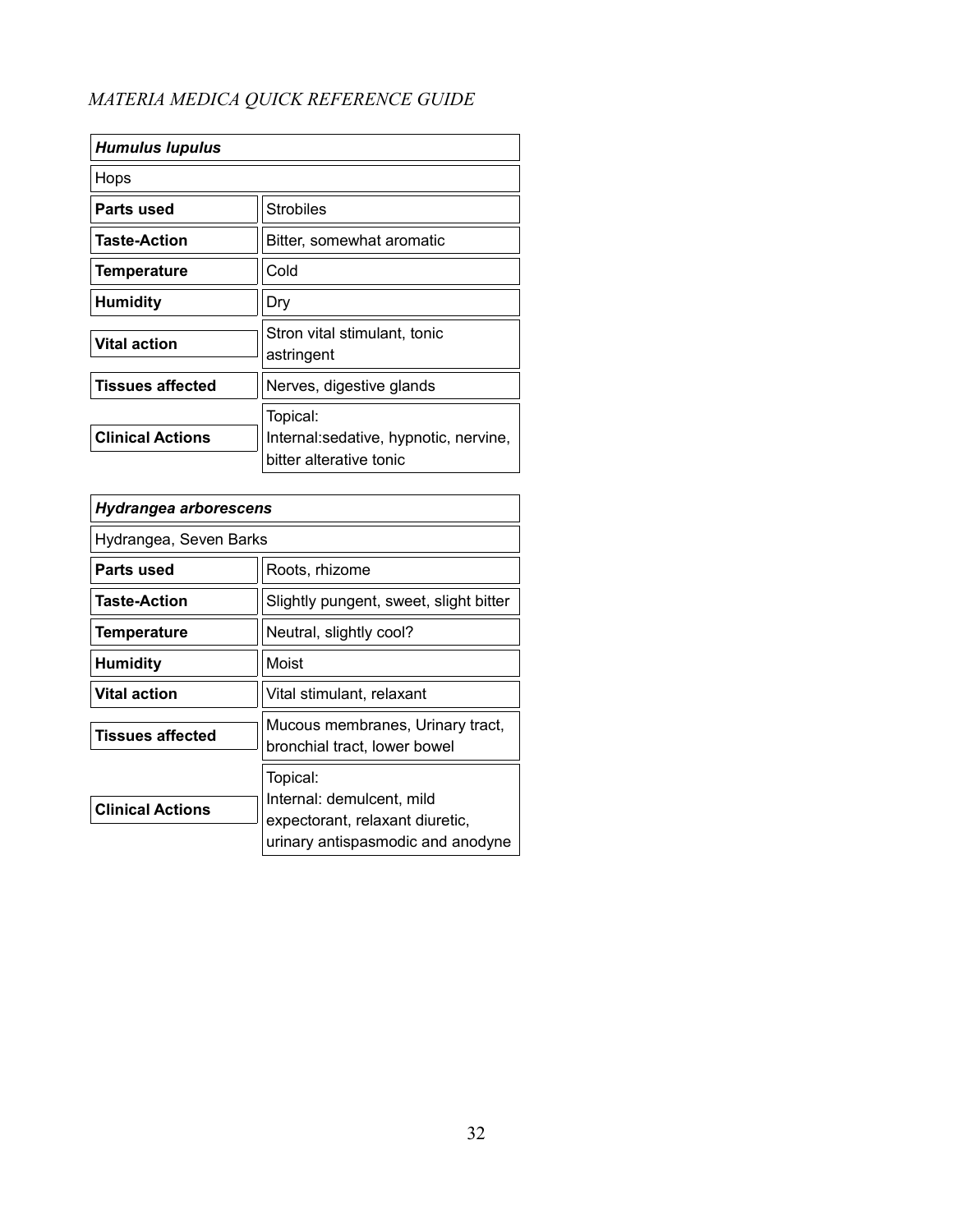| <b>Hydsrastis canadensis</b> |                                                                                                                                                                                                                                                           |
|------------------------------|-----------------------------------------------------------------------------------------------------------------------------------------------------------------------------------------------------------------------------------------------------------|
| Goldenseal                   |                                                                                                                                                                                                                                                           |
| Parts used                   | Root, leaves                                                                                                                                                                                                                                              |
| <b>Taste-Action</b>          | <b>Bitter</b>                                                                                                                                                                                                                                             |
| Temperature                  | Cold                                                                                                                                                                                                                                                      |
| <b>Humidity</b>              | Dry                                                                                                                                                                                                                                                       |
| <b>Vital action</b>          | Strong vital stimulant,<br>tonic/astringent                                                                                                                                                                                                               |
| <b>Tissues affected</b>      | Mucous membranes, venous<br>system, secreting glands of GI and<br>Liver                                                                                                                                                                                   |
| <b>Clinical Actions</b>      | <b>Topical:</b> powerful disinfectant; leaf<br>has less concentration of alkaloids,<br>but concentrated efflux pump<br>inhibitors not present in root.<br>Powerful topical astringent<br><b>Internal:</b> bitter tonic, liver alterative,<br>venous tonic |

| Hydrastis canadensis leaf |                                                                                                                                                                                                                                                    |
|---------------------------|----------------------------------------------------------------------------------------------------------------------------------------------------------------------------------------------------------------------------------------------------|
| Goldenseal                |                                                                                                                                                                                                                                                    |
| Parts used                | leaves                                                                                                                                                                                                                                             |
| <b>Taste-Action</b>       | Bitter                                                                                                                                                                                                                                             |
| Temperature               | Cold                                                                                                                                                                                                                                               |
| <b>Humidity</b>           | Dry                                                                                                                                                                                                                                                |
| <b>Vital action</b>       | Strong vital stimulant,<br>tonic/astringent                                                                                                                                                                                                        |
| <b>Tissues affected</b>   | Mucous membranes, venous<br>system, secreting glands of GI and<br>I iver                                                                                                                                                                           |
| <b>Clinical Actions</b>   | Topical: powerful disinfectant; leaf<br>has less concentration of alkaloids,<br>but concentrated efflux pump<br>inhibitors not present in root.<br>Powerful topical astringent<br><b>Internal:</b> bitter tonic, liver alterative,<br>venous tonic |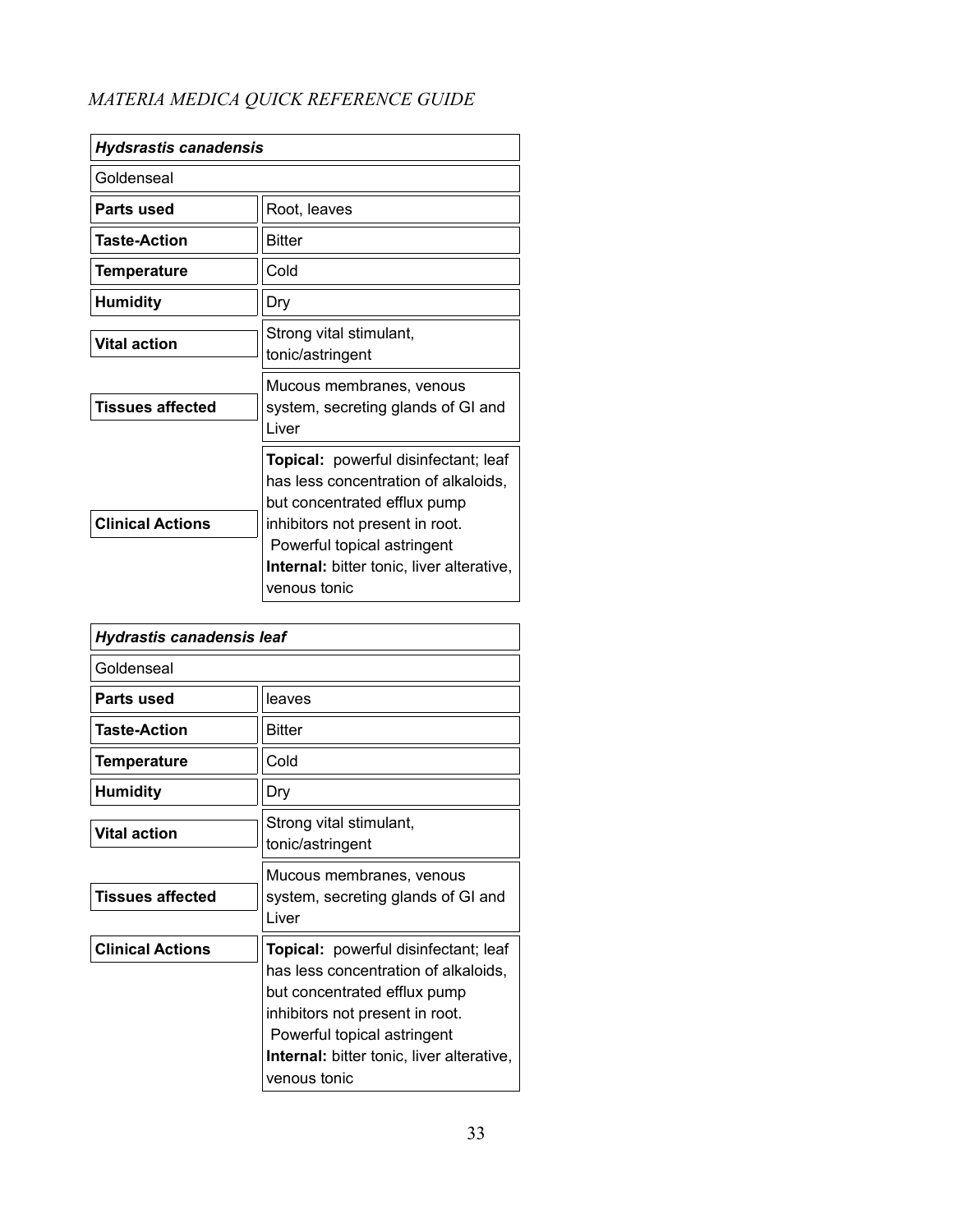| <b>Hypericum perforatum</b> |                                                                                                   |
|-----------------------------|---------------------------------------------------------------------------------------------------|
| <b>St Johnswort</b>         |                                                                                                   |
| Parts used                  | Flower and leaf                                                                                   |
| <b>Taste-Action</b>         | Sweet, somewhat bitter, somewhat<br>acrid                                                         |
| Temperature                 | Cool                                                                                              |
| Humidity                    | Dry                                                                                               |
| Vital action                | Astringent                                                                                        |
| <b>Tissues affected</b>     | Blood, liver, nerves                                                                              |
| <b>Clinical Actions</b>     | Topical:nervine anodyne anti-<br>inflammatory vulnerary<br>Internal: alterative, hepatic, nervine |

| Inula helenium          |                                                                         |
|-------------------------|-------------------------------------------------------------------------|
| Elecampane              |                                                                         |
| Parts used              | Root                                                                    |
| <b>Taste-Action</b>     | Bitter, pungent                                                         |
| <b>Temperature</b>      | Warm                                                                    |
| <b>Humidity</b>         | Dry                                                                     |
| <b>Vital action</b>     | Vital stimulant, tonic/astringent,<br>diffusive                         |
| <b>Tissues affected</b> | Mucous membranes, respiratory,<br>digestive glands, urinary             |
| <b>Clinical Actions</b> | Topical:<br>Internal: stimulating expectorant,<br>diaphoretic, diuretic |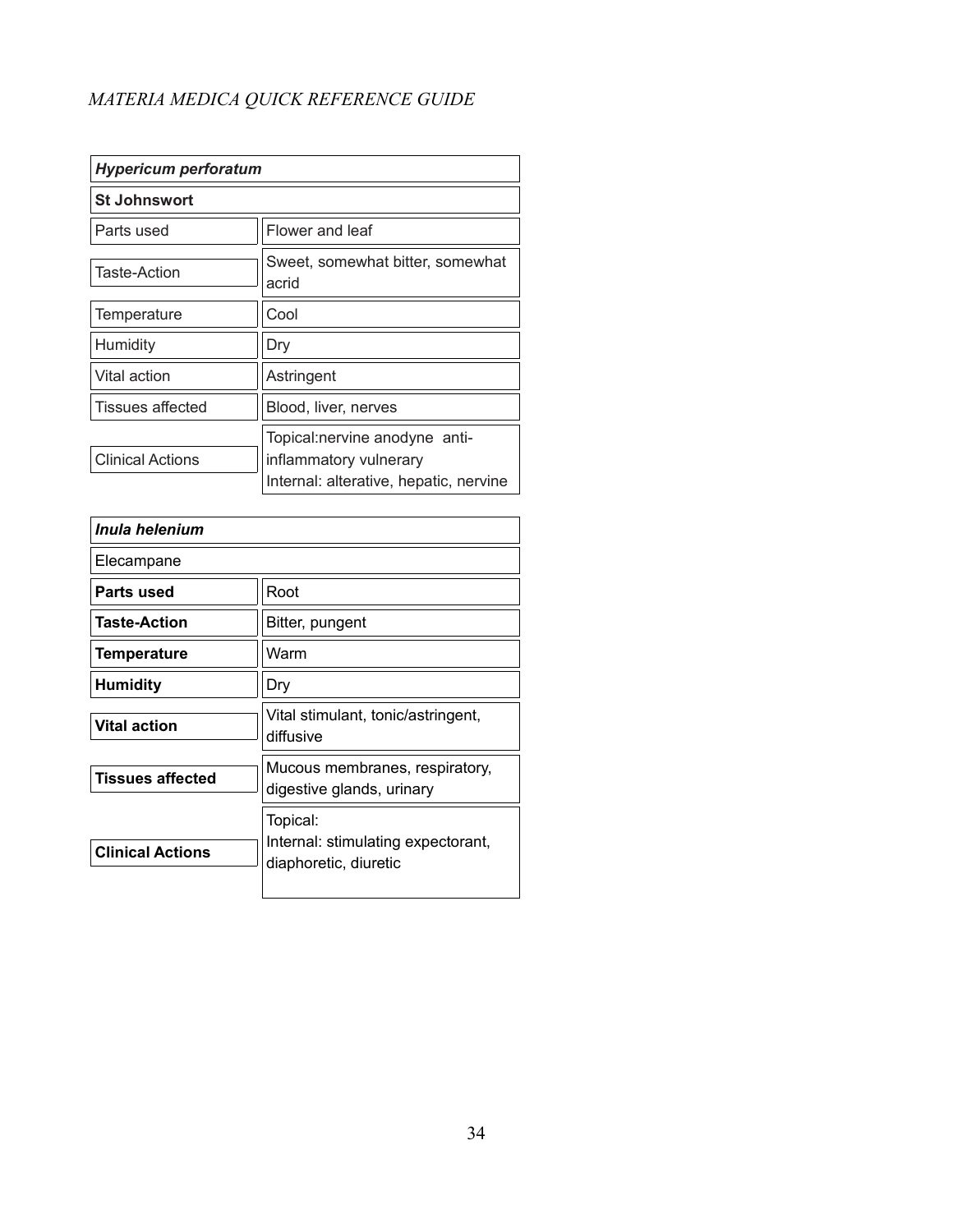| <i><u><b>Iris versicolor</b></u></i> |                                                                                |
|--------------------------------------|--------------------------------------------------------------------------------|
| Iris, blue flag                      |                                                                                |
| Parts used                           | Root, rhizome                                                                  |
| <b>Taste-Action</b>                  | Bitter, somewhat pungent                                                       |
| <b>Temperature</b>                   | Cool                                                                           |
| <b>Humidity</b>                      | Dry                                                                            |
| <b>Vital action</b>                  | Stimulant, tonic                                                               |
| <b>Tissues affected</b>              | Lymphatics, mucous membranes,<br>liver                                         |
| <b>Clinical Actions</b>              | Topical:<br>Internal: Alterative to digestive<br>system, liver, and lymphatics |

| Juniperus communis, spp. |                                                                                                                                                                                                                                      |
|--------------------------|--------------------------------------------------------------------------------------------------------------------------------------------------------------------------------------------------------------------------------------|
| Juniper                  |                                                                                                                                                                                                                                      |
| Parts used               | Fruit, needles                                                                                                                                                                                                                       |
| <b>Taste-Action</b>      | Pungent, bitter, sweet                                                                                                                                                                                                               |
| <b>Temperature</b>       | warm                                                                                                                                                                                                                                 |
| <b>Humidity</b>          | Dry                                                                                                                                                                                                                                  |
| <b>Vital action</b>      | Vital stimulant, tonic                                                                                                                                                                                                               |
| <b>Tissues affected</b>  | Mucous membranes, circulatory,<br>digestive, urinary tract, uterus                                                                                                                                                                   |
| <b>Clinical Actions</b>  | <b>Topical: disinfectant</b><br><b>Smudge: disinfectant</b><br><b>Internal:</b> warming alterative, blood<br>moving circulatory stimulant,<br>urinary tract disinfectant, strong<br>diuretic, bitter and carminative,<br>emmenagogue |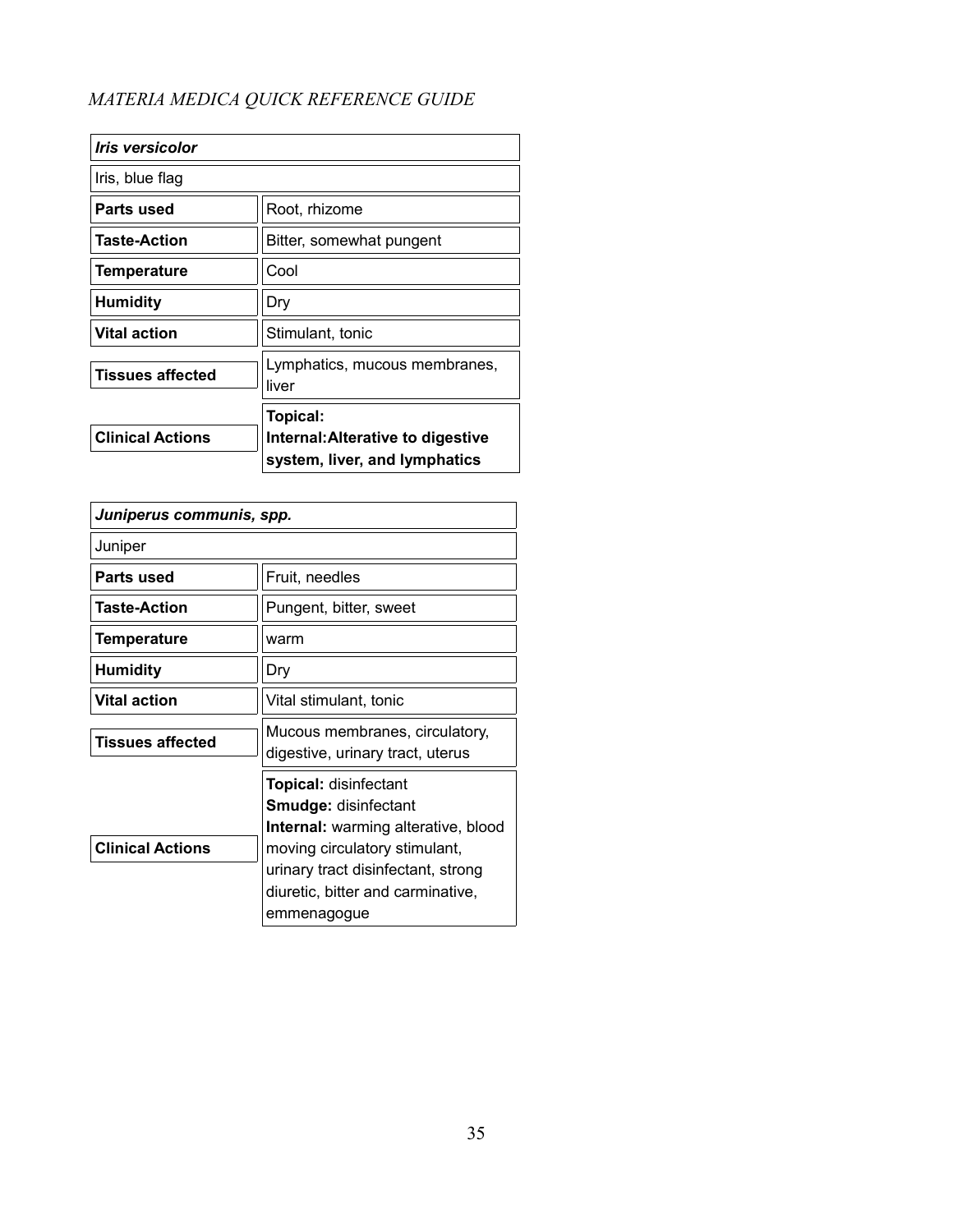| Lactuca spp             |                                               |
|-------------------------|-----------------------------------------------|
| Wild lettuce            |                                               |
| Parts used              | Lead and stem, sap                            |
| <b>Taste-Action</b>     | <b>Bitter</b>                                 |
| <b>Temperature</b>      | Cold                                          |
| <b>Humidity</b>         | Neutral                                       |
| <b>Vital action</b>     | Vital stimulant, relaxant                     |
| <b>Tissues affected</b> | nerves                                        |
| <b>Clinical Actions</b> | Internal: mild sedative, anodyne,<br>hypnotic |

| Larrea tridentata        |                                                                                                                                        |
|--------------------------|----------------------------------------------------------------------------------------------------------------------------------------|
| Chaparral, creosote bush |                                                                                                                                        |
| Parts used               | Leaf tips, new growth                                                                                                                  |
| <b>Taste-Action</b>      | bitter                                                                                                                                 |
| <b>Temperature</b>       | cool                                                                                                                                   |
| <b>Humidity</b>          | dry                                                                                                                                    |
| <b>Vital action</b>      | strong stimulant                                                                                                                       |
| <b>Tissues affected</b>  | Skin, immune cells, mucous<br>membranes                                                                                                |
| <b>Clinical Actions</b>  | <b>Topical:</b> disinfectant, anti-biofilm,<br>anti-inflammatory<br><b>Internal:</b> bitter alterative, immune<br>enhancing alterative |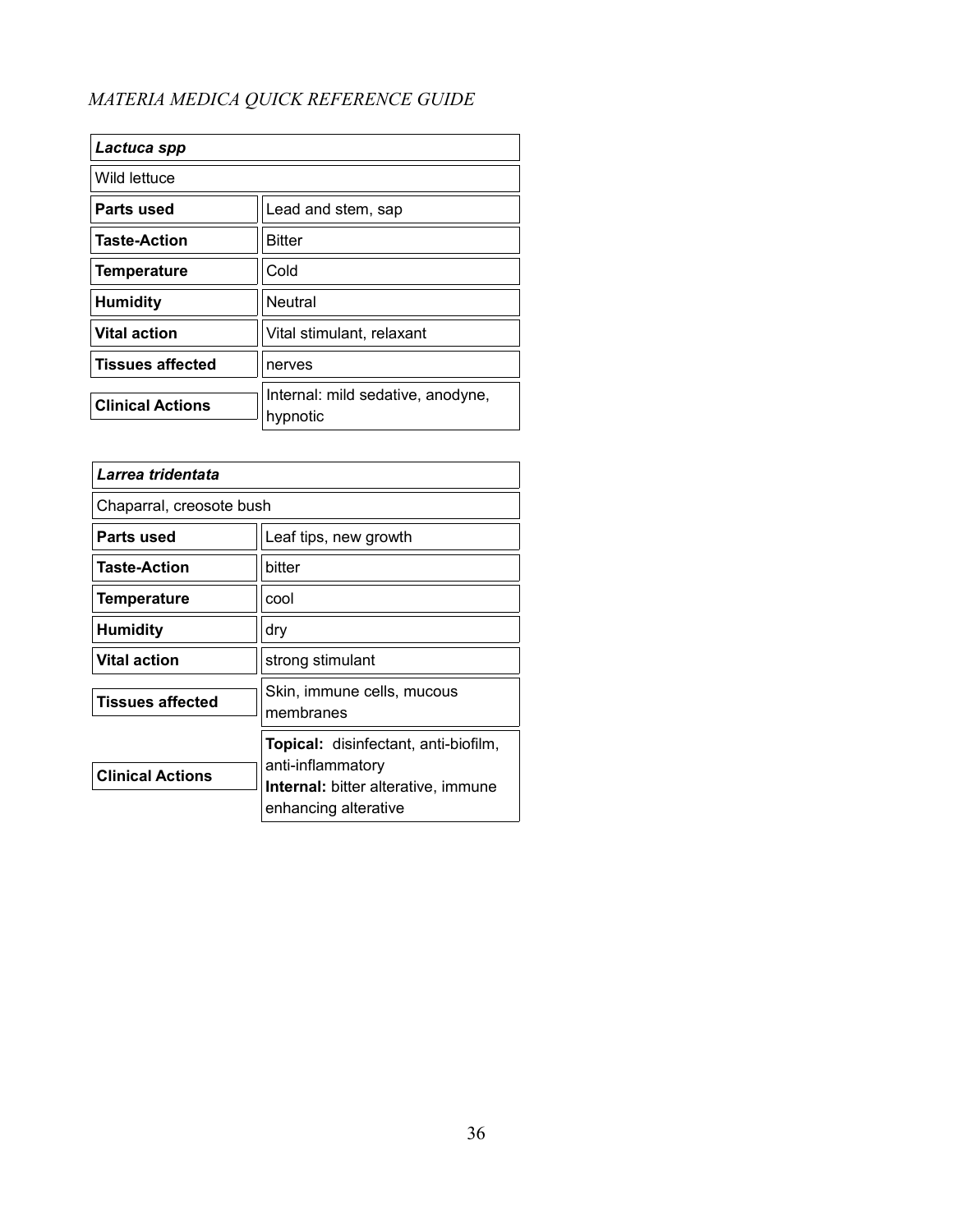| Lavandula vera          |                                                                                                      |
|-------------------------|------------------------------------------------------------------------------------------------------|
| Lavendar                |                                                                                                      |
| Parts used              | Aerial parts                                                                                         |
| <b>Taste-Action</b>     | Pungent, somewhat bitter                                                                             |
| Temperature             | Warm, cooling diffusive                                                                              |
| <b>Humidity</b>         | Dry                                                                                                  |
| <b>Vital action</b>     | Vital stimulant, relaxant                                                                            |
| Tissues affected        | Nerves, digestive and hepatic<br>glands, mucous membranes,<br>circulation                            |
| <b>Clinical Actions</b> | Topical:<br><b>Internal:</b> sedtive, carminative,<br>emmenagogue, cerebral tonic, liver<br>relaxant |

| Lentinus edodes         |                                                                 |
|-------------------------|-----------------------------------------------------------------|
| Shiitake                |                                                                 |
| Parts used              | Fruiting body                                                   |
| <b>Taste-Action</b>     | Sweet                                                           |
| <b>Temperature</b>      | Slightly warm                                                   |
| <b>Humidity</b>         | Moist                                                           |
| <b>Vital action</b>     | Stimulant                                                       |
| <b>Tissues affected</b> | Immune                                                          |
| <b>Clinical Actions</b> | Internal: immune stimulant, immune<br>balancer, nutritive tonic |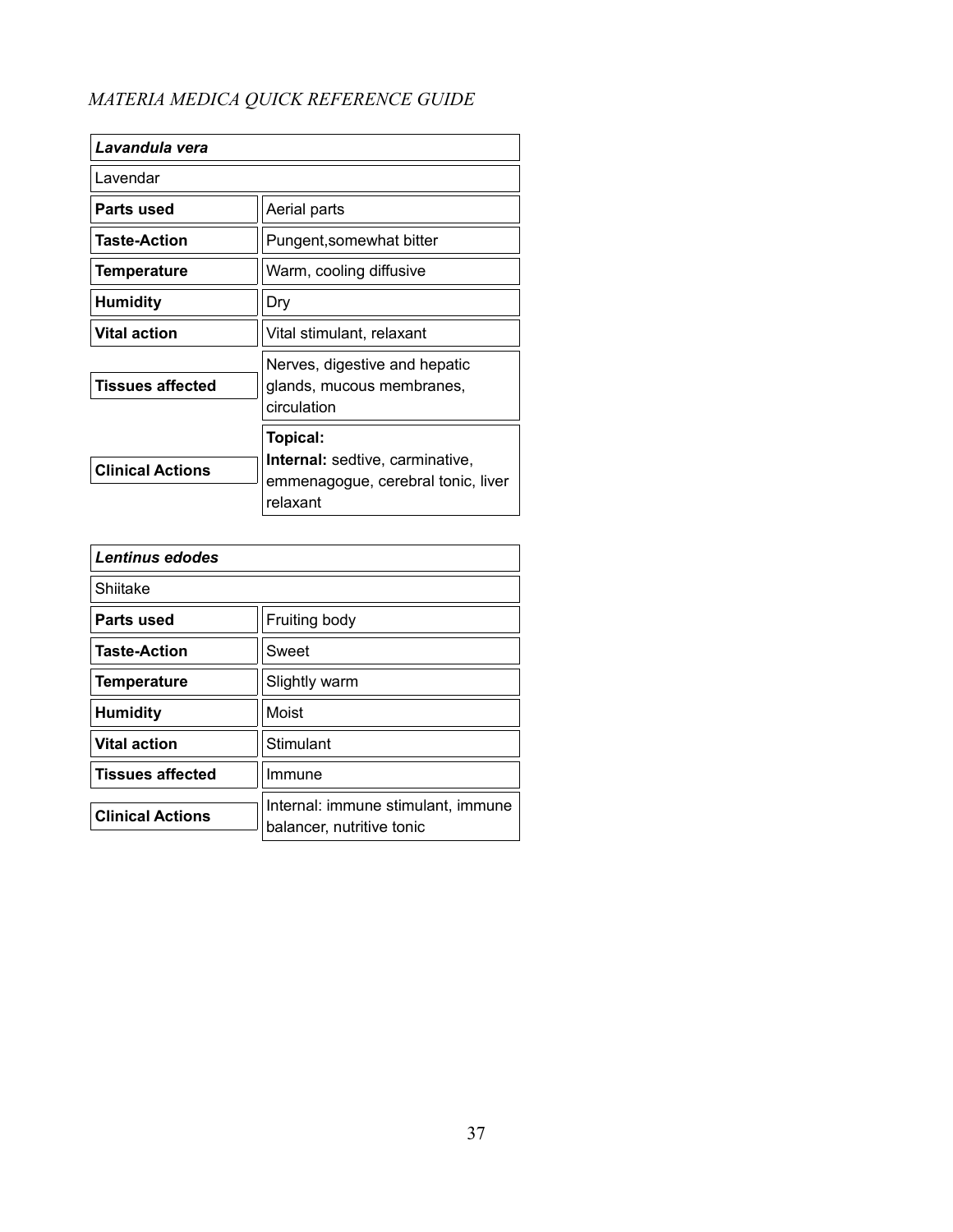| Leonurus cardiaca       |                                                                                                                     |
|-------------------------|---------------------------------------------------------------------------------------------------------------------|
| Motherwort              |                                                                                                                     |
| Parts used              | Leaves                                                                                                              |
| Taste-Action            | Bitter, slightly pungent                                                                                            |
| <b>Temperature</b>      | Cool                                                                                                                |
| <b>Humidity</b>         | Dry                                                                                                                 |
| <b>Vital action</b>     | Vital stimulant, relaxant, diffusive                                                                                |
| <b>Tissues affected</b> | Nerves, digestive glands, uterine<br>and cardiac muscle                                                             |
| <b>Clinical Actions</b> | <b>Internal:</b> sedative, bitter tonic,<br>diaphoretic, emmenagogue,<br>antispasmodic, relaxant to heart<br>muscle |

| Ligusticum porteri      |                                                                                                                |
|-------------------------|----------------------------------------------------------------------------------------------------------------|
| Osha                    |                                                                                                                |
| Parts used              | Root                                                                                                           |
| <b>Taste-Action</b>     | Pungent, slightly bitter                                                                                       |
| <b>Temperature</b>      | Warm                                                                                                           |
| <b>Humidity</b>         | Dry                                                                                                            |
| <b>Vital action</b>     | Strong vital stimulant, relaxant,<br>diffusive                                                                 |
| <b>Tissues affected</b> | Circulation, muscles                                                                                           |
| <b>Clinical Actions</b> | Topical:<br><b>Internal:</b> circulatory stimulant,<br>antispasmodic, emmenagogue,<br>expectorant, diaphoretic |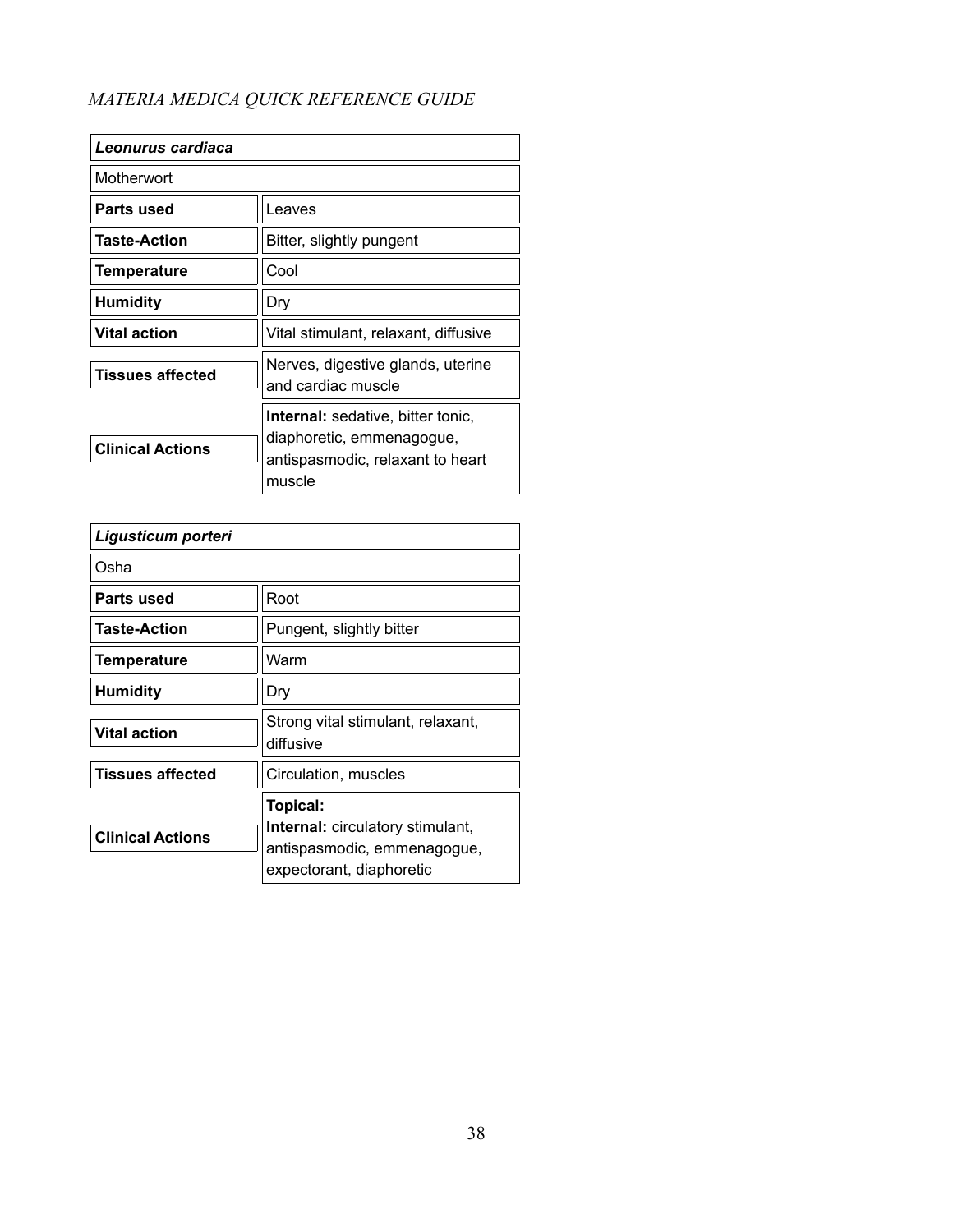| Lobelia inflata         |                                                                                                   |
|-------------------------|---------------------------------------------------------------------------------------------------|
| Lobelia                 |                                                                                                   |
| Parts used              | Leaves and seeds                                                                                  |
| <b>Taste-Action</b>     | Acrid, bitter                                                                                     |
| <b>Temperature</b>      | Slightly warm/cool                                                                                |
| <b>Humidity</b>         | Slightly dry                                                                                      |
| <b>Vital action</b>     | Strong vital stimulant, relaxant,<br>diffusive                                                    |
| <b>Tissues affected</b> | Vessels, muscles, nerves                                                                          |
| <b>Clinical Actions</b> | Topical: antispasmodic, anodyne<br>Internal: antispasmodic,<br>expectorant, diuretic, diaphoretic |

| Lycopus virginicus      |                                                                                                              |
|-------------------------|--------------------------------------------------------------------------------------------------------------|
| Bugleweed               |                                                                                                              |
| Parts used              | Leaf                                                                                                         |
| <b>Taste-Action</b>     | Bitter, somewhat sweet, somewhat<br>pungent                                                                  |
| <b>Temperature</b>      | Cool                                                                                                         |
| <b>Humidity</b>         | Dry                                                                                                          |
| <b>Vital action</b>     | Vital stimulant, relaxant, diffusive,<br>astringent                                                          |
| <b>Tissues affected</b> | Mucous membranes, vessels,<br>nerves, cardiovascular                                                         |
| <b>Clinical Actions</b> | Topical:<br><b>Internal:</b> sedative, cardiorelaxant,<br>hemostatic, bitter tonic, diaphoretic,<br>diuretic |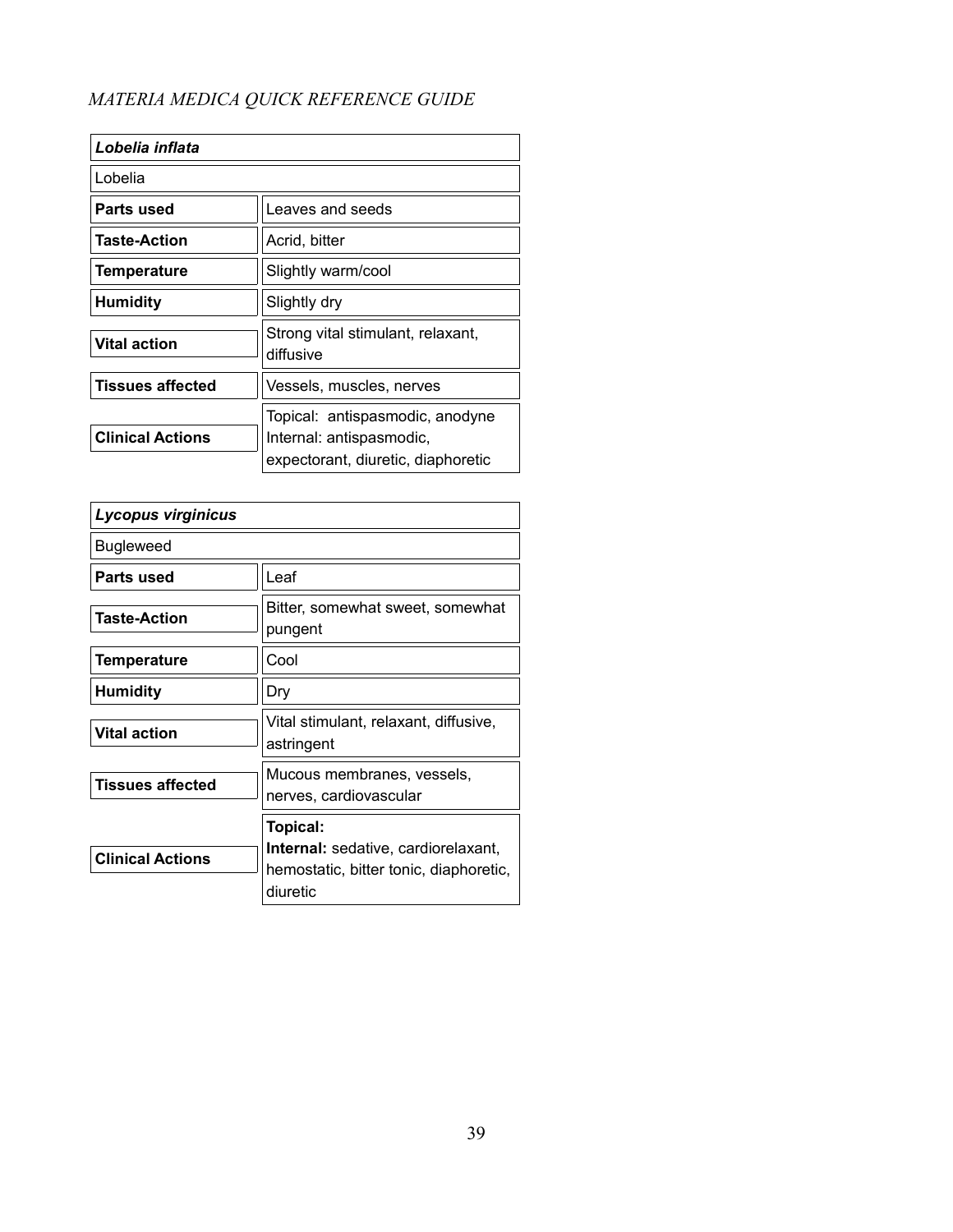| <b>Marrubium vulgare</b> |                                                                                                     |
|--------------------------|-----------------------------------------------------------------------------------------------------|
| Horehound                |                                                                                                     |
| Parts used               | Aerial parts                                                                                        |
| <b>Taste-Action</b>      | Bitter, slightly pungent                                                                            |
| <b>Temperature</b>       | Cool                                                                                                |
| <b>Humidity</b>          | Dry                                                                                                 |
| <b>Vital action</b>      | Vital stimulant, relaxant (astringent)                                                              |
| <b>Tissues affected</b>  | Mucous membranes, digestive<br>glands, circulation                                                  |
| <b>Clinical Actions</b>  | Topical:<br>Internal: stimulant expectorant,<br>bitter tonic, diaphoretic, diuretic,<br>emmenagogue |

| Matricaria recutita     |                                                                                                                                                                  |
|-------------------------|------------------------------------------------------------------------------------------------------------------------------------------------------------------|
| Chamomile               |                                                                                                                                                                  |
| Parts used              | Leaf and flower                                                                                                                                                  |
| <b>Taste-Action</b>     | Bitter, sweet, somewhat aromatic                                                                                                                                 |
| Temperature             | Mixed slightly warm/cool                                                                                                                                         |
| <b>Humidity</b>         | dry                                                                                                                                                              |
| <b>Vital action</b>     | Vital stimulant, mixed tonic/relaxant                                                                                                                            |
| <b>Tissues affected</b> | Digestive glands,<br>nerves,<br>capillaries, muscles                                                                                                             |
| <b>Clinical Actions</b> | Topical: anti-inflammatory wash<br>Internal: bitter tonic, carminative,<br>nervine, sedative, antispasmodic,<br>diaphoretic,<br>emmenagogue,<br>antiinflammatory |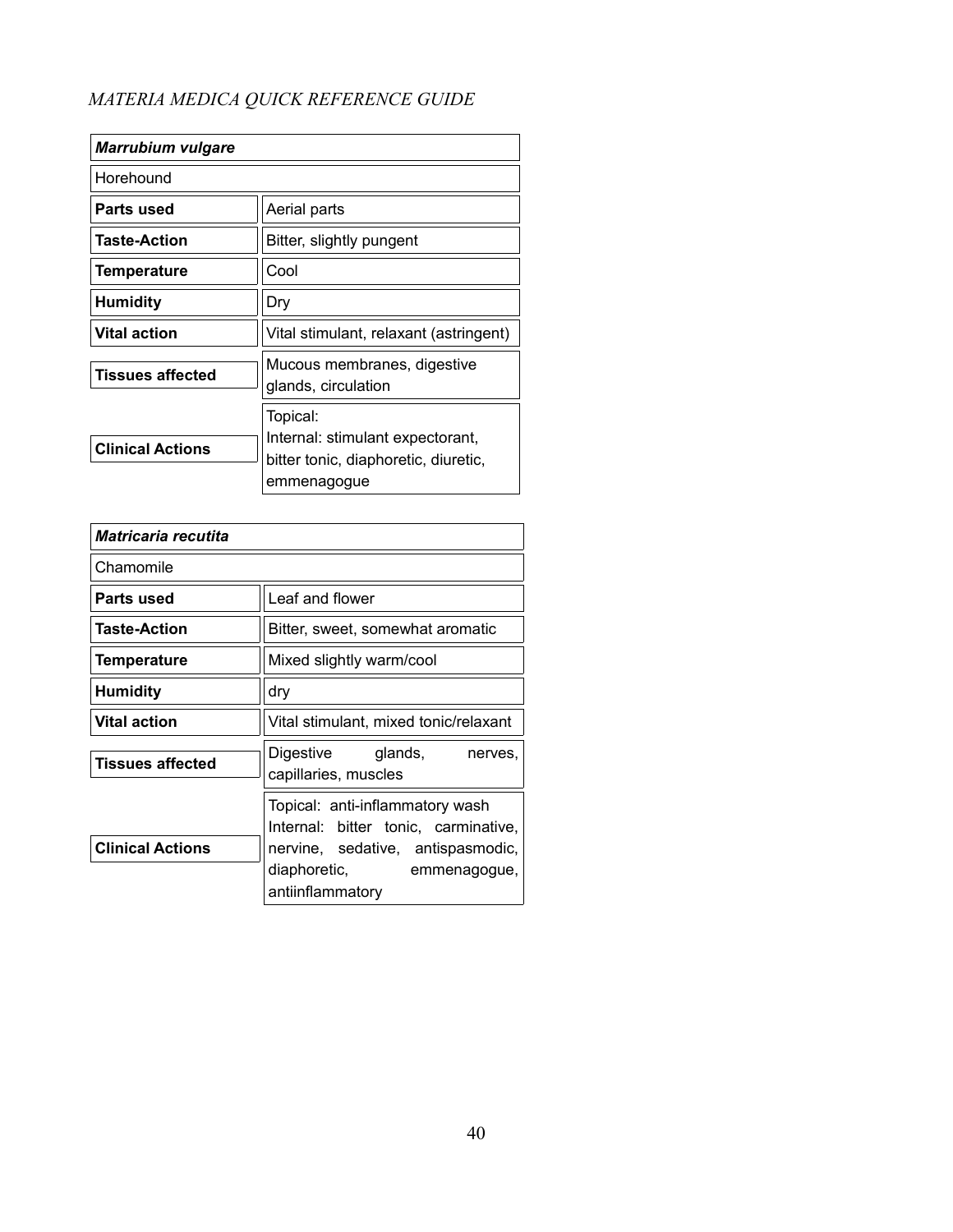| <b>Melissa officinalis</b> |                                                                                                                                   |
|----------------------------|-----------------------------------------------------------------------------------------------------------------------------------|
| Lemon Balm                 |                                                                                                                                   |
| Parts used                 | Leaf                                                                                                                              |
| <b>Taste-Action</b>        | Sour, sweet, bitter                                                                                                               |
| <b>Temperature</b>         | Cooling diaphoretic                                                                                                               |
| <b>Humidity</b>            | Dry                                                                                                                               |
| <b>Vital action</b>        | Vital stimulant, relaxant, diffusive                                                                                              |
| <b>Tissues affected</b>    | Mucous membranes, circulation,<br>digestion, nervous system                                                                       |
| <b>Clinical Actions</b>    | <b>Topical: antipruritic</b><br><b>Internal:</b> relaxant diaphoretic,<br>carminative, carminative,<br>antispasmodic, emmenagogue |

| <i><b>Mentha arvensis</b></i>     |                                                                                                                                   |
|-----------------------------------|-----------------------------------------------------------------------------------------------------------------------------------|
| Field mint, corn mint, Poleo mint |                                                                                                                                   |
| Parts used                        | Leaf                                                                                                                              |
| <b>Taste-Action</b>               | Pungent                                                                                                                           |
| <b>Temperature</b>                | Cooling diaphoretic                                                                                                               |
| <b>Humidity</b>                   | Somewhat dry                                                                                                                      |
| Vital action                      | Vital stimulant, relaxant, diffusive                                                                                              |
| <b>Tissues affected</b>           | Mucous membranes, circulation,<br>digestion                                                                                       |
| <b>Clinical Actions</b>           | <b>Topical: antipruritic</b><br><b>Internal:</b> relaxant diaphoretic,<br>carminative, carminative,<br>antispasmodic, emmenagogue |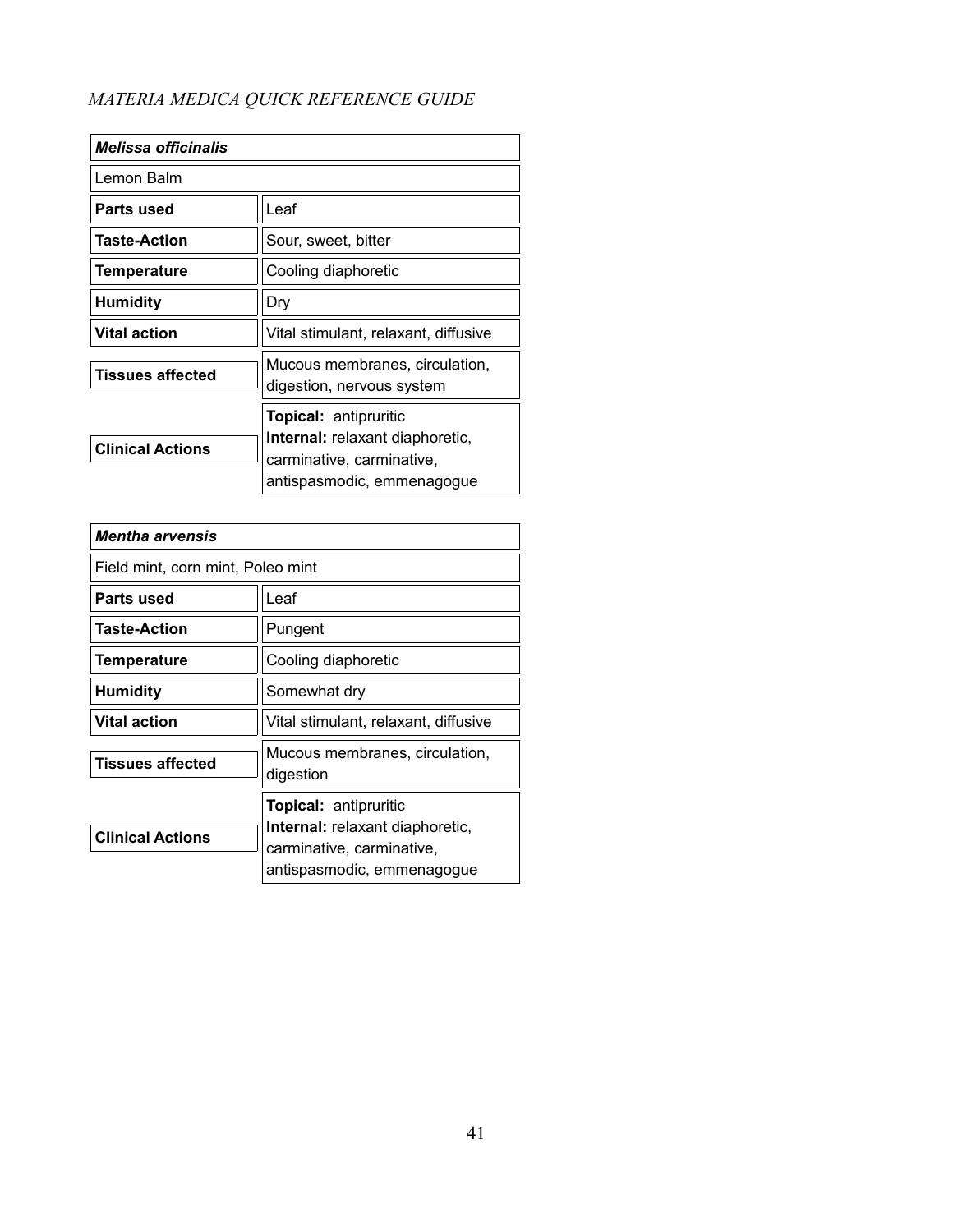| <b>Mentha piperita</b>  |                                                                                                                                   |
|-------------------------|-----------------------------------------------------------------------------------------------------------------------------------|
| Peppermint              |                                                                                                                                   |
| Parts used              | Leaf                                                                                                                              |
| <b>Taste-Action</b>     | Pungent                                                                                                                           |
| Temperature             | Cooling diaphoretic                                                                                                               |
| <b>Humidity</b>         | Somewhat dry                                                                                                                      |
| <b>Vital action</b>     | Vital stimulant, relaxant, diffusive                                                                                              |
| <b>Tissues affected</b> | Mucous membranes, circulation,<br>digestion                                                                                       |
| <b>Clinical Actions</b> | <b>Topical: antipruritic</b><br><b>Internal:</b> relaxant diaphoretic,<br>carminative, carminative,<br>antispasmodic, emmenagogue |

| <b>Mentha pulegeum</b>  |                                                                                                                                   |
|-------------------------|-----------------------------------------------------------------------------------------------------------------------------------|
| Pennyroyal (European)   |                                                                                                                                   |
| Parts used              | Leaf                                                                                                                              |
| <b>Taste-Action</b>     | Pungent                                                                                                                           |
| <b>Temperature</b>      | Cooling diaphoretic                                                                                                               |
| <b>Humidity</b>         | Somewhat dry                                                                                                                      |
| Vital action            | Vital stimulant, relaxant, diffusive                                                                                              |
| <b>Tissues affected</b> | Mucous membranes, circulation,<br>digestion                                                                                       |
| <b>Clinical Actions</b> | <b>Topical: antipruritic</b><br><b>Internal:</b> relaxant diaphoretic,<br>carminative, carminative,<br>antispasmodic, emmenagogue |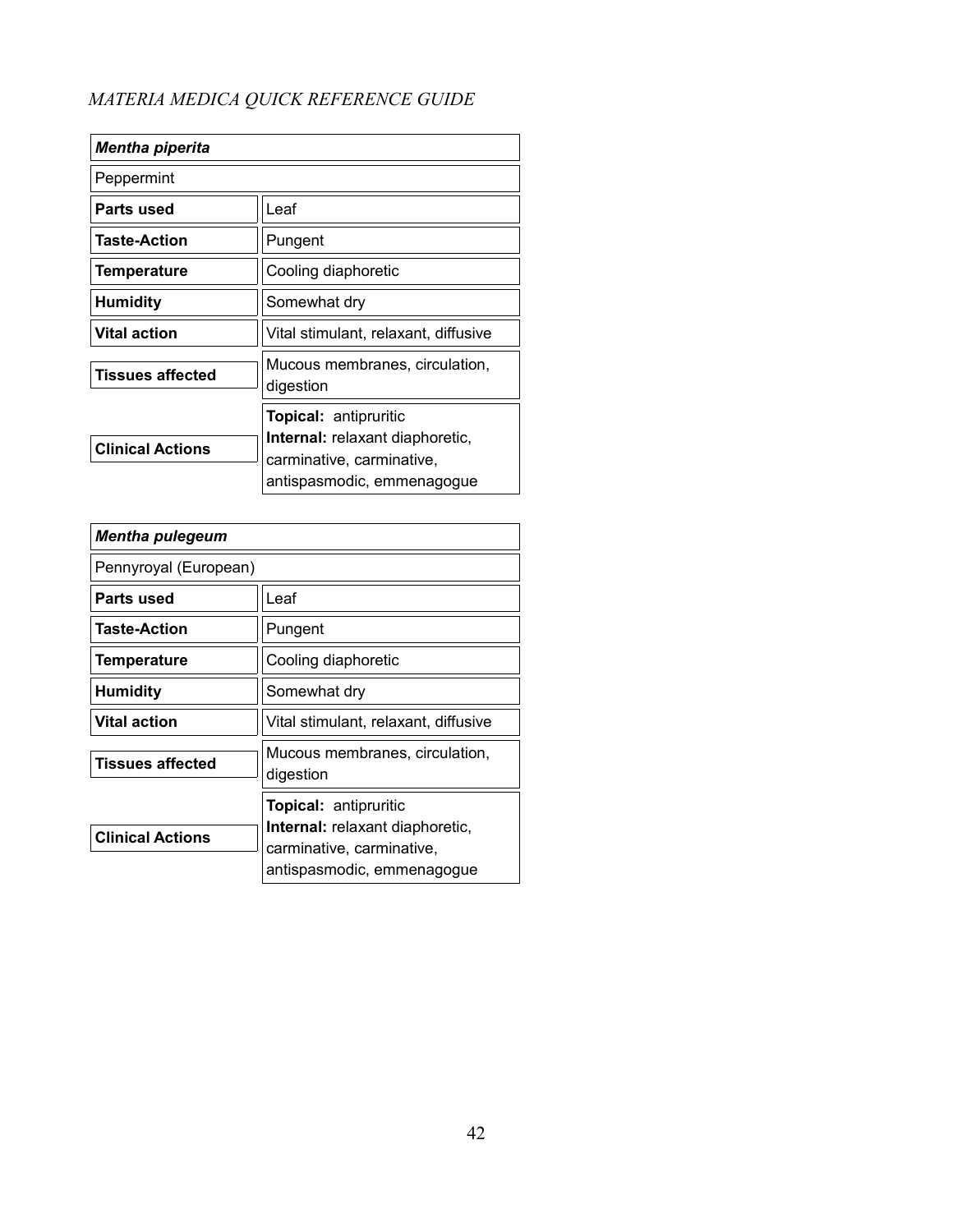| <b>Mentha spicata</b>   |                                                                                                                                   |
|-------------------------|-----------------------------------------------------------------------------------------------------------------------------------|
| Spearmint               |                                                                                                                                   |
| Parts used              | Leaf                                                                                                                              |
| Taste-Action            | Pungent                                                                                                                           |
| <b>Temperature</b>      | Cooling diaphoretic                                                                                                               |
| <b>Humidity</b>         | Somewhat dry                                                                                                                      |
| <b>Vital action</b>     | Vital stimulant, relaxant, diffusive                                                                                              |
| <b>Tissues affected</b> | Mucous membranes, circulation,<br>digestion                                                                                       |
| <b>Clinical Actions</b> | <b>Topical: antipruritic</b><br><b>Internal:</b> relaxant diaphoretic,<br>carminative, carminative,<br>antispasmodic, emmenagogue |

| Monarda spp                       |                                                                                                                                               |
|-----------------------------------|-----------------------------------------------------------------------------------------------------------------------------------------------|
| Bee balm, horsemint, wild oregano |                                                                                                                                               |
| Parts used                        | Leaf                                                                                                                                          |
| Taste-Action                      | Pungent, bitter                                                                                                                               |
| <b>Temperature</b>                | Cooling diaphoretic                                                                                                                           |
| <b>Humidity</b>                   | Dry                                                                                                                                           |
| Vital action                      | Vital stimulant, relaxant, diffusive                                                                                                          |
| <b>Tissues affected</b>           | Mucous membranes, circulation,<br>digestion                                                                                                   |
| <b>Clinical Actions</b>           | <b>Topical:</b> antiviral to herpesvirus<br><b>Internal:</b> relaxant diaphoretic,<br>carminative, carminative,<br>antispasmodic, emmenagogue |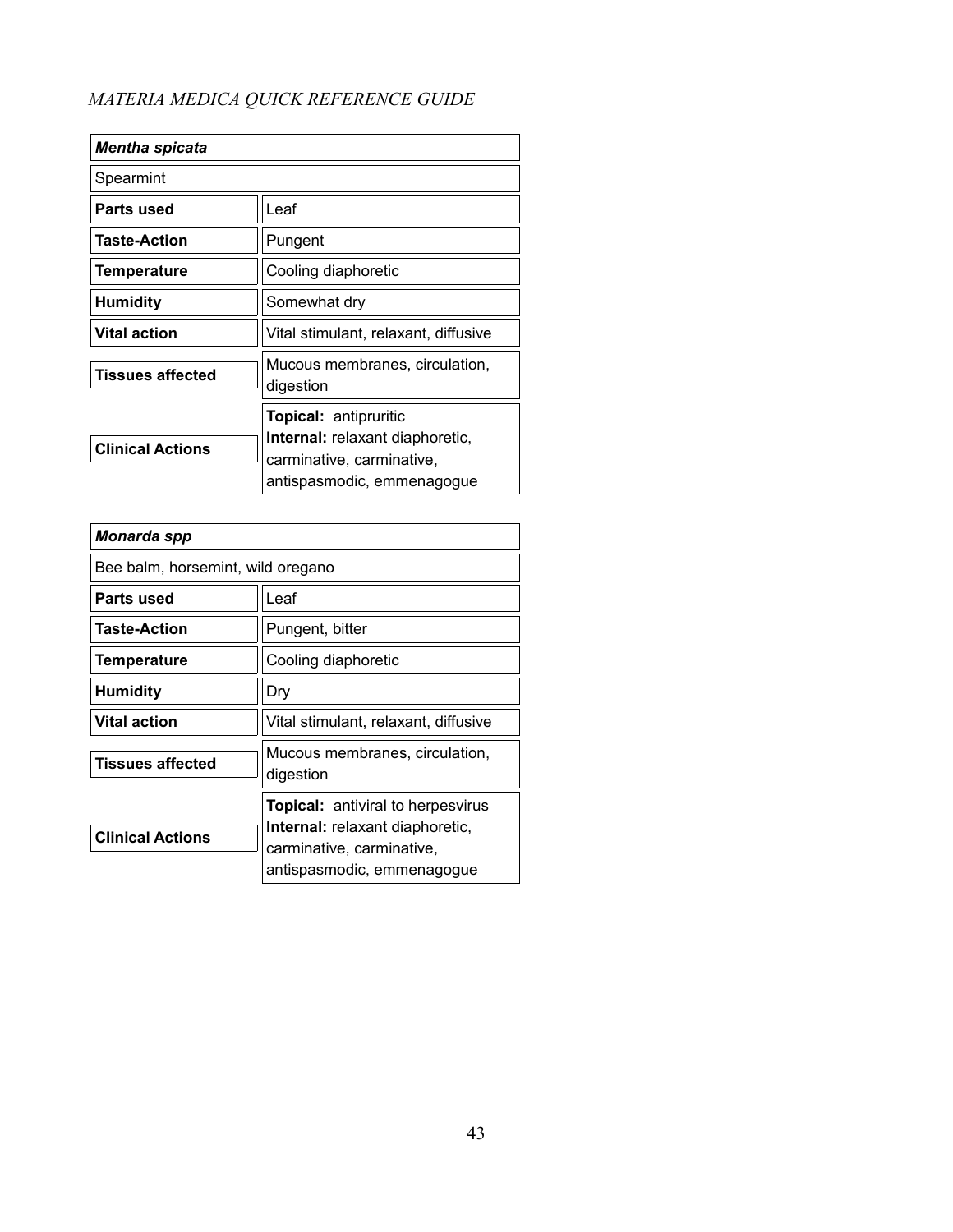| Myrica cerifera         |                                                      |
|-------------------------|------------------------------------------------------|
| Bayberry                |                                                      |
| Parts used              | Bark                                                 |
| Taste-Action            | Acrid, astringent                                    |
| <b>Temperature</b>      | Warm                                                 |
| Humidity                | Very dry                                             |
| <b>Vital action</b>     | Vital stimulant, astringent , relaxant,<br>diffusive |
| <b>Tissues affected</b> | Mucous membranes, gut,<br>lymphatics, circulation    |
|                         | Topical: disinfectant, astringent                    |
| <b>Clinical Actions</b> | <b>Internal:</b> astringent tonic,<br>diaphoretic,   |

| Nepeta cataria          |                                                                                      |
|-------------------------|--------------------------------------------------------------------------------------|
| Catnip                  |                                                                                      |
| Parts used              | Aerial parts                                                                         |
| <b>Taste-Action</b>     | Bitter, pungent                                                                      |
| <b>Temperature</b>      | Cool                                                                                 |
| <b>Humidity</b>         | Somewhat dry                                                                         |
| <b>Vital action</b>     | Vital stimulant, relaxant                                                            |
| <b>Tissues affected</b> | Mucous membranes, nervous,<br>digestive glands, circulation                          |
| <b>Clinical Actions</b> | Topical:<br>Internal: nervine, sedative, hypnotic,<br>relaxant diaphoretic, diuretic |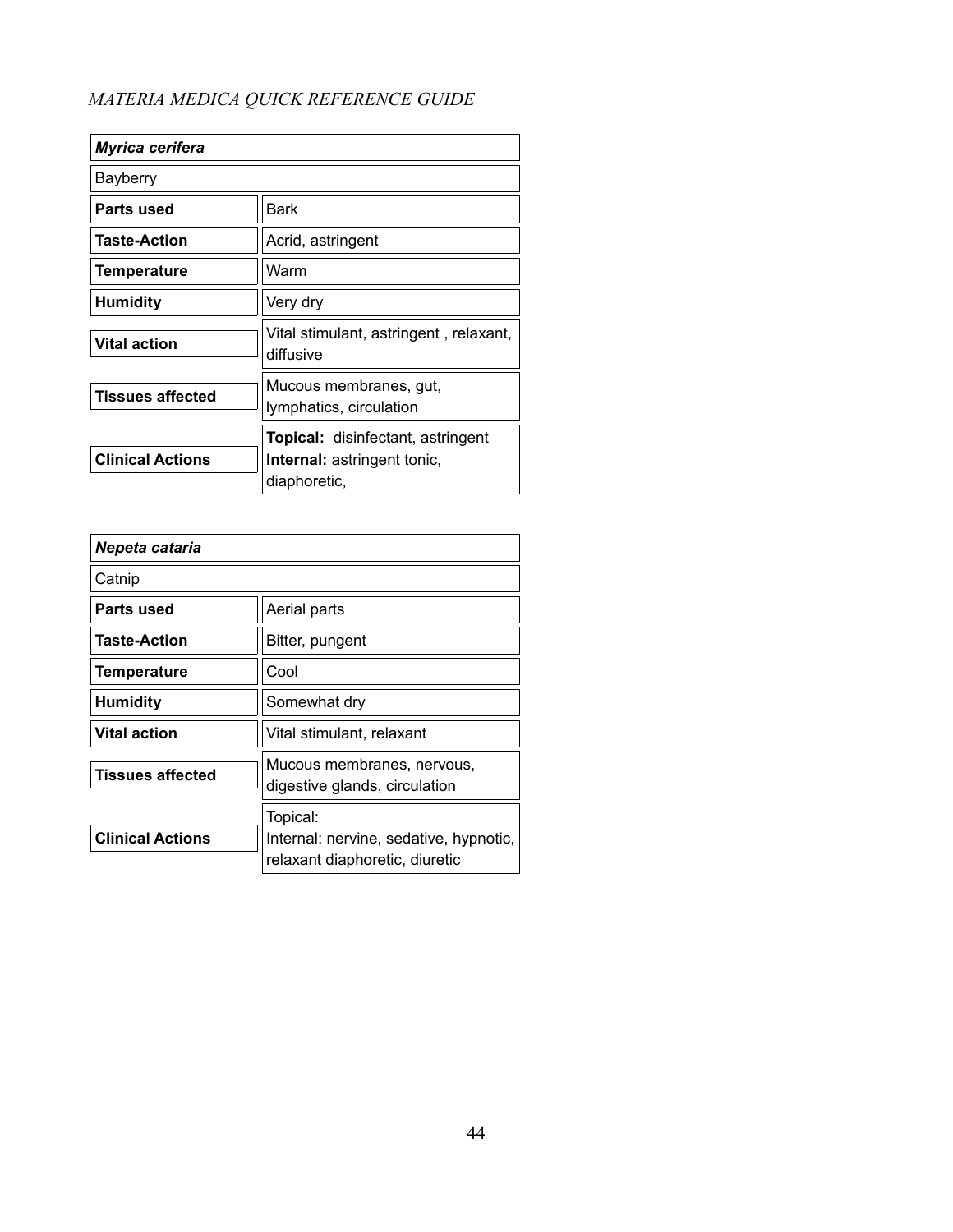| Ocimum basilicum, sanctum, spp. |                                                                                                                                         |
|---------------------------------|-----------------------------------------------------------------------------------------------------------------------------------------|
| Basil, Holy Basil, Tulsi        |                                                                                                                                         |
| Parts used                      | Leaf                                                                                                                                    |
| <b>Taste-Action</b>             | Pungent, sweet, slightly bitter                                                                                                         |
| <b>Temperature</b>              | Warm                                                                                                                                    |
| <b>Humidity</b>                 | Slightly dry                                                                                                                            |
| <b>Vital action</b>             | Stimulant, relaxant, mild diffusive                                                                                                     |
| <b>Tissues affected</b>         | Nervous, membranes, endocrine                                                                                                           |
| <b>Clinical Actions</b>         | Topical: antiseptic, anti-biofilm<br>Internal: nervine tonic,<br>cordial/exhilirant, mild expectorant,<br>mild carminative, emmenagogue |

| Oenothera spp           |                                              |
|-------------------------|----------------------------------------------|
| <b>Evening Primrose</b> |                                              |
| Parts used              | Root, leaf, flowering tops                   |
| <b>Taste-Action</b>     | Sweet, somewhat bitter                       |
| Temperature             | Cool                                         |
| <b>Humidity</b>         | Moist                                        |
| <b>Vital action</b>     | Vital stimulant, relaxant                    |
| <b>Tissues affected</b> | Mucous membranes                             |
|                         | Topical:                                     |
| <b>Clinical Actions</b> | <b>Internal:</b> demulcent, nutritive, anti- |
|                         | inflammatory                                 |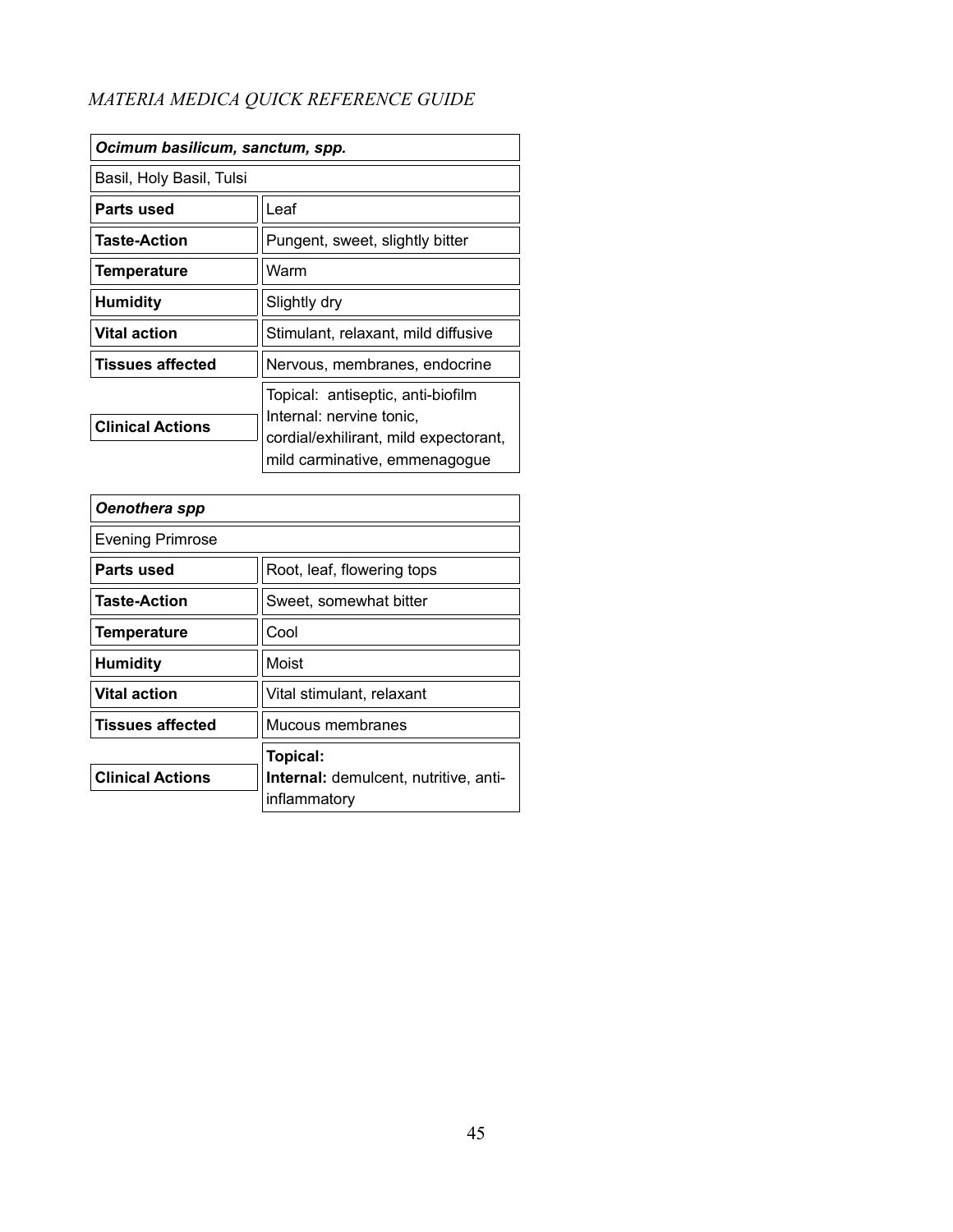| Olea europea            |                       |
|-------------------------|-----------------------|
| Olive                   |                       |
| Parts used              | Leaf                  |
| <b>Taste-Action</b>     | Bitter, sweet         |
| <b>Temperature</b>      | Cool                  |
| <b>Humidity</b>         | Dry                   |
| <b>Vital action</b>     | circulatory           |
| <b>Tissues affected</b> |                       |
| <b>Clinical Actions</b> | Topical:<br>Internal: |

| Ophiopogon japonicus    |                                                                      |
|-------------------------|----------------------------------------------------------------------|
| Ophiopogon, mondo grass |                                                                      |
| Parts used              | Tubers, roots                                                        |
| <b>Taste-Action</b>     | Sweet, somewhat bitter                                               |
| <b>Temperature</b>      | Cool                                                                 |
| <b>Humidity</b>         | Moist                                                                |
| <b>Vital action</b>     | Vital stimulant, relaxant, YIn tonic                                 |
| <b>Tissues affected</b> | Mucous membranes, spiritual heart                                    |
| <b>Clinical Actions</b> | Topical:<br><b>Internal:</b> demulcent, nutritive, anti-inflammatory |

| Paeonia officinalis     |                                                   |
|-------------------------|---------------------------------------------------|
| Peony root              |                                                   |
| Parts used              | root                                              |
| <b>Taste-Action</b>     | Bitter, sour                                      |
| <b>Temperature</b>      | cool                                              |
| <b>Humidity</b>         | Neutral                                           |
| <b>Vital action</b>     | Vital stimulant, relaxant                         |
| <b>Tissues affected</b> | Nerves, muscles, blood                            |
| <b>Clinical Actions</b> | Internal: antispasmodic, sedative,<br>blood tonic |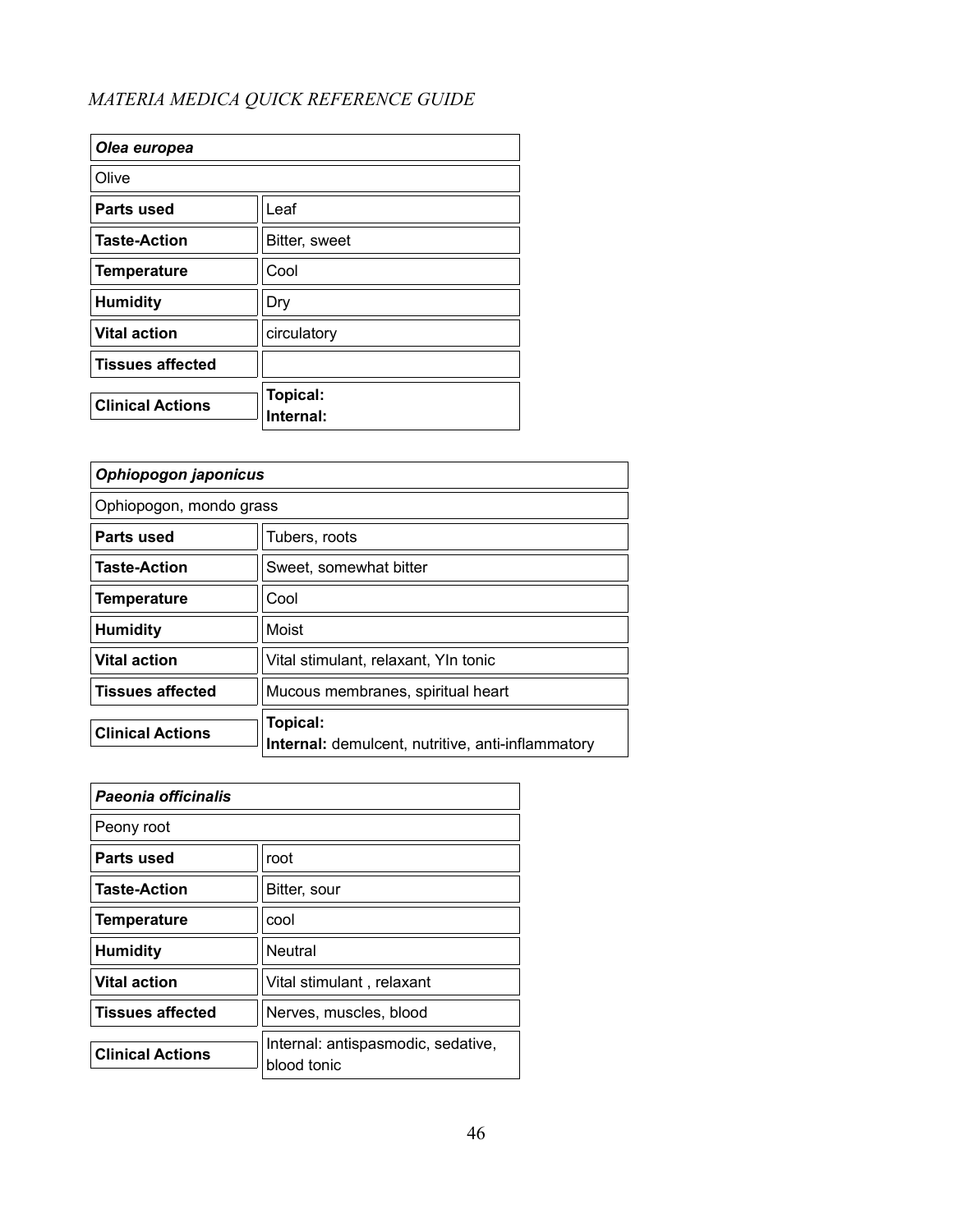| <b>Panax ginseng</b>            |                                                                   |
|---------------------------------|-------------------------------------------------------------------|
| Chinese ginseng, Korean ginseng |                                                                   |
| Parts used                      | Root (leaf)                                                       |
| <b>Taste-Action</b>             | Sweet, slightly bitter                                            |
| <b>Temperature</b>              | Slightly warm                                                     |
| <b>Humidity</b>                 | Slightly moist                                                    |
| <b>Vital action</b>             | Strong vital stimulant, tonic                                     |
| <b>Tissues affected</b>         | Endocrine, digestive, immune, respiratory, blood                  |
| <b>Clinical Actions</b>         | Internal: tonic adaptogen, Chinese chi tonic, slightly demulcent. |

| Panax quinquefolium     |                                                |
|-------------------------|------------------------------------------------|
| American ginseng        |                                                |
| Parts used              | Root                                           |
| <b>Taste-Action</b>     | Sweet, bitter                                  |
| <b>Temperature</b>      | Cool                                           |
| <b>Humidity</b>         | Moist                                          |
| <b>Vital action</b>     | Strong vital stimulant                         |
| <b>Tissues affected</b> | Endocrine, immune, digestive, lungs            |
| <b>Clinical Actions</b> | Internal: chinese chi and yin tonic, demulcent |

| Passiflora incarnata    |                                                   |
|-------------------------|---------------------------------------------------|
| Passionflower           |                                                   |
| Parts used              | Flowering tops                                    |
| <b>Taste-Action</b>     | Sweet, slightly bitter                            |
| <b>Temperature</b>      | Cool                                              |
| <b>Humidity</b>         | Dry                                               |
| <b>Vital action</b>     | Vital stimulant, relaxant                         |
| <b>Tissues affected</b> | nerves                                            |
|                         | Topical:                                          |
| <b>Clinical Actions</b> | Internal: nervine relaxant, sedative,<br>hypnotic |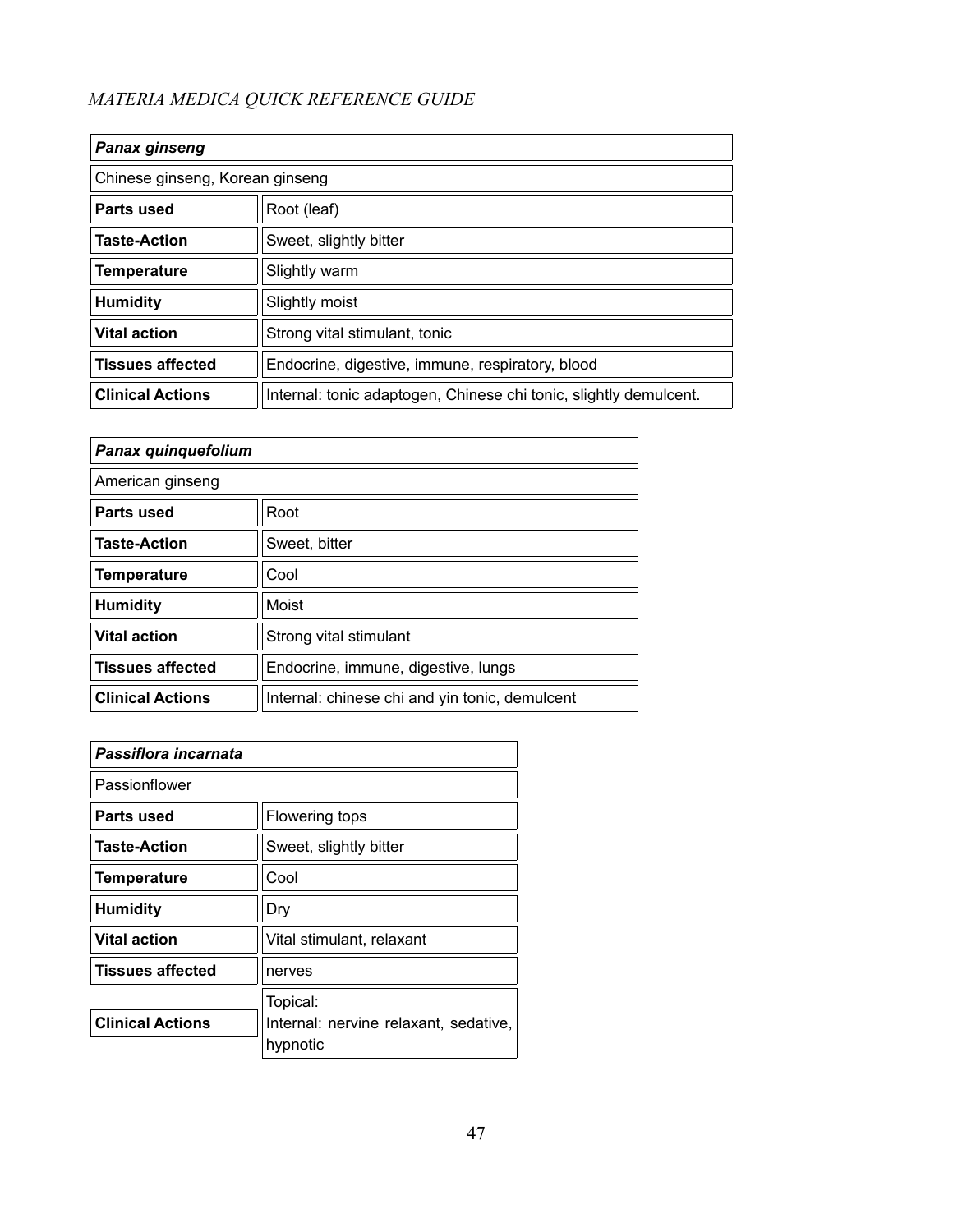| Phytolacca decandra     |                                                      |
|-------------------------|------------------------------------------------------|
| Poke                    |                                                      |
| Parts used              | Root                                                 |
| <b>Taste-Action</b>     | <b>Bitter</b>                                        |
| <b>Temperature</b>      | Cold                                                 |
| <b>Humidity</b>         | Dry                                                  |
| <b>Vital action</b>     | Stimulant, tonic                                     |
| <b>Tissues affected</b> | Lymphatics                                           |
| <b>Clinical Actions</b> | Topical:<br>Internal: lymphatic and immune stimulant |

| Pimpinella anisum       |                                                                                                 |
|-------------------------|-------------------------------------------------------------------------------------------------|
| Anise                   |                                                                                                 |
| Parts used              | Seed                                                                                            |
| <b>Taste-Action</b>     | Pungent, sweet                                                                                  |
| <b>Temperature</b>      | Warm                                                                                            |
| <b>Humidity</b>         | Dry                                                                                             |
| <b>Vital action</b>     | Vital stimulant, relaxant, diffusive                                                            |
| <b>Tissues affected</b> | Mucous membranes, pectoral, circulation, digestive                                              |
| <b>Clinical Actions</b> | Internal: carminative, expectorant, nervine, circulatory relaxant,<br>emmenagogue, galactagogue |

| <b>Piper methysticum</b> |                                                               |
|--------------------------|---------------------------------------------------------------|
| Kava                     |                                                               |
| Parts used               | Rhizome                                                       |
| <b>Taste-Action</b>      | Bitter, acrid                                                 |
| <b>Temperature</b>       | Warm                                                          |
| <b>Humidity</b>          | Dry                                                           |
| <b>Vital action</b>      | Strong vital stimulant, relaxant                              |
| <b>Tissues affected</b>  | Nerves, muscles                                               |
| <b>Clinical Actions</b>  | Topical:<br>Internal: muscle relaxant, intoxicant, anxiolytic |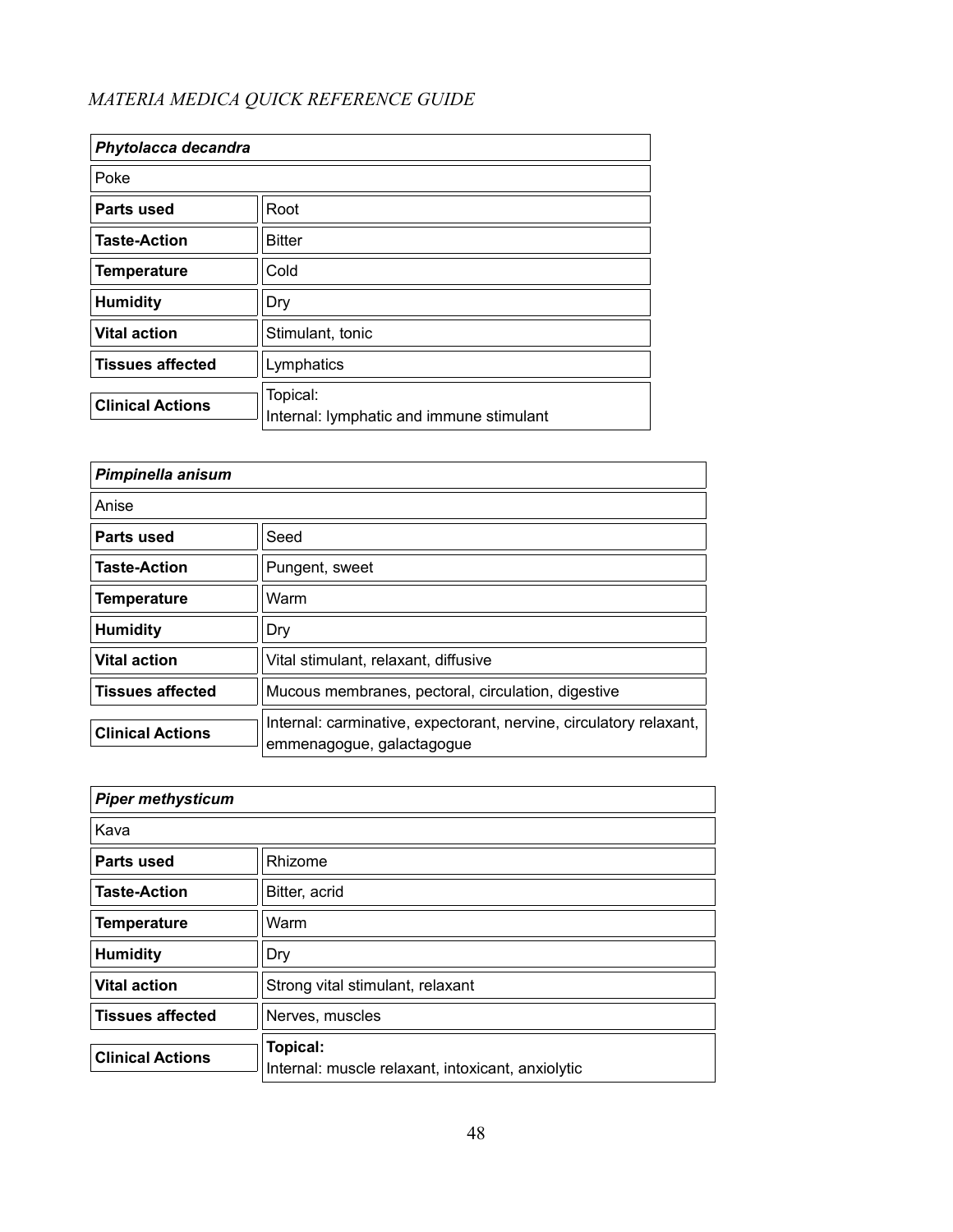| Piscidia erythrina      |                              |
|-------------------------|------------------------------|
| Jamaica dogwood         |                              |
| Parts used              | Root bark                    |
| <b>Taste-Action</b>     | Bitter                       |
| Temperature             | Cold                         |
| <b>Humidity</b>         | Dry                          |
| <b>Vital action</b>     | Vital stimulant, relaxant    |
| <b>Tissues affected</b> | Nerves, muscles              |
|                         | Topical: Anesthetic          |
| <b>Clinical Actions</b> | Internal: anodyne, sedative, |
|                         | antispasmodic                |

| Plantago spp.           |                                                                                                              |
|-------------------------|--------------------------------------------------------------------------------------------------------------|
| <b>Plantain</b>         |                                                                                                              |
| Parts used              | Leaf                                                                                                         |
| Taste-Action            | <b>Bitter</b>                                                                                                |
| Temperature             | Cool                                                                                                         |
| Humidity                | Drying                                                                                                       |
| Vital action            | Mild relaxant, vital stimulant, mild<br>astringent                                                           |
| <b>Tissues affected</b> | Skin, digestive glands, mucous<br>membranes, urinary tract                                                   |
| <b>Clinical Actions</b> | Topical: wound healing, disinfectant,<br>anti-inflammatory.<br>Internal: Alterative to liver, gut,<br>kidney |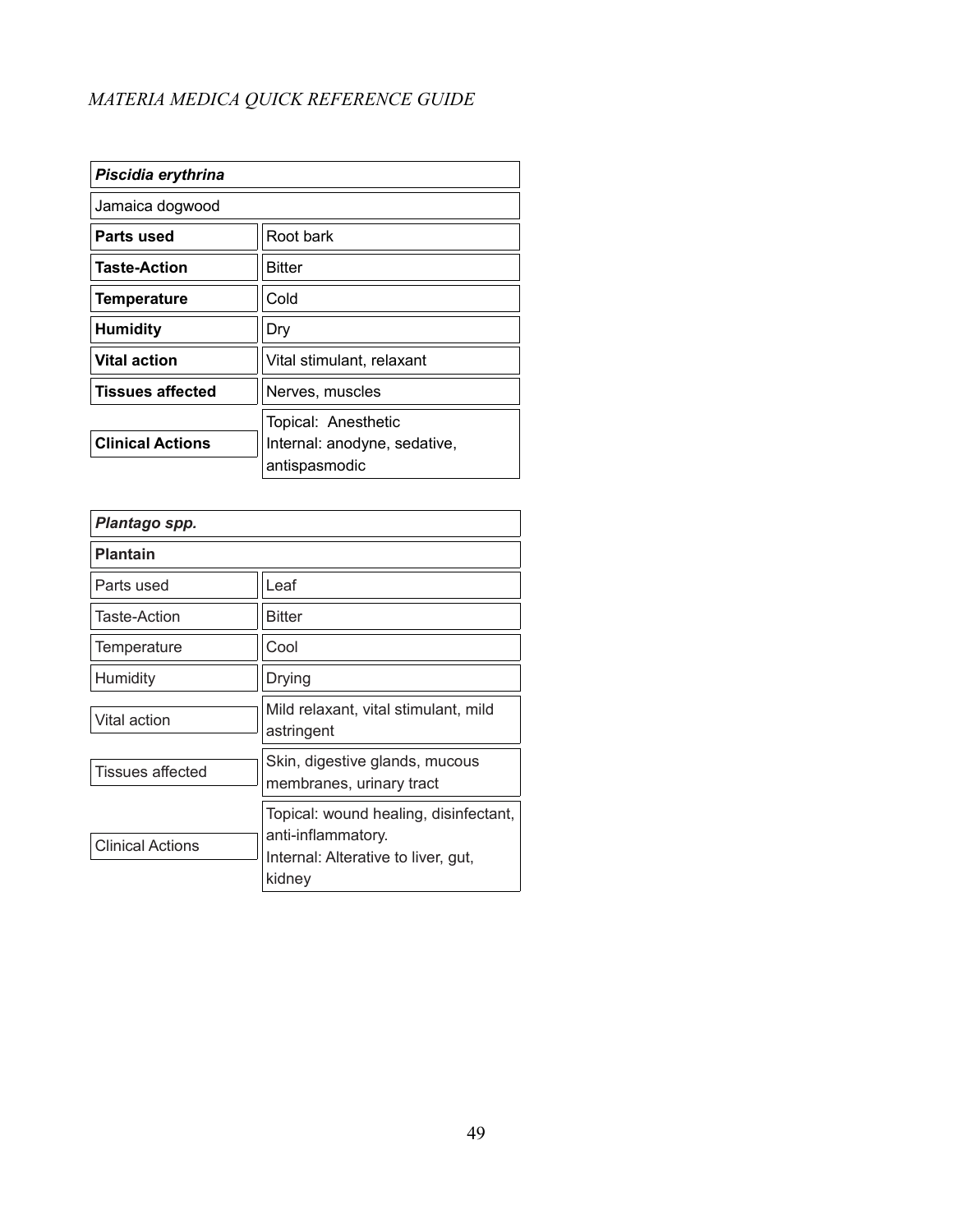| Polygonatum multiflorum |                                                                             |
|-------------------------|-----------------------------------------------------------------------------|
| Solomon's Seal          |                                                                             |
| Parts used              | Root                                                                        |
| <b>Taste-Action</b>     | Sweet, somewhat bitter                                                      |
| <b>Temperature</b>      | Cool                                                                        |
| <b>Humidity</b>         | Moist                                                                       |
| <b>Vital action</b>     | Vital stimulant, relaxant, Yin tonic                                        |
| <b>Tissues affected</b> | Mucous membranes, connective tissue                                         |
| <b>Clinical Actions</b> | Topical:<br><b>Internal:</b> demulcent, mild expectorant, anti-inflammatory |

| <b>Polygonum multiflorum</b> |                               |
|------------------------------|-------------------------------|
| He Shou Wu (Fo Ti)           |                               |
| Parts used                   | Prepared root                 |
| <b>Taste-Action</b>          | Sweet                         |
| <b>Temperature</b>           | Somewhat warm                 |
| <b>Humidity</b>              | Somewhat moist                |
| <b>Vital action</b>          | Vital stimulant               |
| <b>Tissues affected</b>      | Endocrine                     |
| <b>Clinical Actions</b>      | Internal: reproductive tonic. |

| <b>Populus spp</b>      |                                                        |
|-------------------------|--------------------------------------------------------|
| Poplar                  |                                                        |
| Parts used              | Bark                                                   |
| <b>Taste-Action</b>     | Bitter, somewhat sweet                                 |
| <b>Temperature</b>      | Cool                                                   |
| <b>Humidity</b>         | Dry                                                    |
| <b>Vital action</b>     | Vital stimulant, tonic-astringent                      |
| <b>Tissues affected</b> | Gastrointestinal glands, circulation,<br>urinary tract |
| <b>Clinical Actions</b> | Topical:<br><b>Internal:</b> bitter tonic, astringent  |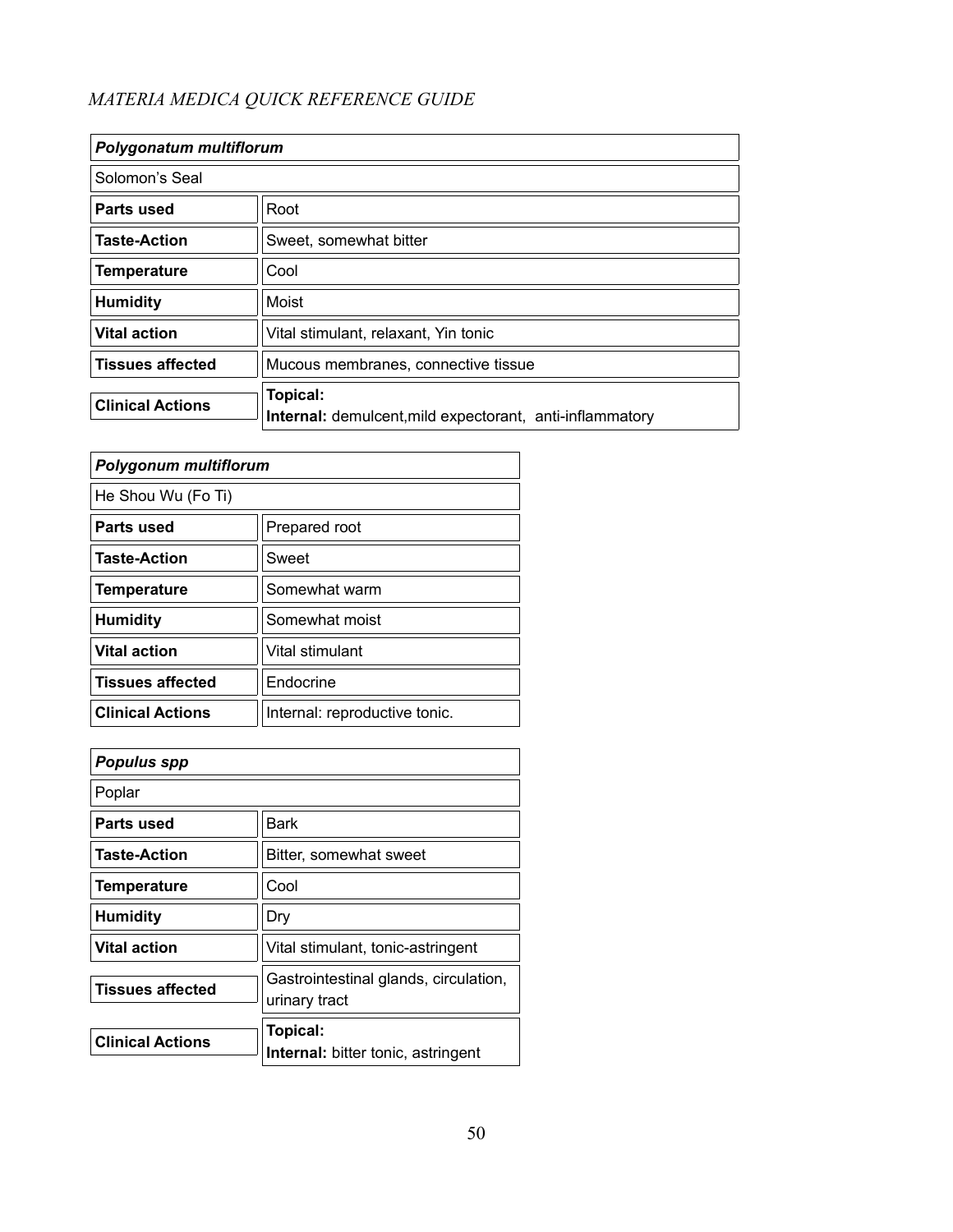| <b>Quercus spp</b>      |                                                                 |
|-------------------------|-----------------------------------------------------------------|
| Oak                     |                                                                 |
| Parts used              | <b>Bark</b>                                                     |
| <b>Taste-Action</b>     | Astringent                                                      |
| <b>Temperature</b>      | Somewhat cool                                                   |
| <b>Humidity</b>         | Very dry                                                        |
| <b>Vital action</b>     | Astringent, tonic                                               |
| <b>Tissues affected</b> | Mucous membranes                                                |
| <b>Clinical Actions</b> | <b>Topical:</b> astringent, antibiofilm<br>Internal: astringent |

| Rubus spp.              |                                                                             |
|-------------------------|-----------------------------------------------------------------------------|
| Raspberry, Thimbleberry |                                                                             |
| Parts used              | Leaf                                                                        |
| <b>Taste-Action</b>     | Slightly bitter, slightly sweet                                             |
| <b>Temperature</b>      | Slightly cooling                                                            |
| <b>Humidity</b>         | Very dry                                                                    |
| <b>Vital action</b>     | Vital stimulant, tonic/astringent                                           |
| <b>Tissues affected</b> | Mucous membrane, gastrointestinal, urinary tract, uterus, connective tissue |
| <b>Clinical Actions</b> | <b>Topical: Astringent</b><br><b>Internal: Nutritive, astringent</b>        |

| Rhamnus frangula        |                                                                  |
|-------------------------|------------------------------------------------------------------|
| <b>Buckthorn</b>        |                                                                  |
| Parts used              | Dried root                                                       |
| <b>Taste-Action</b>     | Bitter                                                           |
| <b>Temperature</b>      | Cold                                                             |
| <b>Humidity</b>         | Dry                                                              |
| <b>Vital action</b>     | Vital stimulant, tonic                                           |
| <b>Tissues affected</b> | Digestive glands, liver, smooth muscle                           |
| <b>Clinical Actions</b> | Topical:<br><b>Internal:</b> bitter tonic, cholagogue, stimulant |
|                         | laxative, venous tonic                                           |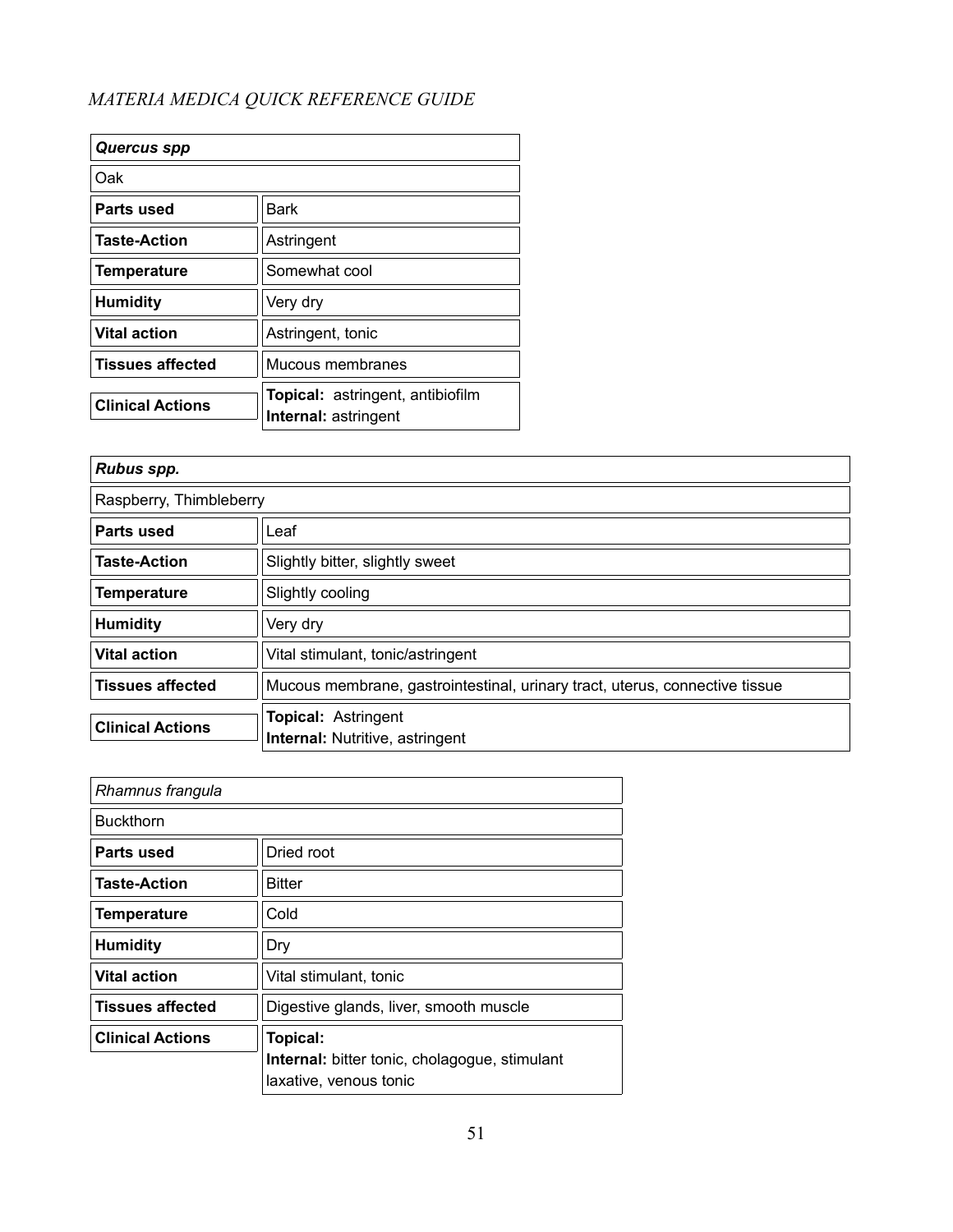| Rhamnus purshiana       |                                                                              |
|-------------------------|------------------------------------------------------------------------------|
| Cascara sagrada         |                                                                              |
| Parts used              | Aged bark                                                                    |
| <b>Taste-Action</b>     | Very bitter                                                                  |
| <b>Temperature</b>      | Cold                                                                         |
| <b>Humidity</b>         | Dry                                                                          |
| <b>Vital action</b>     | Vital stimulant, tonic                                                       |
| <b>Tissues affected</b> | Digestive glands, liver, gall bladder, smooth muscle of the bowels           |
| <b>Clinical Actions</b> | Topical:<br><b>Internal:</b> cholagogue, bitter tonic and stimulant laxative |

| <b>Rheum officinale</b> |                                                                                                                   |  |
|-------------------------|-------------------------------------------------------------------------------------------------------------------|--|
| Rhubarb                 |                                                                                                                   |  |
| Parts used              | Rhizome                                                                                                           |  |
| <b>Taste-Action</b>     | Bitter, astringent                                                                                                |  |
| <b>Temperature</b>      | Cold                                                                                                              |  |
| <b>Humidity</b>         | Dry                                                                                                               |  |
| <b>Vital action</b>     | Vital stimulant, tonic-astringent                                                                                 |  |
| <b>Tissues affected</b> | Digestive glands, liver                                                                                           |  |
| <b>Clinical Actions</b> | <b>Topical: Antiinflammatory (Unani)</b><br>Internal: gastrointestinal alterative, stimulant laxative, astringent |  |

| Rhodiola rosea           |                                    |
|--------------------------|------------------------------------|
| King's crown, rosy crown |                                    |
| Parts used               | Root                               |
| <b>Taste-Action</b>      | Slightly bitter                    |
| <b>Temperature</b>       | Warm                               |
| <b>Humidity</b>          | Very dry                           |
| <b>Vital action</b>      | Strong vital stimulant, astringent |
| <b>Tissues affected</b>  | Endocrine, nervous                 |
| <b>Clinical Actions</b>  | Internal: stimulant/adaptogen      |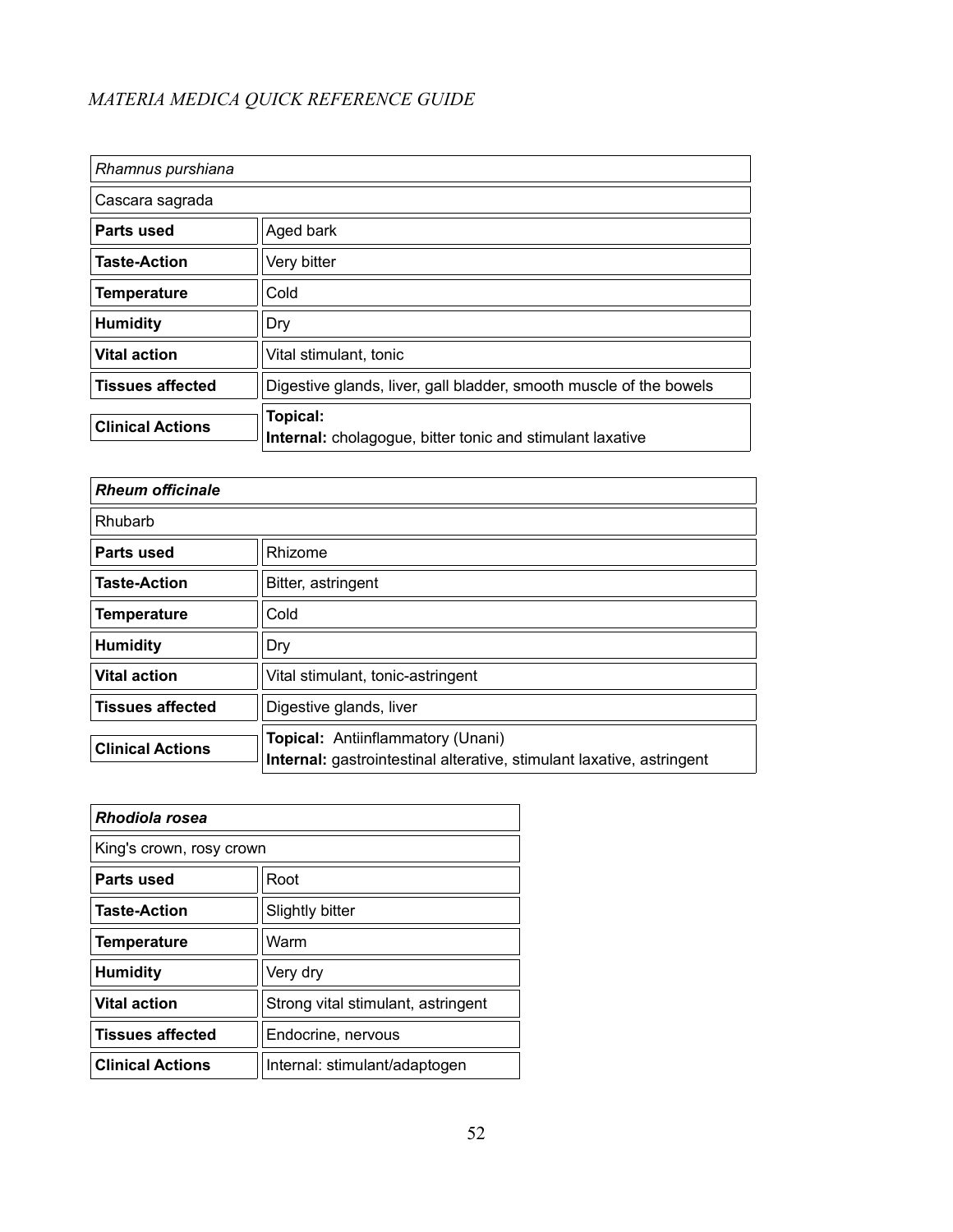| Rosa spp                |                                                                                  |
|-------------------------|----------------------------------------------------------------------------------|
| Rose                    |                                                                                  |
| Parts used              | Flower, leaves                                                                   |
| <b>Taste-Action</b>     | Sweet, slightly bitter, slightly<br>pungent, astringent                          |
| <b>Temperature</b>      | Cool                                                                             |
| <b>Humidity</b>         | Moist (fresh) dry (dried)                                                        |
| <b>Vital action</b>     | Vital stimulant, reelaxant, astringent                                           |
| <b>Tissues affected</b> | Mucous membranes,<br>gastrointestinal glands, nervous,<br>cardiac                |
| <b>Clinical Actions</b> | Topical:<br>Internal: cardiotonic, nervine tonic,<br>intestinal tonic/astringent |

| <b>Rosmarinus off</b>   |                                                                                                                                  |
|-------------------------|----------------------------------------------------------------------------------------------------------------------------------|
| Rosemary                |                                                                                                                                  |
| Parts used              | Leaf                                                                                                                             |
| <b>Taste-Action</b>     | Pungent, somewhat bitter                                                                                                         |
| <b>Temperature</b>      | Hot                                                                                                                              |
| <b>Humidity</b>         | Dry                                                                                                                              |
| <b>Vital action</b>     | Strong vital stimulant, relaxant,<br>diffusive                                                                                   |
| <b>Tissues affected</b> | Mucous membranes, circulation,<br>digestion, liver, nerves                                                                       |
| <b>Clinical Actions</b> | <b>Topical: antipruritic</b><br>Internal: carminative, anodyne,<br>antispasmodic, cerebral tonic,<br>emmenagogue, liver relaxant |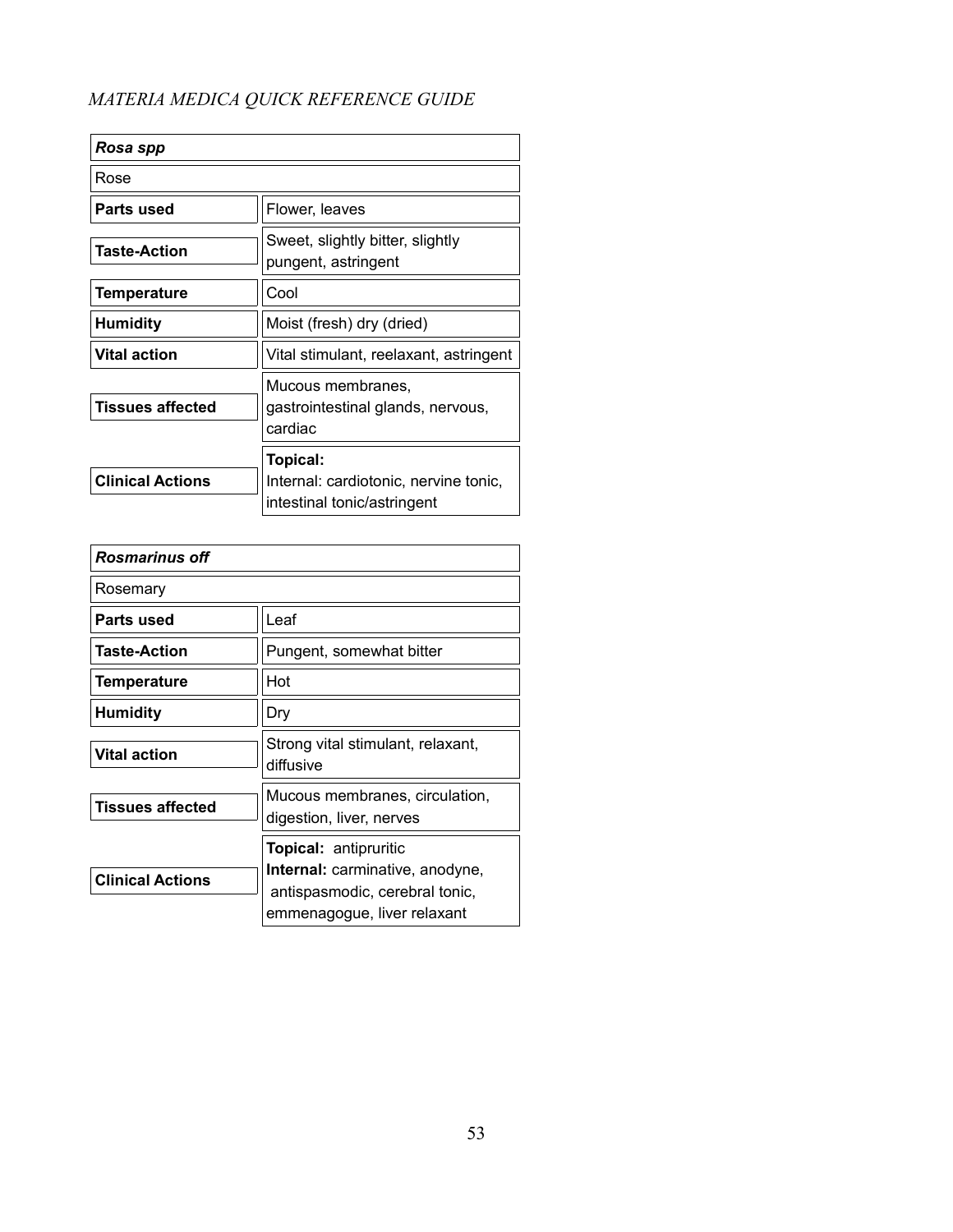| <b>Rumex spp</b>               |                                                                                                                     |
|--------------------------------|---------------------------------------------------------------------------------------------------------------------|
| Yellow dock, prairie dock, etc |                                                                                                                     |
| Parts used                     | Root                                                                                                                |
| <b>Taste-Action</b>            | <b>Bitter</b>                                                                                                       |
| Temperature                    | Cool                                                                                                                |
| <b>Humidity</b>                | Dry                                                                                                                 |
| <b>Vital action</b>            | Vital stimulant, tonic                                                                                              |
| <b>Tissues affected</b>        | Gastrointestinal and hepatic<br>secreting glands, mucous<br>membranes, skin                                         |
| <b>Clinical Actions</b>        | Topical:<br><b>Internal:</b> alterative to liver and<br>bowel, bitter tonic, cholagogue, mild<br>stimulant laxative |

| Salvia officinalis      |                                                                                                                                                                                                                     |
|-------------------------|---------------------------------------------------------------------------------------------------------------------------------------------------------------------------------------------------------------------|
| Sage                    |                                                                                                                                                                                                                     |
| Parts used              | Leaf                                                                                                                                                                                                                |
| <b>Taste-Action</b>     | Bitter, pungent, astringent                                                                                                                                                                                         |
| <b>Temperature</b>      | Complex temperature with cooling<br>bitter principles and warming<br>aromatics (more warm than cool)                                                                                                                |
| <b>Humidity</b>         | Very dry                                                                                                                                                                                                            |
| <b>Vital action</b>     | Strong vital stimulant,<br>tonic/astringent                                                                                                                                                                         |
| <b>Tissues affected</b> | Mucous membranes, circulatory,<br>digestive secreting glands                                                                                                                                                        |
| <b>Clinical Actions</b> | <b>Topical:</b> disinfectant, anti-biofilm<br><b>Internal:</b> bitter tonic, warming<br>alterative, diaphoretic (hot),<br>diuretic(cold), astringent to sweating<br>(cold), anti-galactagogue,<br>emmenagogue (hot) |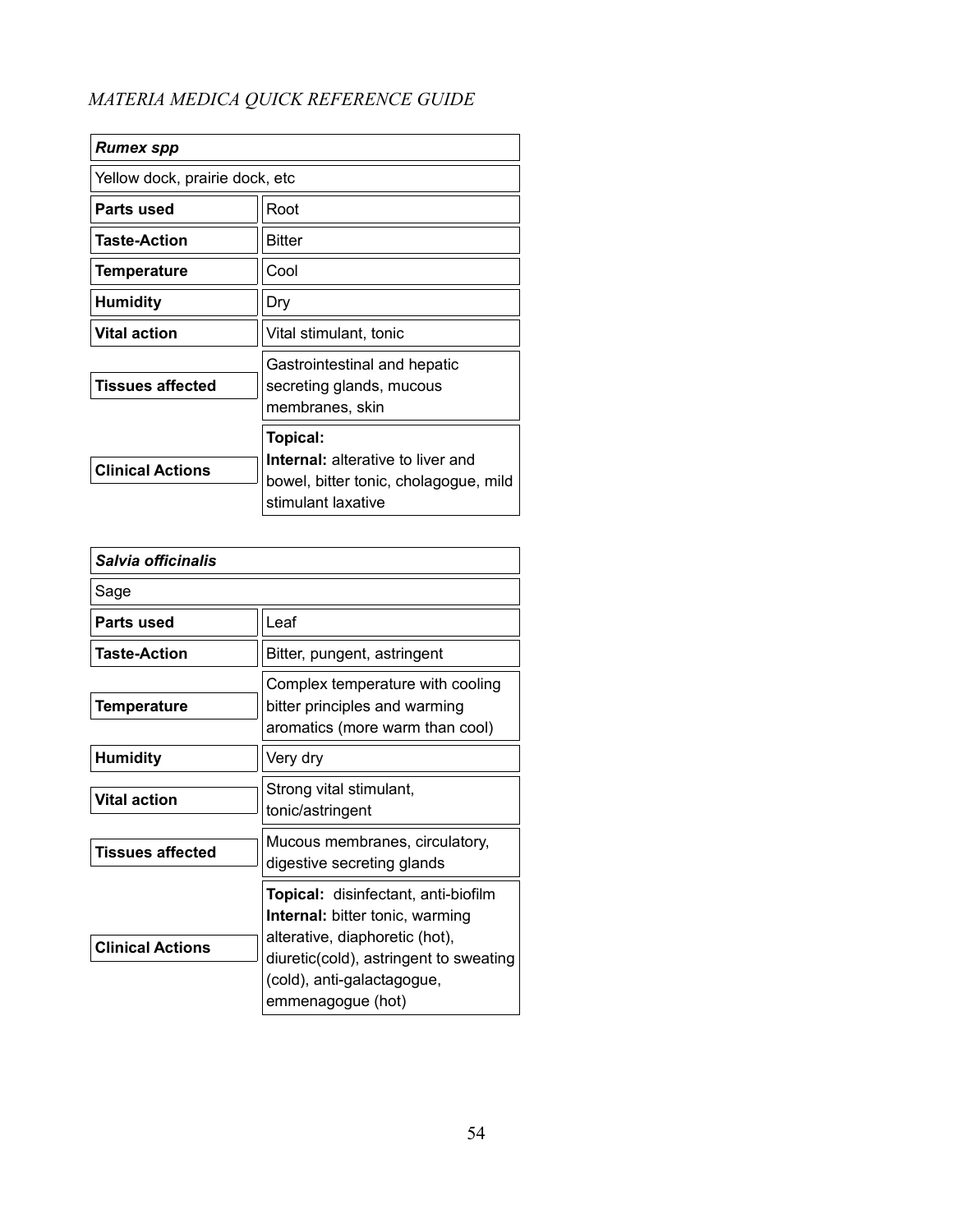| Schisandra chinensis    |                                      |
|-------------------------|--------------------------------------|
| Schisandra              |                                      |
| Parts used              | Fruit                                |
| <b>Taste-Action</b>     | Sour                                 |
| <b>Temperature</b>      | Warm                                 |
| <b>Humidity</b>         | Dry                                  |
| <b>Vital action</b>     | Powerful vital stimulant, tonic      |
| <b>Tissues affected</b> | Nervous, endocrine                   |
| <b>Clinical Actions</b> | Internal: strong stimulant adaptogen |

| Scutallaria lateriflora |                                                                                 |  |
|-------------------------|---------------------------------------------------------------------------------|--|
| Scullcap                |                                                                                 |  |
| Parts used              | Aerial parts                                                                    |  |
| <b>Taste-Action</b>     | Bitter, slightly acrid                                                          |  |
| <b>Temperature</b>      | Cool                                                                            |  |
| <b>Humidity</b>         | Dry                                                                             |  |
| <b>Vital action</b>     | Vital stimulant, relaxant                                                       |  |
| <b>Tissues affected</b> | Nervous, digestive glands, muscles                                              |  |
| <b>Clinical Actions</b> | Topical:<br>Internal: nervine tonic, sedative, hypnotic, somewhat antispasmodic |  |

| Serenoa serrulata       |                                                                                                                |  |
|-------------------------|----------------------------------------------------------------------------------------------------------------|--|
| Saw Palmetto            |                                                                                                                |  |
| Parts used              | Fruit                                                                                                          |  |
| <b>Taste-Action</b>     | Pungent, sweet                                                                                                 |  |
| <b>Temperature</b>      | Warm                                                                                                           |  |
| <b>Humidity</b>         | Dry                                                                                                            |  |
| <b>Vital action</b>     | Vital stimulant, tonic-astringent                                                                              |  |
| <b>Tissues affected</b> | Mucous membranes, digestive glands, endocrine                                                                  |  |
|                         | Topical:                                                                                                       |  |
| <b>Clinical Actions</b> | Internal: expectorant, aperient, tonic-alterative, astringent to pelvic<br>organs, may have estrogenic effects |  |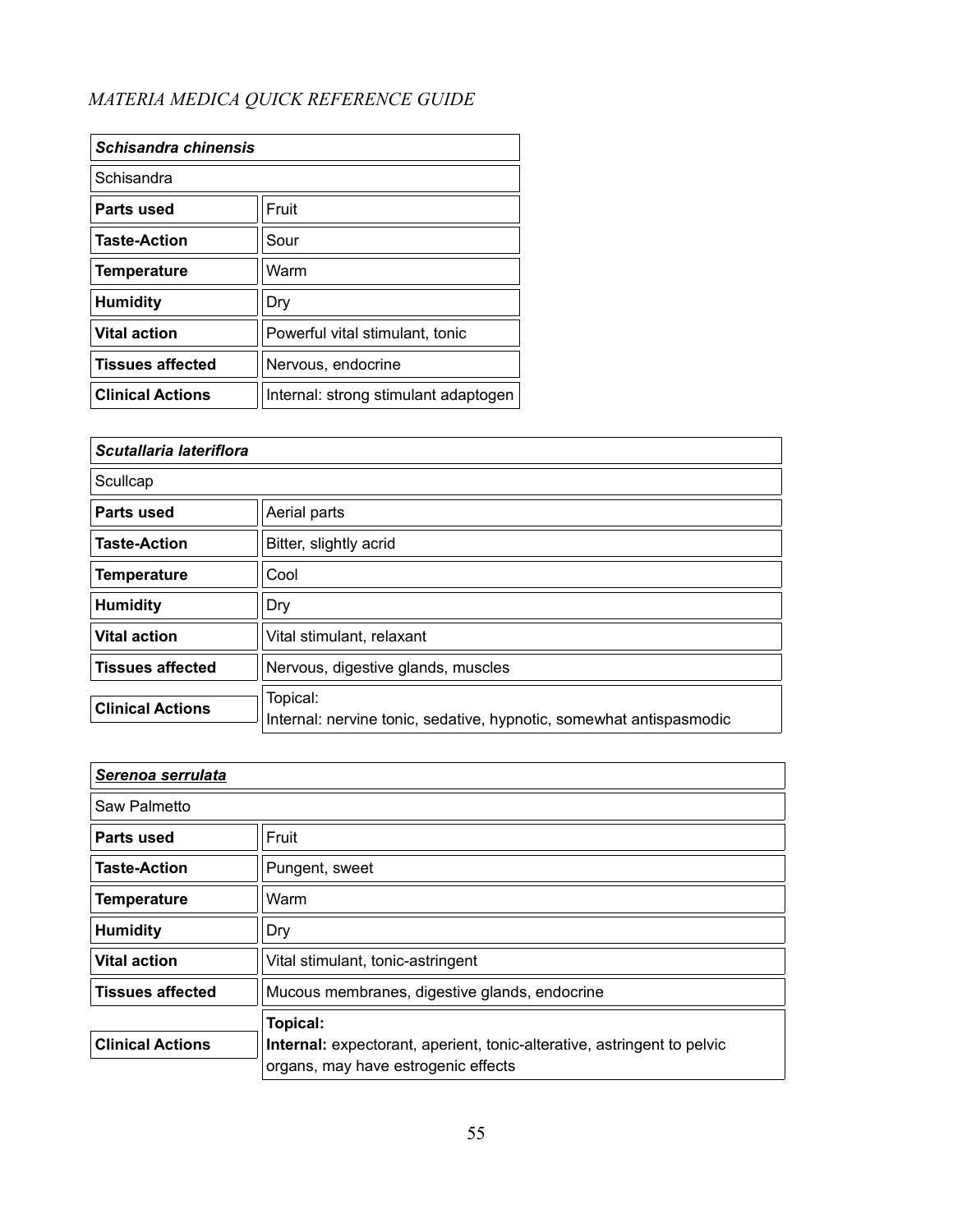| Solidago spp            |                                                                                                          |
|-------------------------|----------------------------------------------------------------------------------------------------------|
| Goldenrod               |                                                                                                          |
| Parts used              | Aerial part                                                                                              |
| <b>Taste-Action</b>     | Bitter, slightly acrid                                                                                   |
| <b>Temperature</b>      | Cool                                                                                                     |
| <b>Humidity</b>         | Dry                                                                                                      |
| <b>Vital action</b>     | Astringent, mild tonic                                                                                   |
| <b>Tissues affected</b> | Kidney and urinary tract                                                                                 |
| <b>Clinical Actions</b> | Topical: antiseptic, anti-biofilm<br>Internal: strong diuretic, diaphoretic,<br>antispasmodic, analgesic |

| <b>Stachys betonica</b> |                                                                                                          |
|-------------------------|----------------------------------------------------------------------------------------------------------|
| Wood Betony             |                                                                                                          |
| Parts used              | Leaf                                                                                                     |
| <b>Taste-Action</b>     | Pungent, bitter                                                                                          |
| <b>Temperature</b>      | Cool                                                                                                     |
| <b>Humidity</b>         | Dry                                                                                                      |
| <b>Vital action</b>     | Strong vital stimulant, tonic,<br>diffusive                                                              |
| <b>Tissues affected</b> | Nerves, circulation, mucous<br>membranes, respiration                                                    |
| <b>Clinical Actions</b> | Topical:<br>Internal: nervine tonic, mild<br>sedative, mucous membrane tonic,<br>alterative, diaphoretic |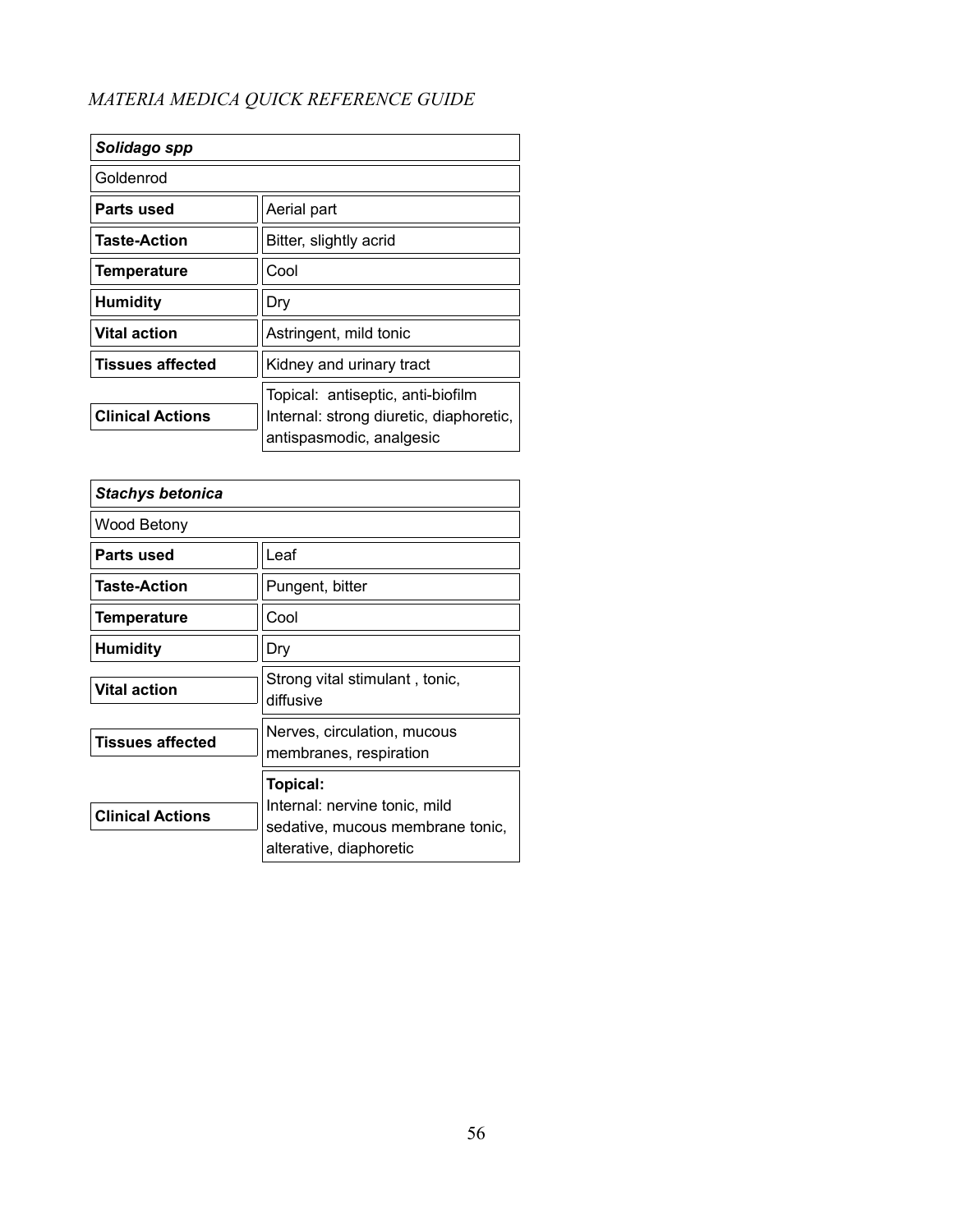| Symphytum officinalis, uplandicum, spp. |                                                                                         |
|-----------------------------------------|-----------------------------------------------------------------------------------------|
| <b>Comfrey, Russian Comfrey</b>         |                                                                                         |
| Parts used                              | Leaf, root                                                                              |
| Taste-Action                            | Sweet, slightly bitter                                                                  |
| Temperature                             | cool                                                                                    |
| Humidity                                | Complex humidity, initially<br>moistening with drying after-effect                      |
| Vital action                            | Tonic, vital stimulant                                                                  |
| <b>Tissues affected</b>                 | Skin, mucous membranes,<br>connective tissue                                            |
| <b>Clinical Actions</b>                 | Topical: vulnerary, anti-inflammatory,<br>demulcent<br>Internal: demulcent, expectorant |

| <b>Tanacetum parthenium</b> |                                                                                          |
|-----------------------------|------------------------------------------------------------------------------------------|
| <b>Feverfew</b>             |                                                                                          |
| Parts used                  | Aerial parts                                                                             |
| Taste-Action                | Bitter, somewhat pungent                                                                 |
| Temperature                 | Cool                                                                                     |
| Humidity                    | Dry                                                                                      |
| Vital action                | Vital stimulant, relaxant, relaxes<br>constrained liver chi                              |
| <b>Tissues affected</b>     | Nerves, digestive glands, mucous<br>membranes, circulation, liver                        |
| <b>Clinical Actions</b>     | Topical:<br>Internal: carminative, diaphoretic,<br>emmenagogue, sedative,<br>diaphoretic |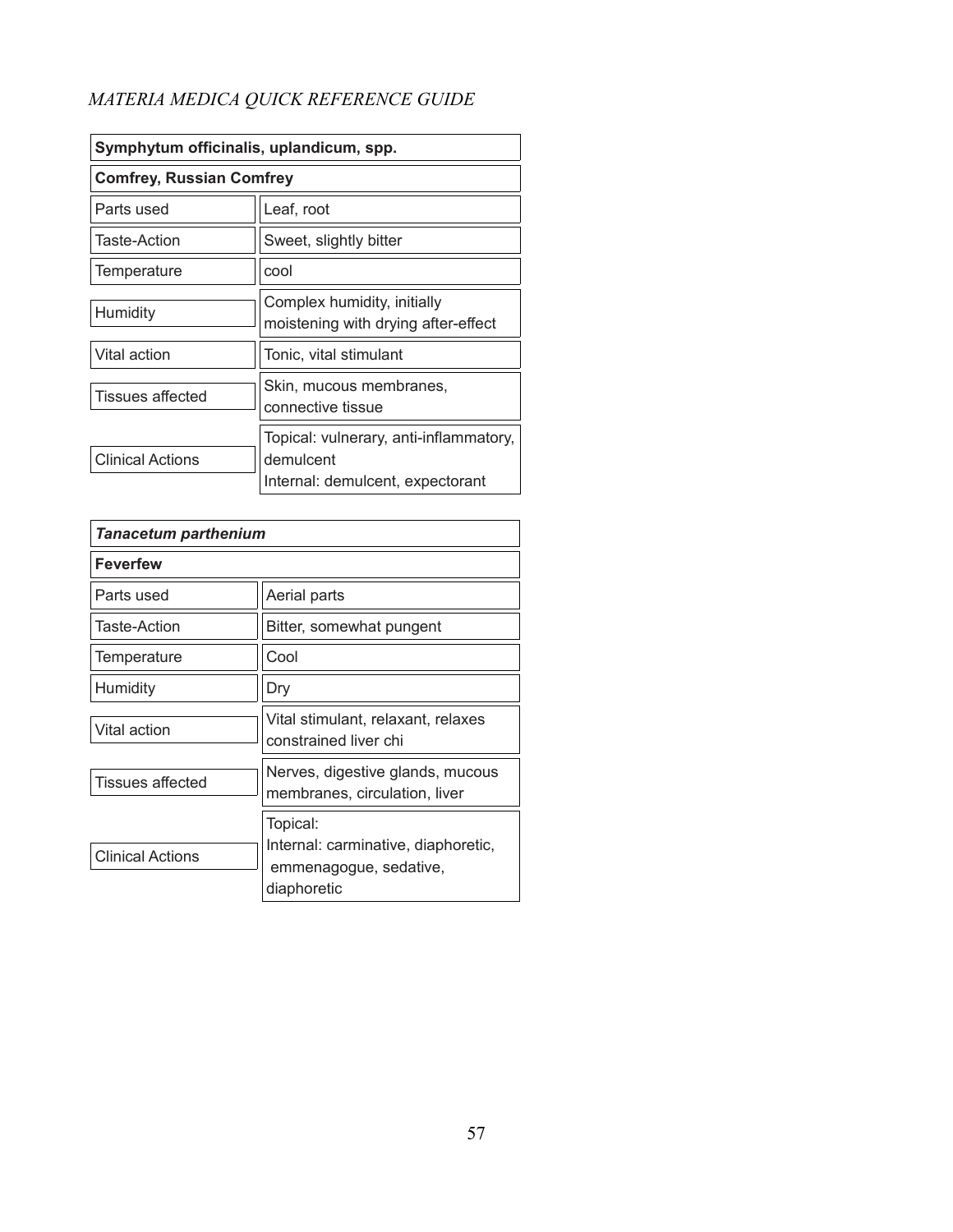| Taraxacum officinale    |                                                                                                                          |
|-------------------------|--------------------------------------------------------------------------------------------------------------------------|
| Dandelion               |                                                                                                                          |
| Parts used              | Root, leaf, flower                                                                                                       |
| <b>Taste-Action</b>     | Bitter, somewhat sweet                                                                                                   |
| <b>Temperature</b>      | Cold                                                                                                                     |
| Humidity                | Dry                                                                                                                      |
| <b>Vital action</b>     | Vital stimulant, tonic astringent                                                                                        |
| <b>Tissues affected</b> | Gastrointenstinal and hepatic<br>secreting glands, microbiome                                                            |
| <b>Clinical Actions</b> | Topical:<br><b>Internal:</b> bitter tonic, liver alterative,<br>cholagogue, choleretic, mild<br>laxative, mild diuretic. |

| Thuja occidentalis, plicata    |                                                                                                                                    |
|--------------------------------|------------------------------------------------------------------------------------------------------------------------------------|
| White Cedar, Western Red Cedar |                                                                                                                                    |
| Parts used                     | <b>Needles</b>                                                                                                                     |
| <b>Taste-Action</b>            | Bitter, aromatic                                                                                                                   |
| <b>Temperature</b>             | Complex temperature, warm                                                                                                          |
| <b>Humidity</b>                | Dry                                                                                                                                |
| <b>Vital action</b>            | Vital stimulant, tonic/astringent/<br>diffusive                                                                                    |
| <b>Tissues affected</b>        | Mucous membranes, serous<br>membranes, secreting glands of the<br>GI tract, capillaries, immune cells                              |
| <b>Clinical Actions</b>        | <b>Topical: Antiseptic</b><br><b>Internal:</b> alterative, circulatory<br>stimulant, immune stimulant,<br>diaphoretic, emmenagogue |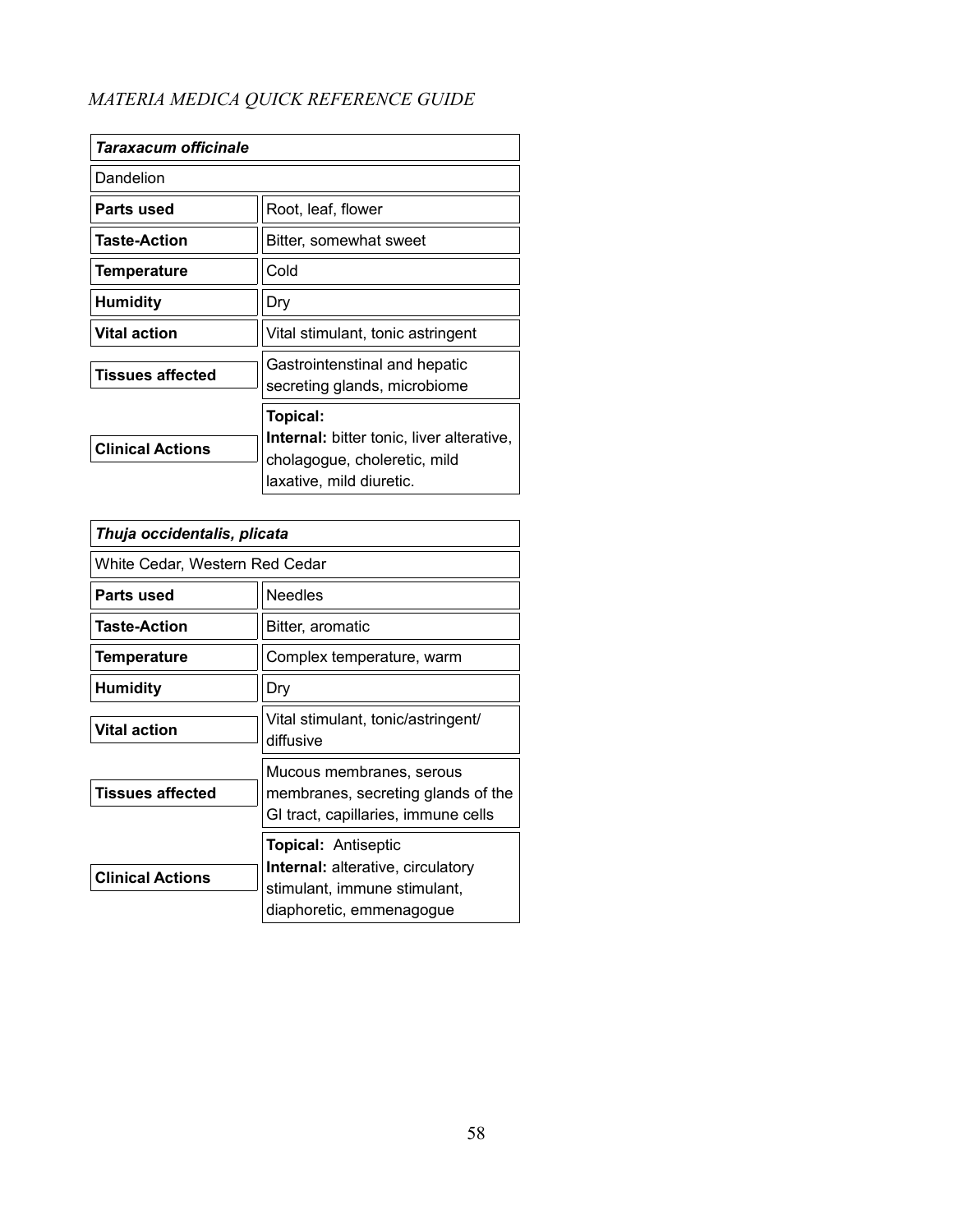| <b>Thymus vulgaris</b>  |                                                                                   |
|-------------------------|-----------------------------------------------------------------------------------|
| Thyme                   |                                                                                   |
| Parts used              | Leaf                                                                              |
| <b>Taste-Action</b>     | Pungent, bitter                                                                   |
| <b>Temperature</b>      | Complex temperature, moderately<br>warm/cool                                      |
| <b>Humidity</b>         | Somewhat dry                                                                      |
| <b>Vital action</b>     | Vital stimulant, relaxant, diffusive                                              |
| Tissues affected        | Mucous membranes, circulatory<br>system                                           |
|                         | <b>Topical: Powerful antiseptic and</b><br>antibiofilm effects                    |
| <b>Clinical Actions</b> | <b>Internal:</b> cough relaxant,<br>carminative, mild emmenagogue,<br>diaphoretic |

| Trigonella foenum-gracium |                                                                     |
|---------------------------|---------------------------------------------------------------------|
| Fenugreek                 |                                                                     |
| Parts used                | Seed                                                                |
| <b>Taste-Action</b>       | Sweet, bitter, somewhat pungent                                     |
| <b>Temperature</b>        | Warm                                                                |
| <b>Humidity</b>           | Dry                                                                 |
| <b>Vital action</b>       | Vital stimulant, relaxant                                           |
| <b>Tissues affected</b>   | Mucous membranes, digestive<br>glands, muscles, endocrine (insulin) |
|                           | Topical:                                                            |
| <b>Clinical Actions</b>   | <b>Internal:</b> carminative, mucous                                |
|                           | membrane tonic, hypoglycemic                                        |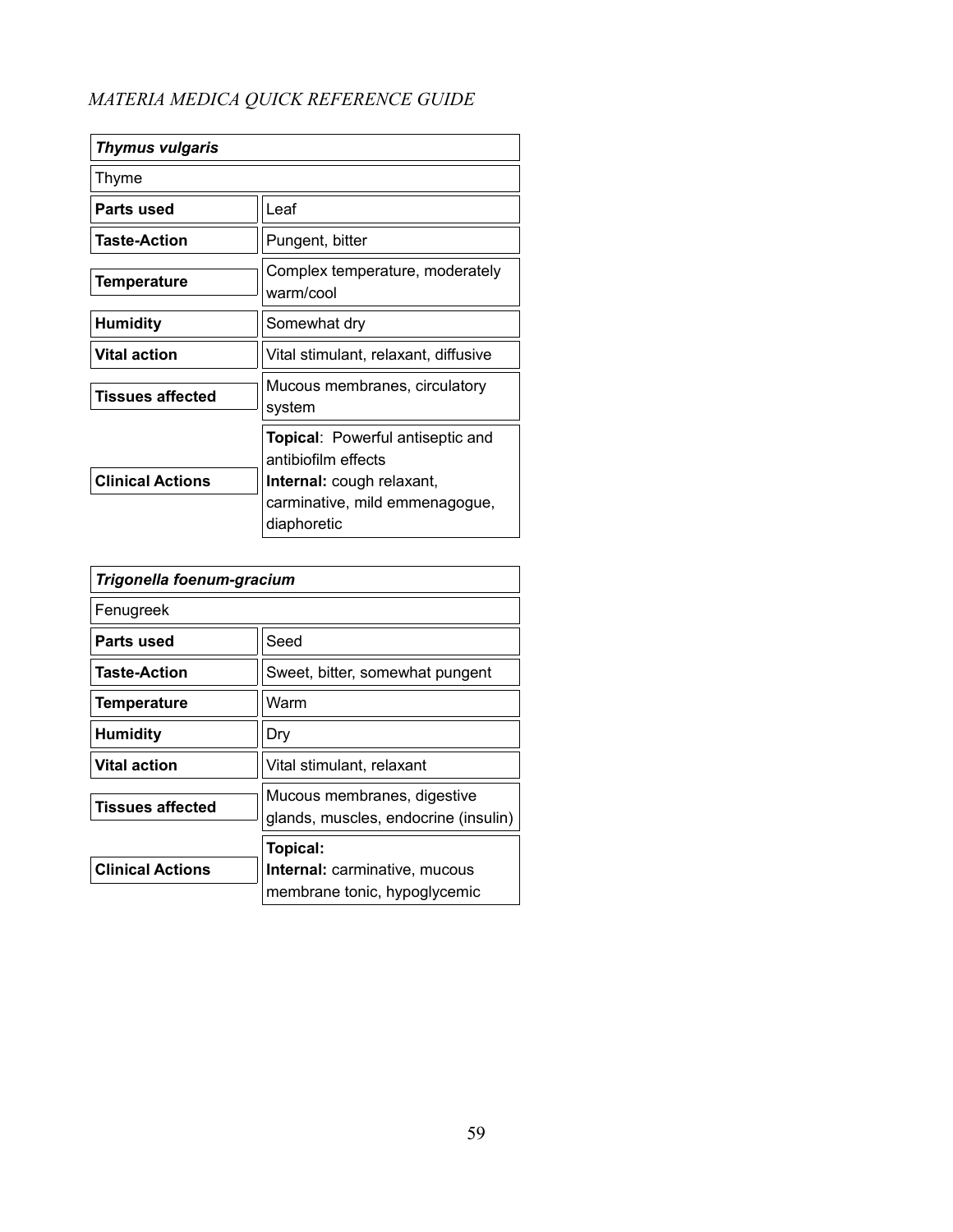| <u>Turnera aphrodisiaca</u> |                                                                                                                                                                                              |
|-----------------------------|----------------------------------------------------------------------------------------------------------------------------------------------------------------------------------------------|
| Damiana                     |                                                                                                                                                                                              |
| Parts used                  | Leaf                                                                                                                                                                                         |
| <b>Taste-Action</b>         | Bitter, pungent                                                                                                                                                                              |
| Temperature                 | Warm                                                                                                                                                                                         |
| <b>Humidity</b>             | Dry                                                                                                                                                                                          |
| <b>Vital action</b>         | Vital stimulant, tonic-astringent                                                                                                                                                            |
| <b>Tissues affected</b>     | Nervous system, circulation,<br>mucous membranes, digestive<br>organs, lungs, pelvic organs                                                                                                  |
| <b>Clinical Actions</b>     | Topical:<br>Internal: warming mild nervine<br>tonic, mild circulatory stimulant, mild<br>diffusive, mild cholagogue, mild<br>diuretic, aphrodisiac,<br>emmenagogue, stimulant, Yang<br>Tonic |

| Tussilago farfara       |                                                                                        |
|-------------------------|----------------------------------------------------------------------------------------|
| Coltsfoot, European     |                                                                                        |
| Parts used              | Leaf                                                                                   |
| <b>Taste-Action</b>     | Somewhat bitter, sweet, somewhat<br>pungent                                            |
| <b>Temperature</b>      | Cool [or neutral, Cook warming]?                                                       |
| <b>Humidity</b>         | Dry                                                                                    |
| <b>Vital action</b>     | Vital stimulant, relaxant, diffusive                                                   |
| <b>Tissues affected</b> | Mucous membranes.                                                                      |
| <b>Clinical Actions</b> | Topical: antiinflammatory<br>Internal: relaxant expectorant,<br>demulcent, diaphoretic |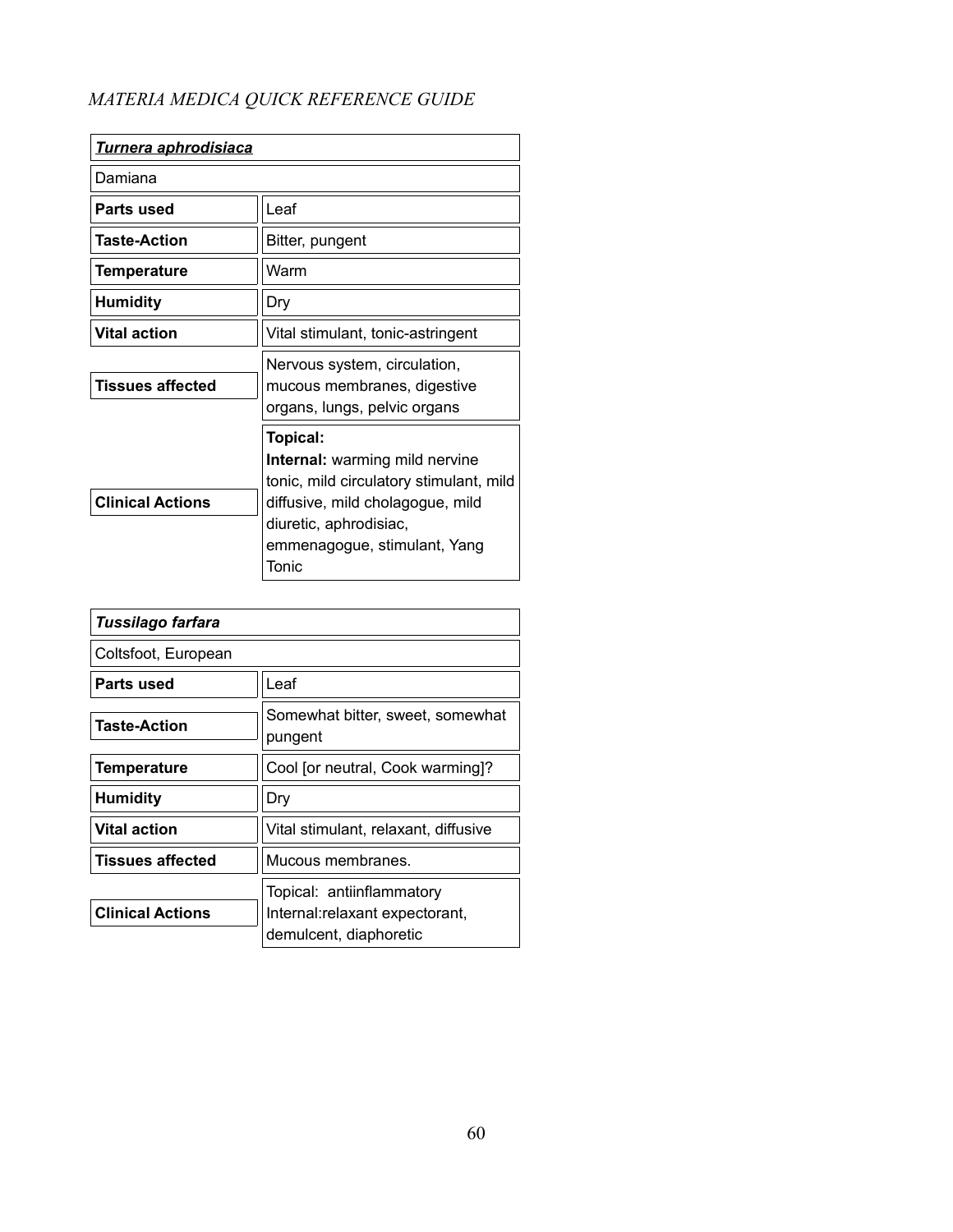| Ulmus fulva, spp.               |                                                                    |
|---------------------------------|--------------------------------------------------------------------|
| Slippery elm, other elm species |                                                                    |
| Parts used                      | Bark                                                               |
| <b>Taste-Action</b>             | Sweet, slight bitter                                               |
| <b>Temperature</b>              | Cool                                                               |
| <b>Humidity</b>                 | Moist                                                              |
| <b>Vital action</b>             | Vital stimulant, relaxant                                          |
| <b>Tissues affected</b>         | Mucous membranes, nerves                                           |
| <b>Clinical Actions</b>         | <b>Topical: demulcent</b><br><b>Internal: Demulcent, nutritive</b> |

| Urtica dioica, urens, spp. |                                                                                                                          |
|----------------------------|--------------------------------------------------------------------------------------------------------------------------|
| <b>Stinging Nettle</b>     |                                                                                                                          |
| Parts used                 | Leaf and stem                                                                                                            |
| <b>Taste-Action</b>        | Slightly bitter, slightly sweet, slightly salty                                                                          |
| <b>Temperature</b>         | Cooling (neutral)                                                                                                        |
| <b>Humidity</b>            | Dry                                                                                                                      |
| <b>Vital action</b>        | Vital stimulant, astringent/tonic                                                                                        |
| <b>Tissues affected</b>    | Mucous membrane                                                                                                          |
| <b>Clinical Actions</b>    | <b>Topical:</b> Fresh for counterirritant effects<br><b>Internal:</b> Alterative, anti-inflammatory, nutritive, diuretic |

| Vaccinium spp                    |                                                                                                                                    |
|----------------------------------|------------------------------------------------------------------------------------------------------------------------------------|
| Blueberry, Huckleberry, Bilberry |                                                                                                                                    |
| Parts used                       | Leaf, fruit                                                                                                                        |
| <b>Taste-Action</b>              | Bitter, astringent (fruit sweet/sour)                                                                                              |
| <b>Temperature</b>               | Cool                                                                                                                               |
| <b>Humidity</b>                  | Dry (fruit moist)                                                                                                                  |
| <b>Vital action</b>              | Tonic astringent                                                                                                                   |
| <b>Tissues affected</b>          | Mucous membranes, gut, urinary tract, endocrine                                                                                    |
| <b>Clinical Actions</b>          | Topical:                                                                                                                           |
|                                  | Internal: diuretic, astringent to urinary tract and gut, urinary tract<br>disinfectant, hypoglycemic, promotes insulin sensitivity |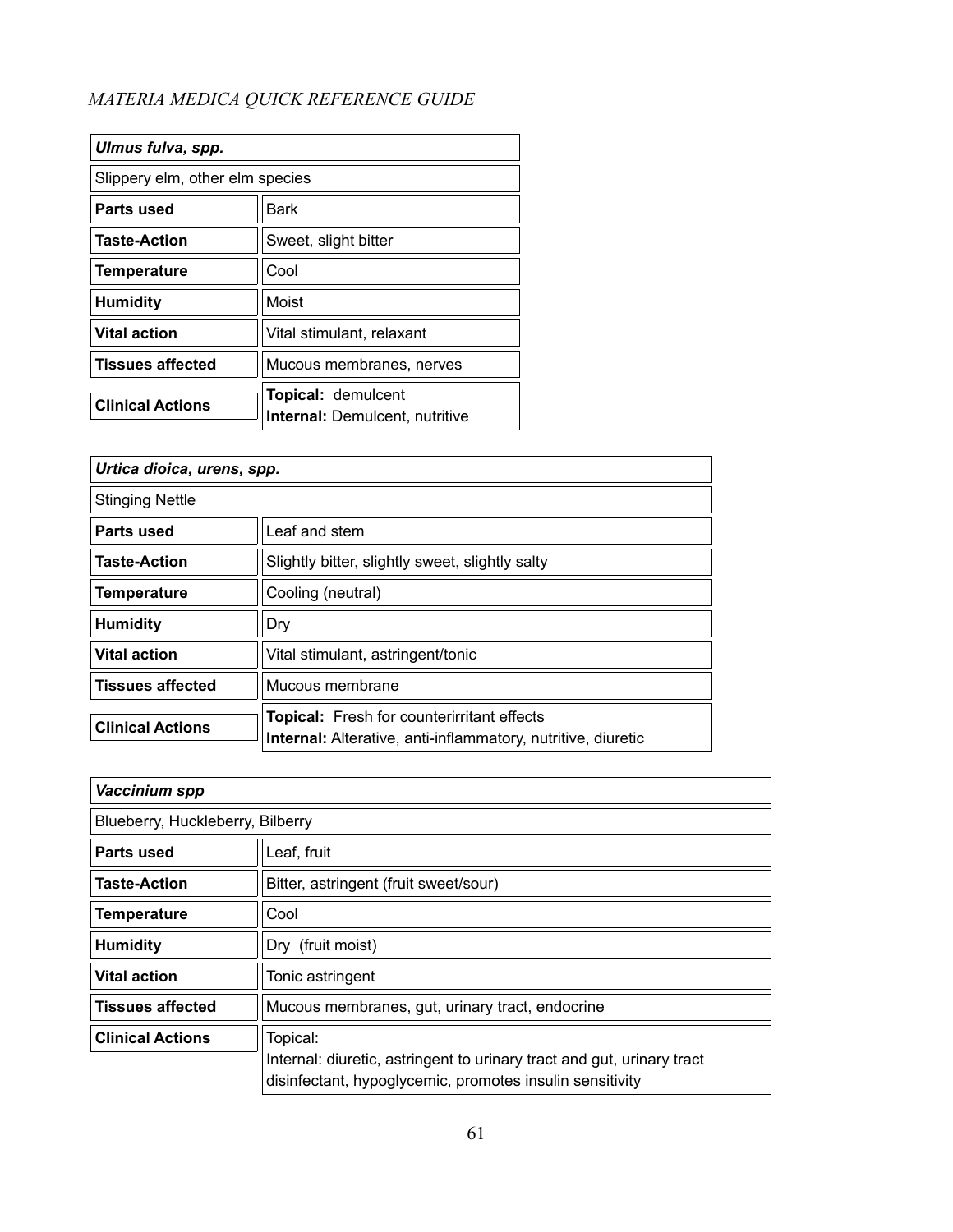| Valeriana officinalis   |                                                                                    |
|-------------------------|------------------------------------------------------------------------------------|
| Valerian                |                                                                                    |
| Parts used              | Roots and rhizomes                                                                 |
| <b>Taste-Action</b>     | Bitter, sweet, pungent                                                             |
| <b>Temperature</b>      | Warm                                                                               |
| <b>Humidity</b>         | Dry                                                                                |
| <b>Vital action</b>     | Strong vital stimulant, diffusive?                                                 |
| <b>Tissues affected</b> | Nerves, circulation, digestive<br>glands, muscles                                  |
| <b>Clinical Actions</b> | Internal: cerebral stimulant,<br>sedative, hypnotic, antispasmodic,<br>carminative |

| <b>Verbascum thapsus</b> |                                                                        |
|--------------------------|------------------------------------------------------------------------|
| Mullein                  |                                                                        |
| Parts used               | Leaf, root                                                             |
| <b>Taste-Action</b>      | Bitter, pungent                                                        |
| <b>Temperature</b>       | Cool                                                                   |
| <b>Humidity</b>          | Dry (flowers moist/complex)                                            |
| Vital action             | Vital stimulant, relaxant                                              |
| <b>Tissues affected</b>  |                                                                        |
| <b>Clinical Actions</b>  | Topical: Resolvent for swellings<br>Internal: stimulating expectorant, |
|                          | relaxant for cough with mucous                                         |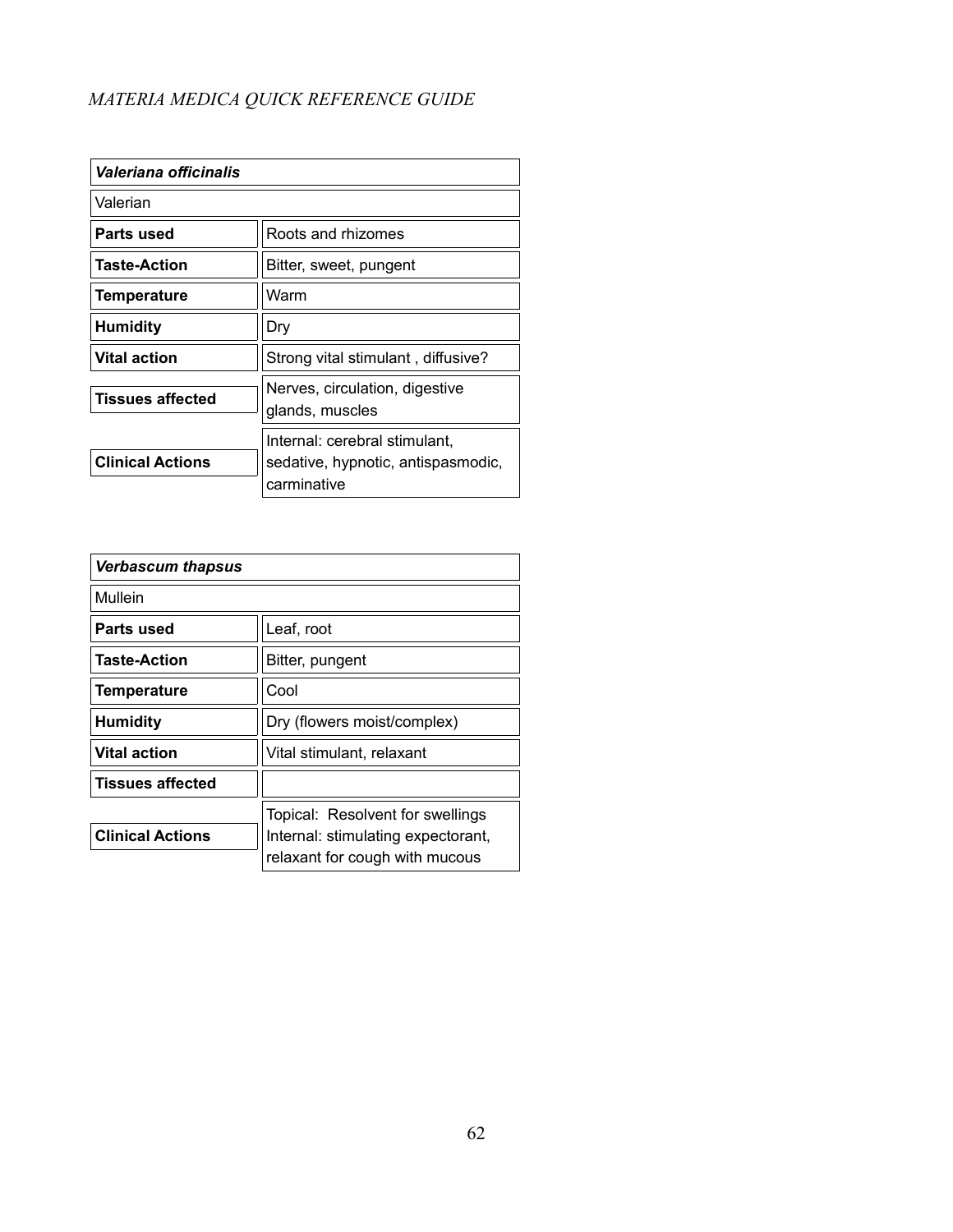| Verbena spp             |                                                                                   |
|-------------------------|-----------------------------------------------------------------------------------|
| Vervain                 |                                                                                   |
| Parts used              | Aerial parts                                                                      |
| <b>Taste-Action</b>     | Bitter, pungent                                                                   |
| Temperature             | Cool                                                                              |
| <b>Humidity</b>         | Dry                                                                               |
| <b>Vital action</b>     | Vital stimulant, relaxant                                                         |
| <b>Tissues affected</b> | Nerves, circulation, digestive glands                                             |
| <b>Clinical Actions</b> | Topical:<br>Internal: nervine, sedative, hypnotic, relaxant diaphoretic, diuretic |

| <b>Viburnum opulus</b>  |                                     |
|-------------------------|-------------------------------------|
| Cramp bark              |                                     |
| Parts used              | <b>Bark</b>                         |
| <b>Taste-Action</b>     | Somewhat bitter, slightly sweet     |
| Temperature             | Slightly cool                       |
| <b>Humidity</b>         | Slightly dry                        |
| <b>Vital action</b>     | Vital stimulant, relaxant           |
| <b>Tissues affected</b> | Smooth and skeletal muscle          |
| <b>Clinical Actions</b> | Topical:<br>Internal: antispasmodic |

| Viburnum prunifolium    |                                                                                                                                                |
|-------------------------|------------------------------------------------------------------------------------------------------------------------------------------------|
| <b>Black Haw</b>        |                                                                                                                                                |
| Parts used              | <b>Bark</b>                                                                                                                                    |
| <b>Taste-Action</b>     | bitter                                                                                                                                         |
| <b>Temperature</b>      | Slightly cool                                                                                                                                  |
| <b>Humidity</b>         | Slightly dry                                                                                                                                   |
| <b>Vital action</b>     | Stimulant, tonic/astringent                                                                                                                    |
| <b>Tissues affected</b> | Smooth muscles                                                                                                                                 |
| <b>Clinical Actions</b> | Internal: Complex action on smooth muscle, antispasmodic but generally tonic to<br>the tissue. Mild diuretic secondary to systemic astringency |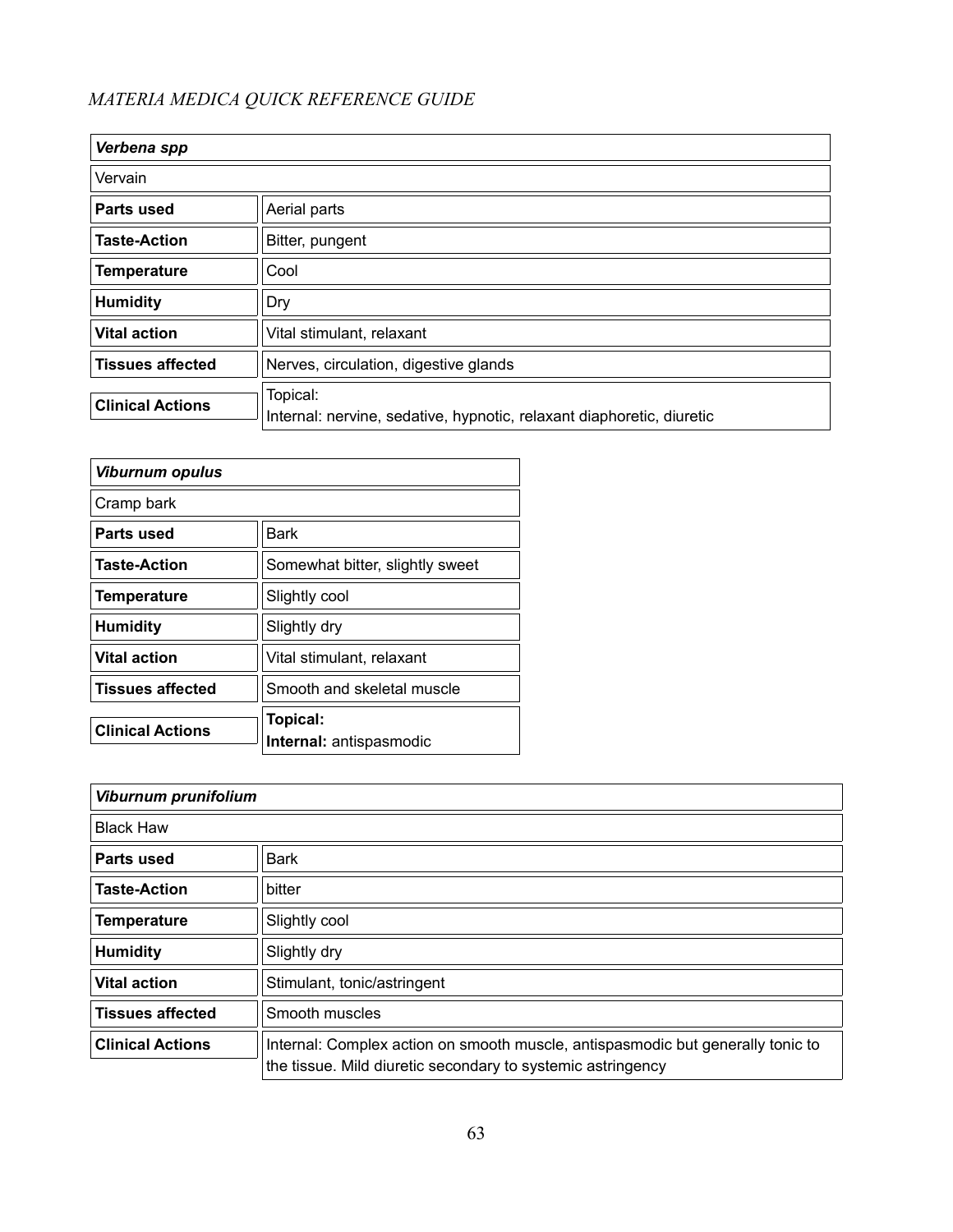| Viola odorata           |                                                                                          |
|-------------------------|------------------------------------------------------------------------------------------|
| Violet                  |                                                                                          |
| Parts used              | Leaf, flower, root                                                                       |
| <b>Taste-Action</b>     | Sweet, bitter, somewhat pungent                                                          |
| <b>Temperature</b>      | Cool (leaves) to cold (root)                                                             |
| <b>Humidity</b>         | Moist (leaves)                                                                           |
| <b>Vital action</b>     | Vital stimulant, relaxant                                                                |
| <b>Tissues affected</b> | Mucous membranes                                                                         |
| <b>Clinical Actions</b> | Topical: demulcent<br>Internal: mild expectorant, demulcent, antiinflammatory, nutritive |

| <b>Viscum album</b>     |                                       |
|-------------------------|---------------------------------------|
| European Mistletoe      |                                       |
| <b>Parts used</b>       | Aerial parts                          |
| <b>Taste-Action</b>     | <b>Bitter</b>                         |
| <b>Temperature</b>      | Cool                                  |
| <b>Humidity</b>         | Neutral                               |
| <b>Vital action</b>     | Relaxant                              |
| <b>Tissues affected</b> | Circulatory system, nerves            |
| <b>Clinical Actions</b> | Internal: hypotensive, cardiorelaxant |

| <b>Vitex agnus castus</b> |                                                                    |
|---------------------------|--------------------------------------------------------------------|
| Chaste tree               |                                                                    |
| Parts used                | Fruit                                                              |
| <b>Taste-Action</b>       | Pungent, bitter                                                    |
| <b>Temperature</b>        | Somewhat warm                                                      |
| <b>Humidity</b>           | Dry                                                                |
| <b>Vital action</b>       | Vital Stimulant, tonic-astringent                                  |
| <b>Tissues affected</b>   | endocrine                                                          |
|                           | Topical: antiseptic?                                               |
| <b>Clinical Actions</b>   | Internal: anaphrodisiac, emmenagugue, stimulates dopamine, reduces |
|                           | progesterone                                                       |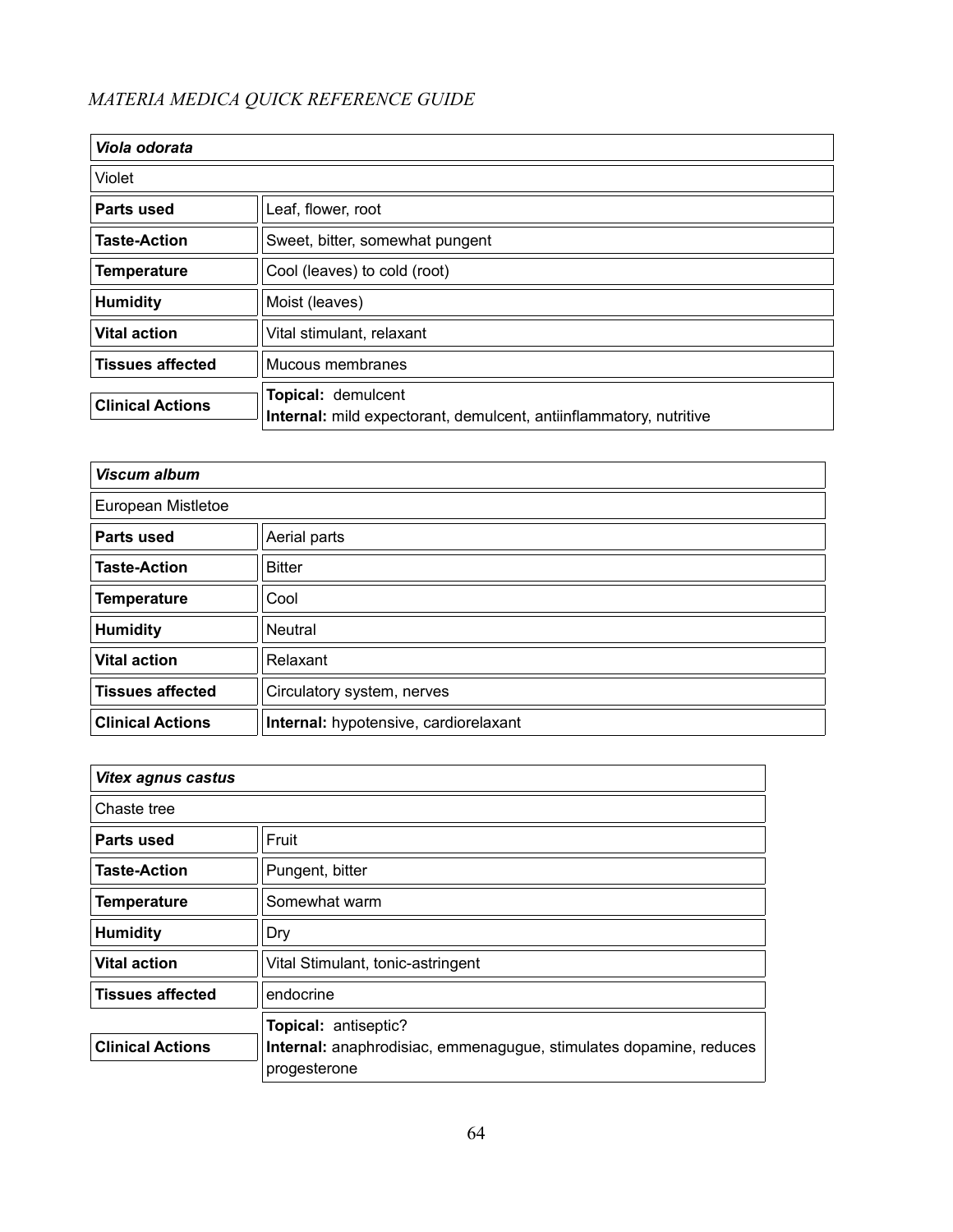| Withania somnifera          |                                                                          |
|-----------------------------|--------------------------------------------------------------------------|
| Ashwagandha, "Sleep cherry" |                                                                          |
| Parts used                  | Root                                                                     |
| <b>Taste-Action</b>         | Bitter, sweet                                                            |
| <b>Temperature</b>          | Warm                                                                     |
| <b>Humidity</b>             | Dry (but may aggravate dampness)                                         |
| <b>Vital action</b>         | Vital stimulant, tonic                                                   |
| <b>Tissues affected</b>     | Endocrine                                                                |
| <b>Clinical Actions</b>     | Internal: mild adaptogen, mild sedative, reproductive system restorative |

| Zea mays                |                                                           |
|-------------------------|-----------------------------------------------------------|
| <b>Corn silk</b>        |                                                           |
| Parts used              | <b>Silk</b>                                               |
| <b>Taste-Action</b>     | Sweet, slightly bitter                                    |
| Temperature             | Cool                                                      |
| Humidity                | Dry                                                       |
| Vital action            | Stimulant, relaxant                                       |
| <b>Tissues affected</b> | Mucous membranes, urinary tract                           |
| <b>Clinical Actions</b> | Internal: demulcent, relaxant diuretic, anti-inflammatory |

| Zingiber off.           |                                                                           |
|-------------------------|---------------------------------------------------------------------------|
| Ginger                  |                                                                           |
| <b>Parts used</b>       | Rhizome                                                                   |
| <b>Taste-Action</b>     | Pungent                                                                   |
| <b>Temperature</b>      | Very hot                                                                  |
| <b>Humidity</b>         | Somewhat dry                                                              |
| <b>Vital action</b>     | Diffusive                                                                 |
| <b>Tissues affected</b> | Circulatory, digestive glands                                             |
|                         | <b>Topical: counterirritant</b>                                           |
| <b>Clinical Actions</b> | <b>Internal:</b> circulatory stimulant, digestive stimulant, carminative, |
|                         | diaphoretic, emmenagogue                                                  |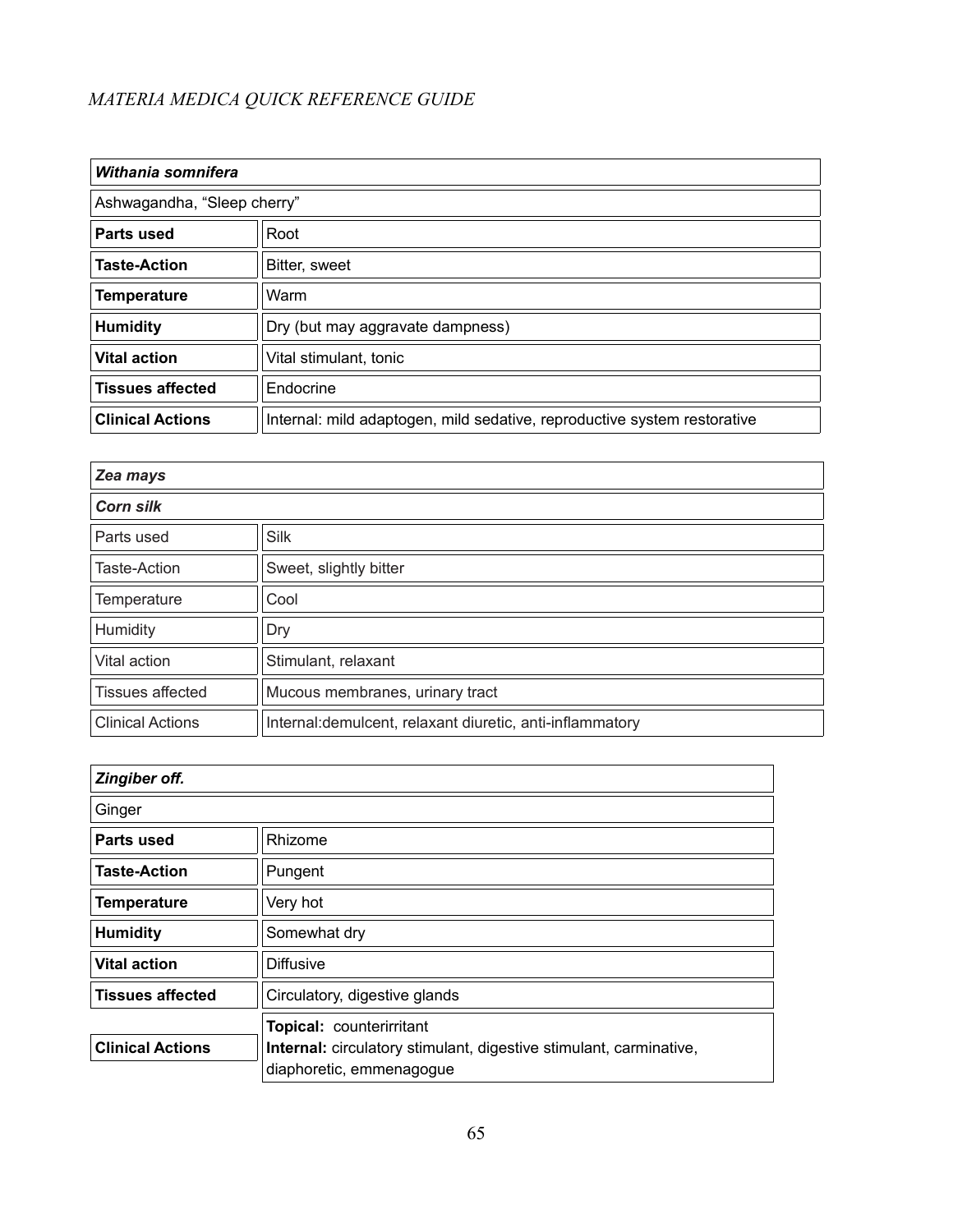# **Alphabetical Index**

|              | .45 |
|--------------|-----|
| Basil, Holv. | 45  |
|              |     |
|              |     |
|              |     |
|              |     |
|              |     |
|              |     |
|              |     |
|              |     |
|              |     |
|              |     |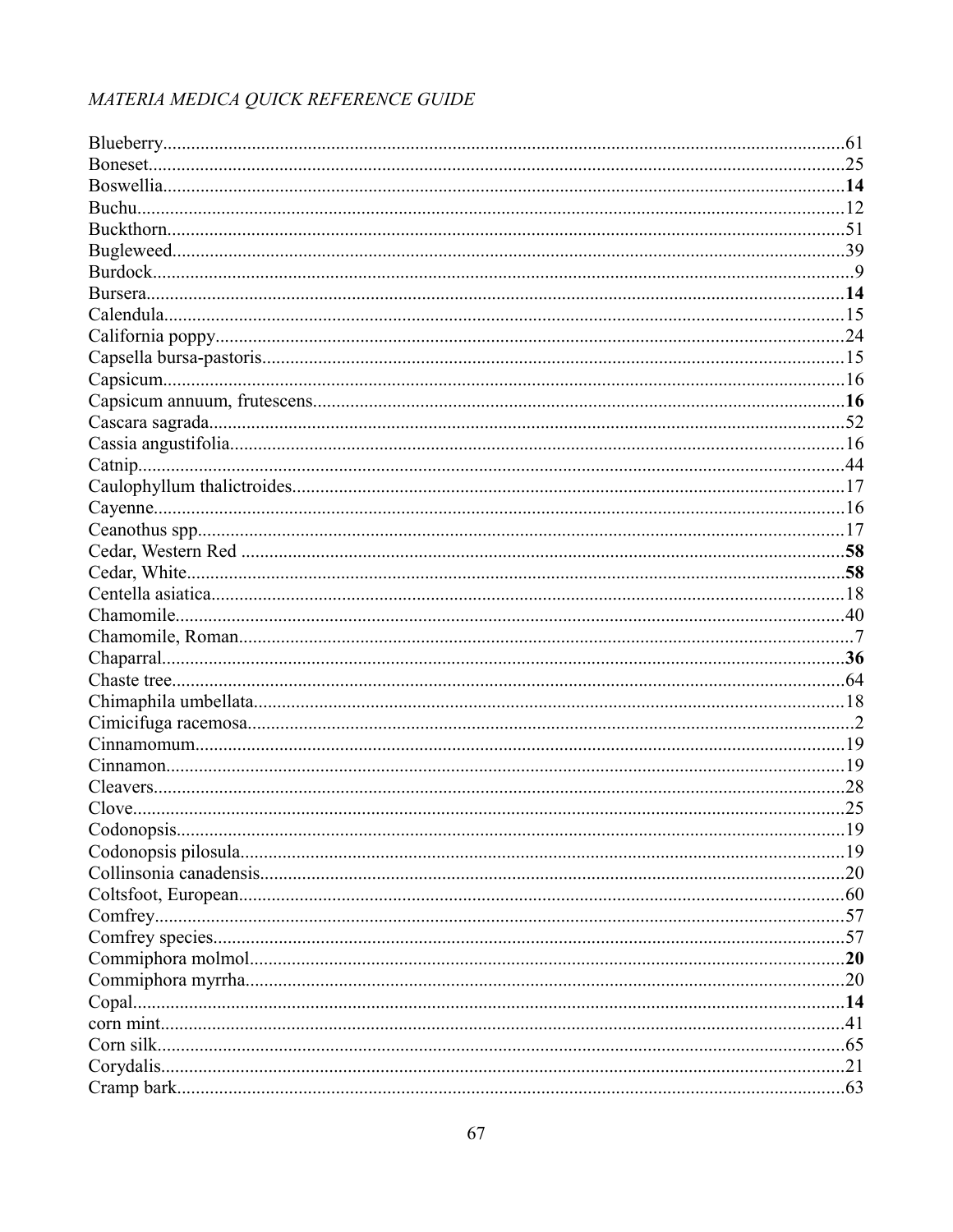| .29 |
|-----|
|     |
|     |
|     |
|     |
|     |
|     |
|     |
|     |
|     |
|     |
|     |
|     |
|     |
|     |
|     |
|     |
|     |
|     |
|     |
|     |
|     |
|     |
|     |
|     |
|     |
|     |
|     |
|     |
|     |
|     |
|     |
|     |
|     |
|     |
|     |
|     |
|     |
|     |
|     |
|     |
|     |
|     |
|     |
|     |
|     |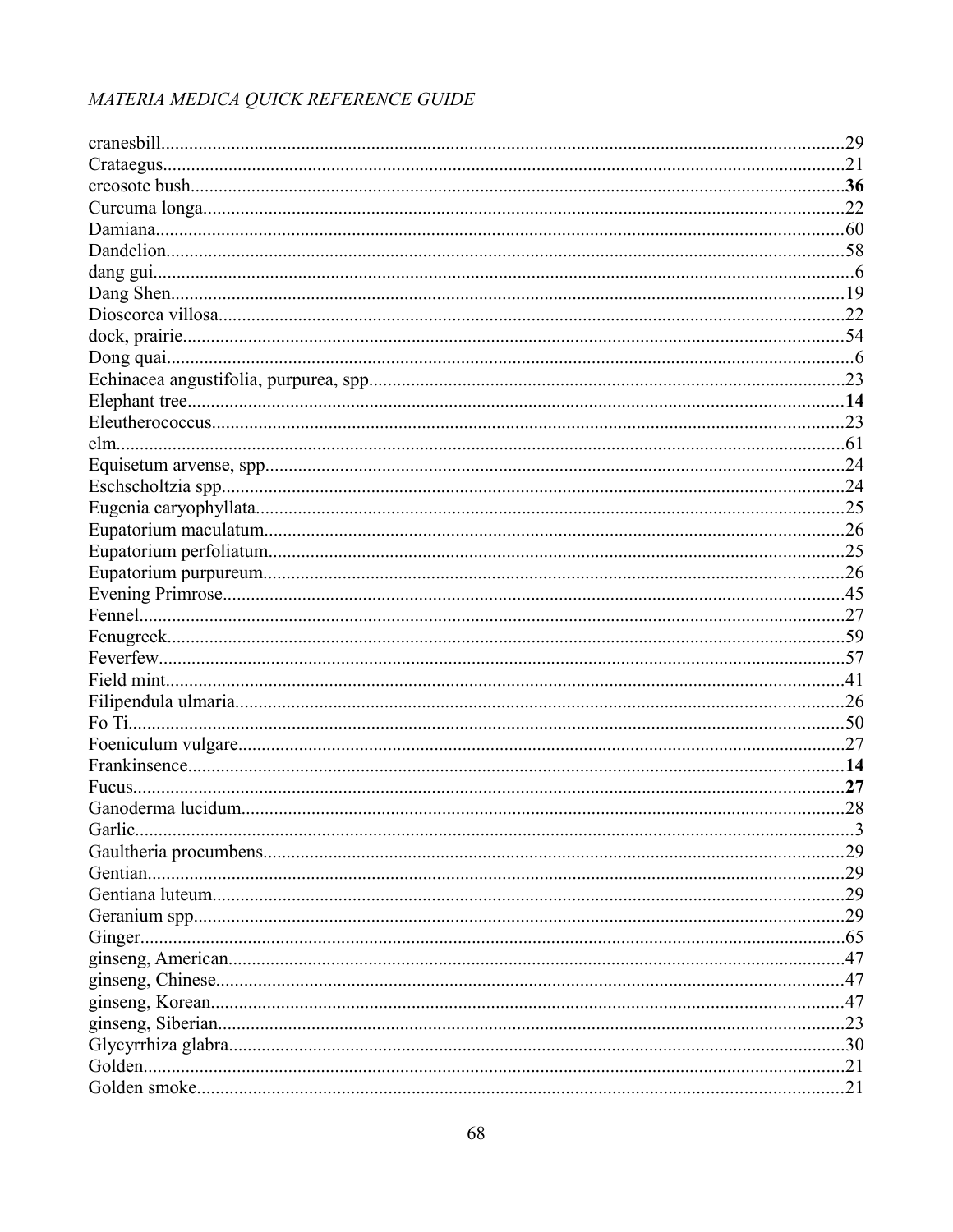| .30 |
|-----|
|     |
|     |
|     |
|     |
|     |
|     |
|     |
|     |
|     |
|     |
|     |
|     |
|     |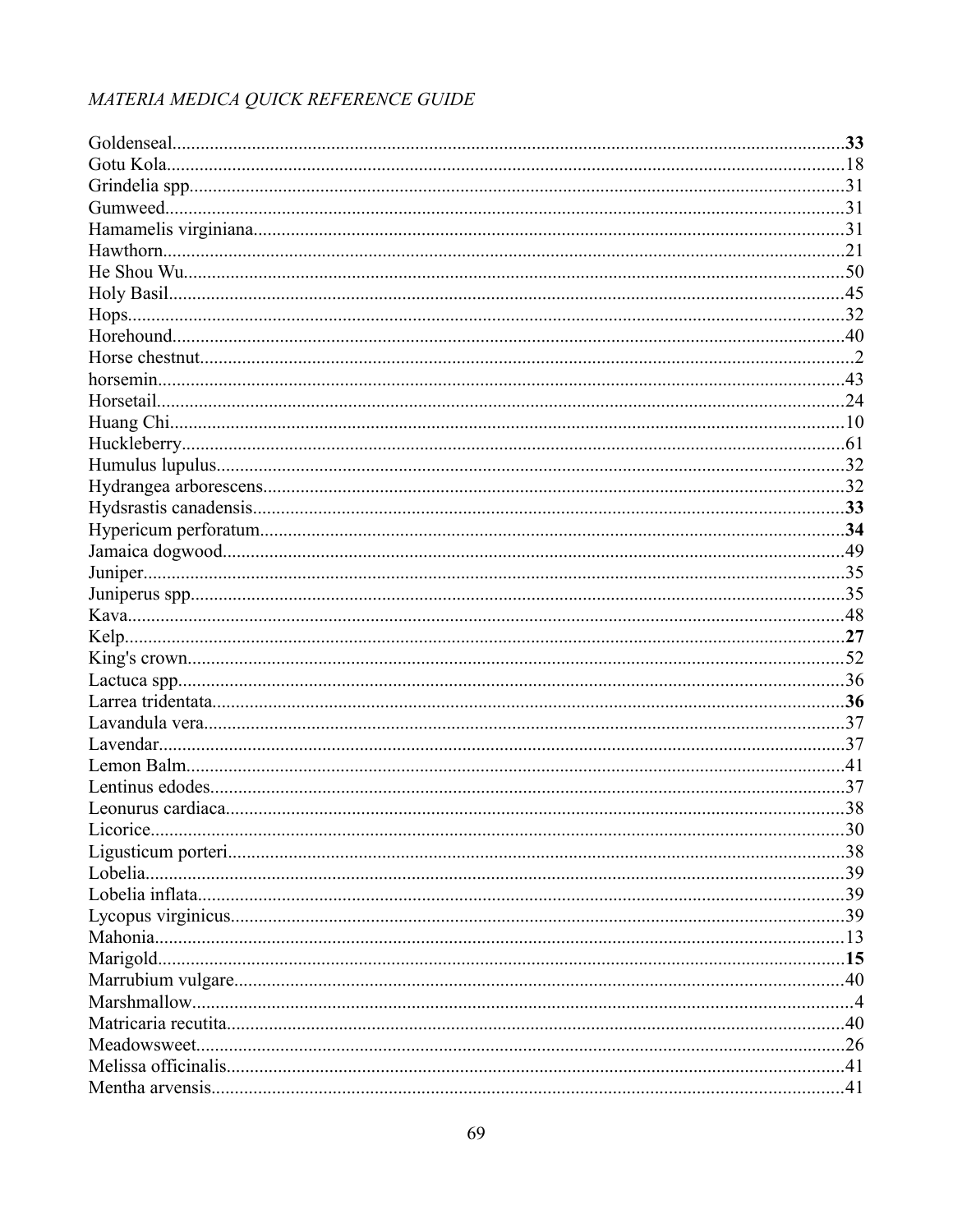| .47 |
|-----|
|     |
|     |
|     |
|     |
|     |
|     |
|     |
|     |
|     |
|     |
|     |
|     |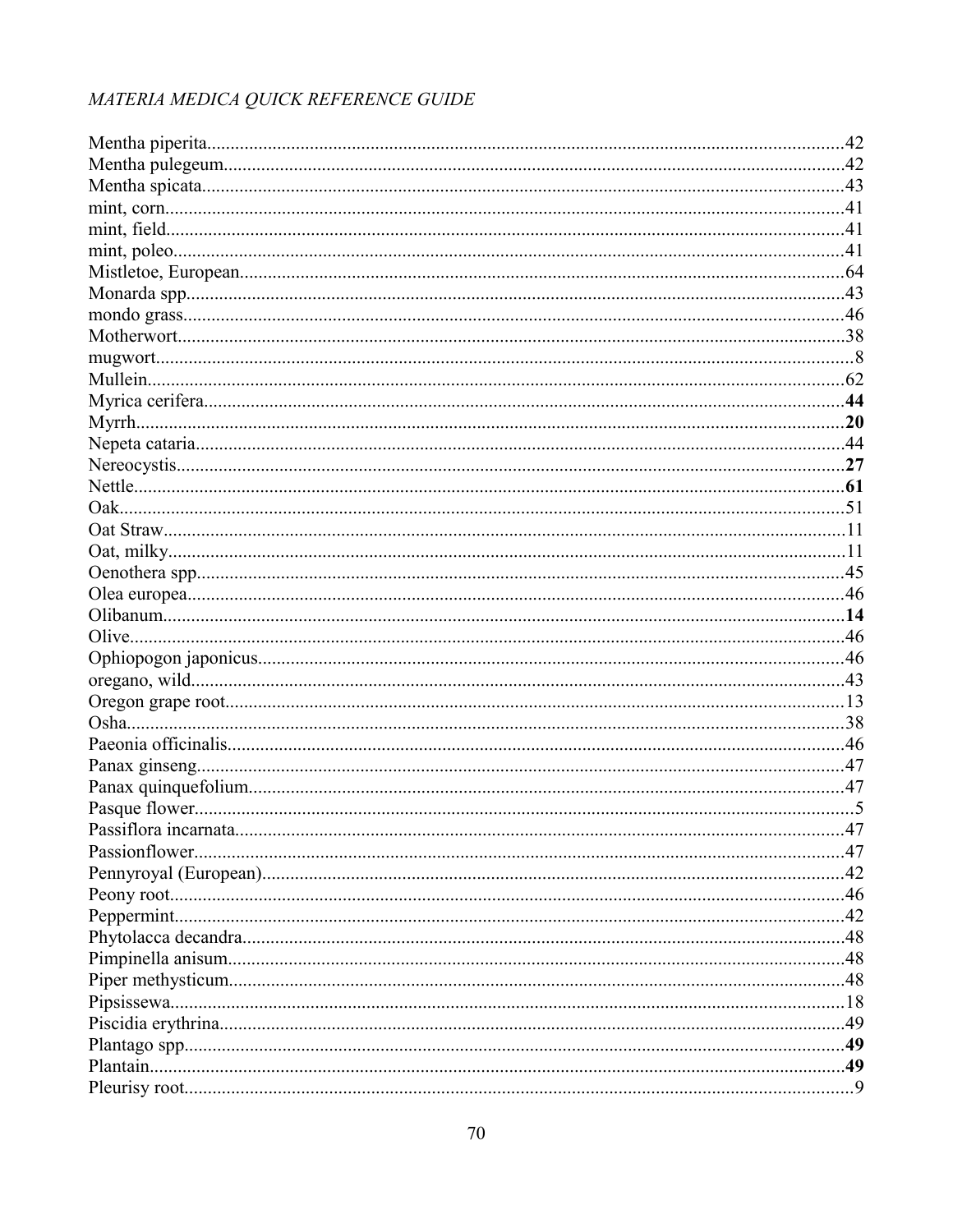|          | .48 |
|----------|-----|
|          |     |
|          |     |
|          |     |
|          |     |
|          |     |
|          |     |
|          |     |
|          |     |
|          |     |
|          |     |
|          |     |
|          |     |
|          |     |
|          |     |
|          |     |
|          |     |
|          |     |
|          |     |
|          |     |
|          |     |
|          |     |
|          |     |
|          |     |
|          |     |
|          |     |
|          |     |
|          |     |
|          |     |
|          |     |
|          |     |
|          |     |
|          | .55 |
|          |     |
|          |     |
|          |     |
| Shiitake |     |
|          |     |
|          |     |
|          |     |
|          |     |
|          |     |
|          |     |
|          |     |
|          |     |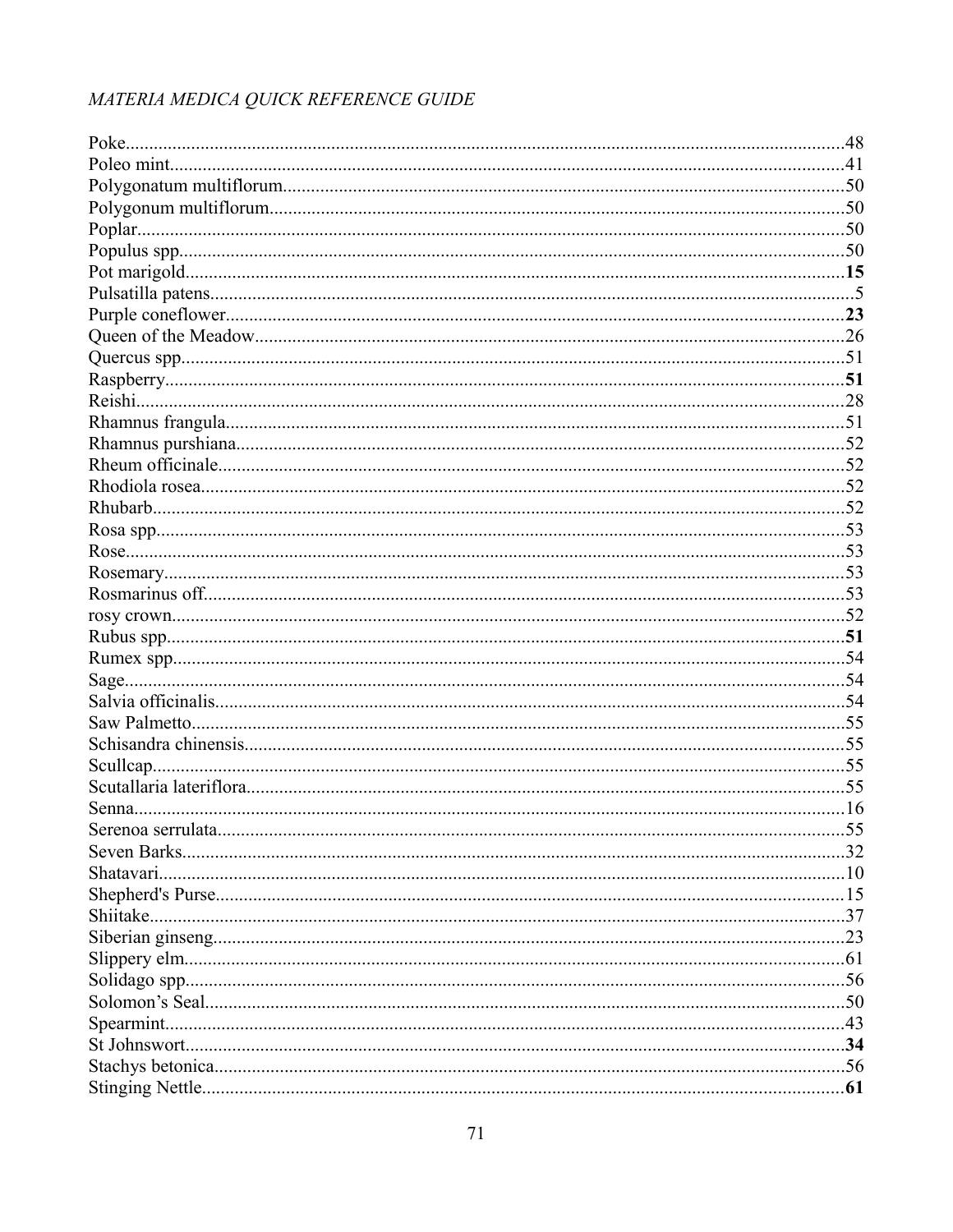| .36 |
|-----|
|     |
|     |
|     |
|     |
|     |
|     |
|     |
|     |
|     |
|     |
|     |
|     |
|     |